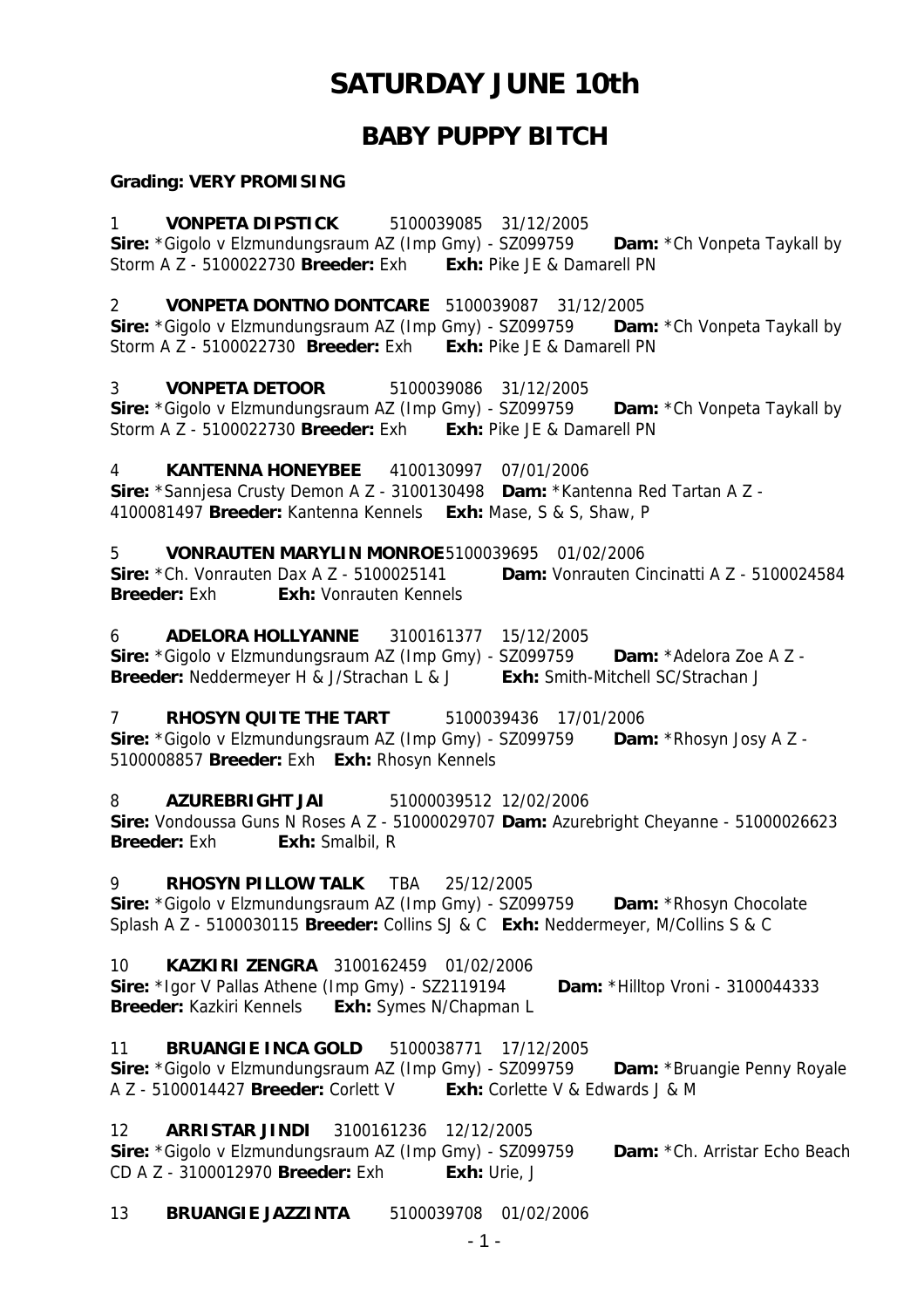**Sire:** \*Gigolo v Elzmundungsraum AZ (Imp Gmy) - SZ099759 **Dam:** \*Bruangie Willow Mist AZ - 5100023364 **Breeder:** Exh **Exh:** Corlett, V

14 **AZUREBRIGHT CHANEL** 51000039513 12/02/2006

**Sire:** Vondoussa Guns N Roses A Z - 51000029707 **Dam:** Azurebright Cheyanne - 51000026623 **Breeder:** Exh **Exh:** Smalbil, R

15 **DELLARESS FEMME FATALE** 3100162710 25/12/2005 **Sire:** \*Ch. Aimsway Abacas A Z - 2100096239 **Dam:** \*Dellaress Armani A Z - 3100085369 **Breeder:** Exh **Exh:** Colenso, J

16 **DENARGUN CABARET** 3100164494 10/01/2006 **Sire:** \*Ch Aimsway Abacus AZ HNeg - 2100096239 **Dam:** \*Denargun Scarlet O'Hara AZ – 3100014771 **Breeder:** Exh **Exh:** Ballantyne, KJ

17 **GRUNDELHARDT J LO** 5100039018 07/01/2006 **Sire:** \*Vondoussa Guns N Roses A Z - 5100029707 **Dam:** Grundelhardt Yasmin A Z - 5100018073 **Breeder:** Exh: Exh: Cocks J & P

18 **SAGENHAFT ROULETTE** 5100039663 31/01/2006 **Sire:** \*Igor V Pallas Athene (Imp Gmy) - SZ2119194 **Dam:** Sagenhaft Rapunzel A Z - 5100027531 **Breeder:** Exh **Exh:** Tester JA & CA

19 **DAVOR KINKY BOOTS** 6100045609 11/02/2006 **Sire:** \*Orpheus Von Der Krauterwiese a Z (Imp Gmy) – SZ2081259 **Dam:** Davor Ball Terror A Z - 6100023265 **Breeder:** Exh **Exh:** Jauncey, C & T

21 **VEEAY MEDUSA** 2100225153 15/02/2006 **Sire:** \*Gagarin vom Bad Boll a Z (Imp Gmy) - SZ2093806 **Dam:** Alana von Bad Boll - SZ2111359 **Breeder:** Sammut, S **Exh:** Ratcliffe, B & A

# **MINOR PUPPY BITCH**

#### **Grading: VERY PROMISING**

1 **SEIGEN OOH LA LA** 6100044523 25/10/2005 **Sire:** \*Iccara Xman A Z – 6100031151 **Dam:** \*Seigen Viola A Z – 6100044523

**Breeder:** Exh **Exh:** Gallacher, D & C

A bitch of very good expression and very good pigment. Correct proportions. Slightly long muzzle. High withers, firm back, good croup. Correct angulations. Stands and steps correct in front. Shows very good gait.

2 **DELAFORCE IM NO ANGEL** 5100038699 02/11/2005

**Sire:** \*Vonpeta Questor A Z H.Neg - 5100012653 **Dam:** Delaforce Hubba Bubba A Z -

5100026599 **Breeder:** Exh **Exh:** Delaforce Kennels

A large bitch of very good expression. Very good head. High withers, firm back, good croup. The upper arm which is of good length should be better angled. Correct hindquarter angulation. Good underline. Stands correct in front. Stands correct in front. Shows very good movement.

3 **FREIDENTAL COLAS KARISMA** 6100044409 25/11/2005

**Sire:** \*Orpheus Von Der Krauterwiese a Z (Imp Gmy) – SZ2081259 **Dam:** \*Freidental Rum n Cola A Z - 6100010436 **Breeder:** Exh **Exh:** Humphries, N & R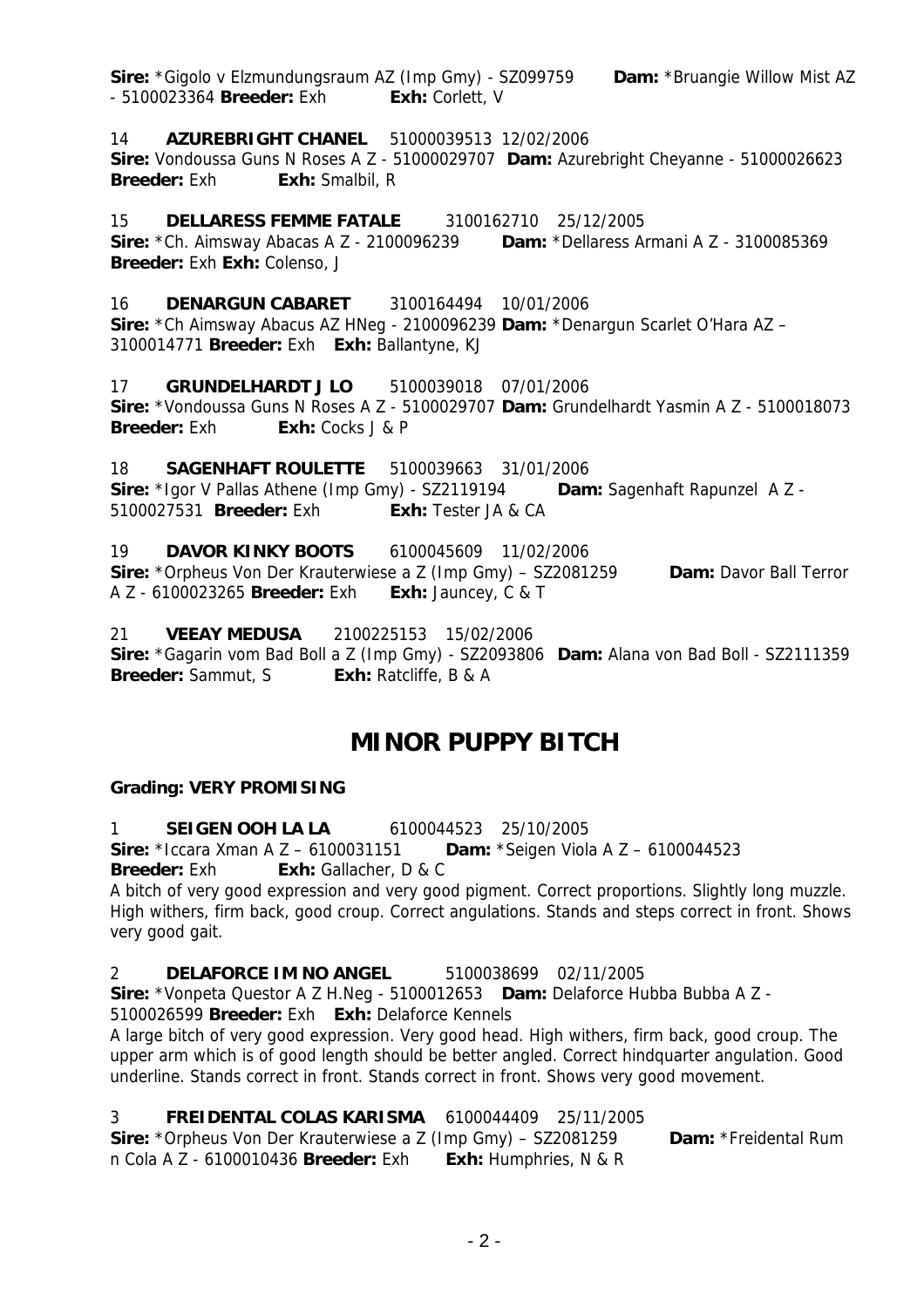A bitch of very good pigment and correct proportions. Medium strong, firm slightly roached back, short croup. Good angulations both front and rear, slightly steep underline. Stands and steps correct in front, slightly narrow at rear. Good movement.

### 4 **DENARGUN MAKIN MOJO** 3100158719 17/09/2005

**Sire:** \*Fedor Von Der Magistrale aZ (Imp Sing) – SZ2041713 **Dam:** \*Ch. Denargun Moz On You AZ – 3100032764 **Breeder:** Exh **Exh:** Ballantyne, KJ

A bitch of good type and very good expression with a very good topline. Good croup. Very good angulations. Shows very good gait.

### 5 **SCHAEFERHUND XILLY** 3100157429 22/09/2005

**Sire:** \*Nilson von Wildsteiger Land aZ (Imp Gmy) – SZ2062603 **Dam:** \*Ch. Schaeferhnd Quintina AZ – 3100084817 **Breeder:** Exh **Exh:** Bohdal I

A large bitch of very good type. The eye could be a little darker. Correct proportions, very good topline, good croup. Correct angulations. Steps correct in front. Shows good movement.

#### 6 **TONAKER DASH OF CLASS** 5100038633 16/11/2005

**Sire:** \*Gigolo v Elzmundungsraum AZ (Imp Gmy) - SZ099759 **Dam:** \*Denargun Shenanigan A Z - 3100026899 **Breeder:** Exh **Exh:** Schoemaker T

A well pigmented medium strong bitch of correct proportions. High withers, slightly short slightly steep croup. Good angulations. Short and steep lower chest proportions. Stand and steps correct in front. Good hindquarter drive, the forehand reach could be a little freer.

7 **LEPPSDORF WINEMA** 5100038170 26/09/2005

**Sire:** \*Aimsway Abacus A Z H.Neg - 2100096239 **Dam:** \*Sheprose Im Intriguing A Z -

5100012567 **Breeder:** Hume L **Exh:** van Groen CM & GP

Very well pigmented bitch with good expression. Correct proportions. Short steep croup. The upper arm is short and steep, good angulation of the hindquarter. Stands and steps correct in front. Shows very good hindquarter drive, the forehand reach should be a little freer.

#### 8 **ICCARA QUIDDITCH QUEEN** 6100044160 07/10/2005

**Sire:** \*Iccara Undercover Agent A Z - 6100035506 **Dam:** \*Iccara Quidditch A Z - 6100034615 **Breeder:** Woollard L & S **Exh:** Owen B

A bitch of very good expression, strong, very good proportions of height relative to length. Slightly short croup. Good angulations. Good forechest development. Stands correct in front. During movement shows good hindquarter drive, the forehand reach should be freer.

#### 9 **BRUANGIE HEY LIL SISTER** 5100038212 21/10/2005

**Sire:** \*Bruangie Bonza AZ - 5100028924 **Dam:** \*Bruangie Titian Gold A Z - 5100019375

**Breeder:** Corlett V **Exh:** Bamford C

A bitch of very good pigment and good expression. Firm back, short steep croup. Good angulations. Stands correct in front. Steps slightly narrow in front, correct at rear. Both forehand reach and hindquarter drive should be freer.

#### 10 **VONRAUTEN KARISMA** 5100038961 10/12/2005 **Sire:** \*Ch. Vonrauten Dax A Z - 5100025141 **Dam:** Vonrauten Kwikas a Flash A Z - 5100013627 **Breeder:** Exh **Exh:** Vonrauten Kennels

A bitch with very good head and good pigment. Very good strength of bone. Good topline, steep croup. Good length and lay of the shoulder blade, the upper arm could be a fraction longer. Good hindquarter angulation with good broad thighs. Stands and steps correct in front. Shows good movement.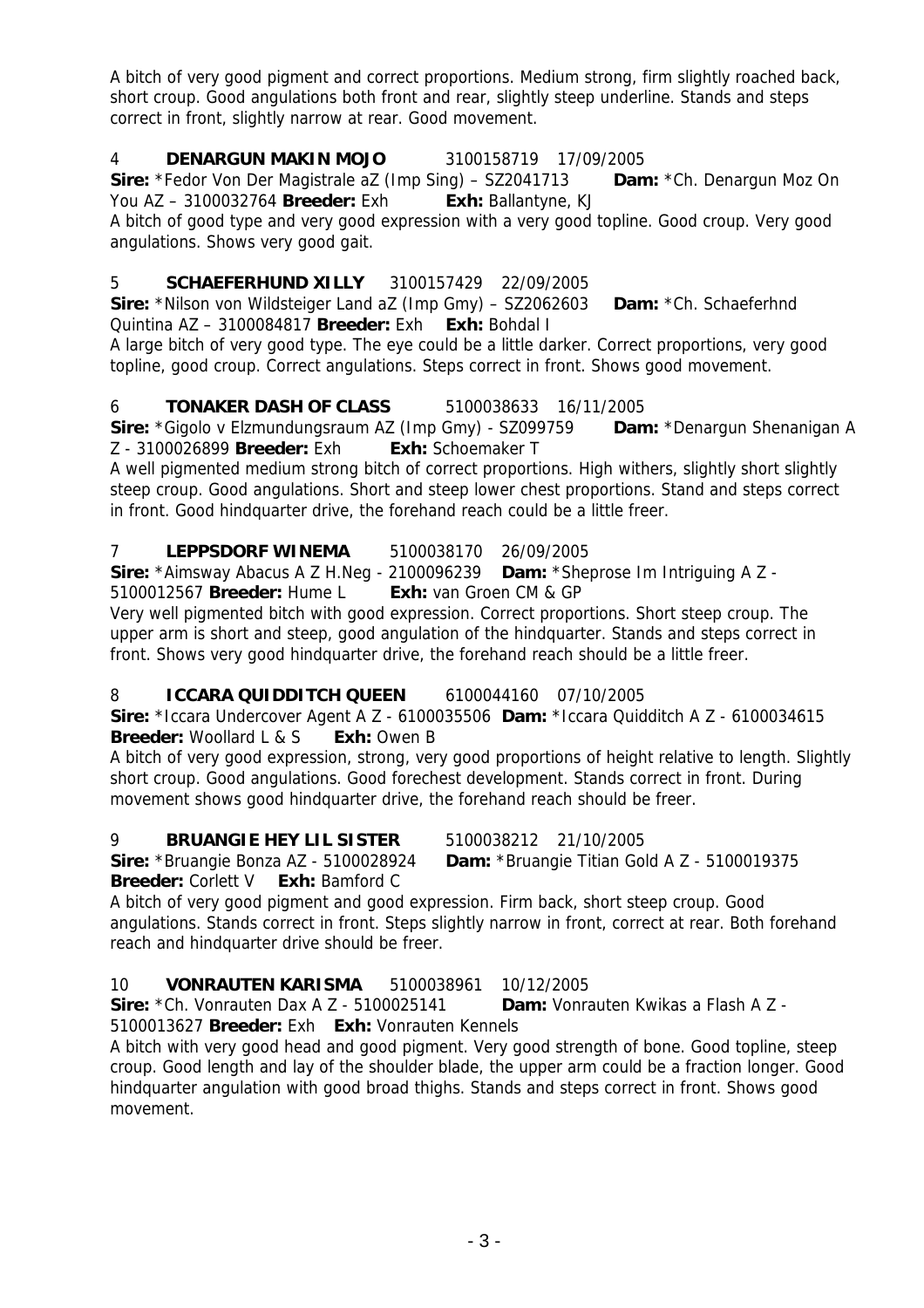# **PUPPY BITCH**

# **Grading: VERY PROMISING**

# 1 **LASHADAS XQUISITE** 6100044002 08/09/2005

**Sire:** \*Uras von Trafalga a Z (Imp Gmy) – SZ2116134 **Dam:** \*Spellbinda Kelly's Pride A Z– 3100096514 **Breeder:** Hosking, R & S **Exh:** Adams, A

A bitch of very good pigmentation, very good head and very good expression. Correct body proportions. Dry and firm back, high withers, good croup. The upper arm should be longer and better angled, correct lay and length of the shoulder blade. Very good hindquarter angulation. Stands correct in front. Steps correct both front and rear. Shows very good gait.

2 **DARKKNIGHT QUESHA** 5100037312 12/06/2005

**Sire:** \*Astasia Heico A Z H.Neg - 4100060936 **Dam:** \*Adelora Sasha A Z - 2100104217 **Breeder:** Exh **Exh:** Darkknight Kennels

A dry, firm, medium strong bitch of very good expression. High withers, firm back, short slightly steep croup. Good angulations. Short lower chest. Stands correct in front. The eye colour should be a little darker.Stands correct in front. Shows good movement.

# 3 **VONPETA CHAMPAGNE** 5100036846 15/06/2005

**Sire:** \*Vonpeta Questor A Z H.Neg - 5100012653 **Dam:** \*Ch Eisenland B Witched A Z -

6100011134 **Breeder:** Exh **Exh:** Pike JE & Damarell PN

A large, expressive bitch with a very good head. Very good topline and good croup. Slightly short upper arm which should be better angled, very good hindquarter angulation. Very good underline. Stands correct in front. Steps correct both front and rear. Shows very good gait. The tail carriage is not quite correct.

### 4 **VONDOUSSA LETS ELOPE** 5100036877 24/06/2005

**Sire:** \*Vondoussa Guns N Roses A Z - 5100029707 **Dam:** \*vondoussa Electra Fy A Z -

5100020197 **Breeder:** Exh **Exh:** Vondoussa Kennels

A large, expressive, medium strong bitch. The ligamentation over the back is not quite firm. High withers, well laid slightly short croup. Good angulations. Stands correct in front. The eye colour could be a little darker. Steps correct both front and rear. During movement shows good hindquarter drive, the forehand reach should be freer.

5 **SHEPHERD HILL CASSIDY** 5100037646 09/09/2005 **Sire:** \*Grantaro Gero A Z H.Neg - 3100067460 **Dam:** \*Flicona Kokomo A Z - 4100026955 **Breeder:** Exh **Exh:** Shepherd Hill Kennels

Medium size, medium strong bitch. The ears could be a little firmer. The eye colour could be a little darker. Very good proportions. Slightly steep croup. Good angulations both front and rear. Stands not quite correct in front. During movement the forehand reach should be freer.

# 6 **SIEGERHEIMS MARILENA** 5100037015 11/06/2005

**Sire:** \*Unox Von Aducht A Z - SZ2081266 **Dam:** \*Siegerheims Elke A Z - 5100009372 **Breeder:** Flynn P & K **Exh:** Hume L/Flynn P & K

A bitch of very good expression. Very good head. High withers, correct proportions, short slightly steep croup. The upper arm should be longer and better angled, correct angulation of the hindquarter. Short lower chest. Stands correct in front. Shows good gait with good hindquarter drive, the forehand reach should be much freer.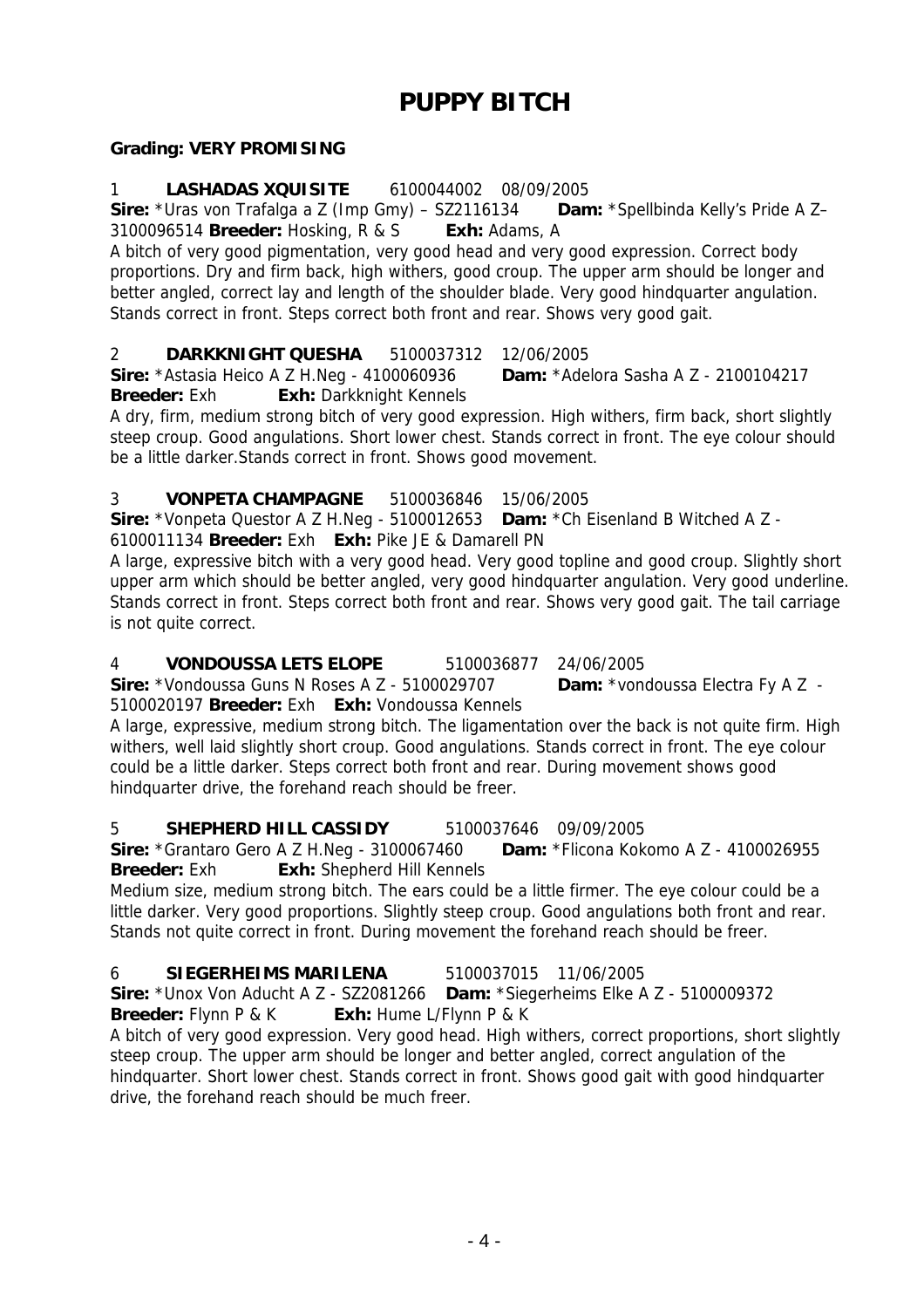# **JUNIOR BITCH**

### **Grading: VERY GOOD**

### 1 **BRUANGIE GOLDEN DUST** 5100036710 07/06/2005

**Sire:** \*Rhosyn Kriss Kross AZ H.Neg - 5100009936 **Dam:** \*Bruangie Willow Mist AZ - 5100023364 **Breeder:** Exh **Exh:** Corlette V

Large, dry and firm bitch with good expression. Correct proportions. The pigmentation of the head should be more pronounced. Good croup. Good fore and very good hindquarter angulation. Good forechest, slightly short lower chest. Stands correct in front. Stand and steps correct front and rear. Shows very good hindquarter drive, the forehand reach should be a little freer. Not quite correct tail carriage.

2 **GILARISHA IM A TRAMP** 5100036177 23/03/2005

**Sire:** \*Ch Astasia Heico A Z H.Neg - 4100060936 **Dam:** \*Ch. Gilarisha Corka A Z 5100021756 **Breeder:** Exh **Exh:** Archbold, I & R

Large, well pigmented bitch with very good head. High withers, firm back, short slightly steep croup. The upper arm should be longer and better angled, very good hindquarter angulation. Good chest proportions. Stands correct in front. Steps correct front and rear. Shows very good gait.

#### 3 **FRIEDENTAL COLAS SPARKLE AZ** 6100041475 08/04/2005

**Sire:** \*Quosh von Drei Birkenzwinger aZ (Imp Gmy) – SZ2048901 **Dam:** Friedental Rum N Cola AZ – 6100010436 **Breeder:** Humphries, N **Exh:** Humphries, N & R

Double P1 upper right. Large, expressive bitch of very good proportions. Medium bone strength. Slightly flat withers, firm back, well laid short croup. Good fore and very good hindquarter angulation. Good forechest development, slightly short lower chest. Stands correct in front. The elbows should be a little firmer. Shows very good gait.

# 4 **DENARGUN MADAGASCAR** 3100154335 30/05/2005

**Sire:** \*Unox von Aducht aZ (Imp Gmy) – SZ2081266 **Dam:** \*Denargun Scarlet O'Hara AZ – 3100014771 **Breeder:** Exh **Exh:** Ballantyne, KJ

Above medium size, medium strong, correct body proportions. High withers, firm back, good topline, slightly steep croup. Good forehand and very good hindquarter angulation. Good chest proportions. Stands and steps correct in front. Shows very good ground covering gait.

# 5 **ASTASIA YENNI** 4100122909 06/05/2005

**Sire:** \*Astasia Keeton A Z – 4100098310 **Dam:** \*Astasia Zelda AZ – 4100035970 **Breeder:** Exh **Exh:** Hersant, B

Medium size, medium strong, expressive bitch. Very good head. High withers, firm back, pronounced short and steep croup. Good length and lay of the shoulder blade, the long upper arm could be a little better angled. Very good hindquarter angulation with very good formation of the thighs. Good chest proportions. Steps slightly narrow at rear, the elbows could be a little firmer. Good forehand reach, steps slightly high at rear.

# 6 **LASHADAS U DOLL AZ** 6100039936 13/12/2004

**Sire:** \*Bruvic Bobbys Basko A Z - 6100021272 **Dam:** \*Lashadas Osh Kosh AZ - 6100029131 **Breeder:** Hosking, R & S **Exh:** Knight, B & V, Baker, C

A large, expressive very well pigmented bitch. High withers, firm back, well laid slightly short croup. Good angulations. Good chest proportions. Stands correct in front. Steps correct in front. Shows good ground covering gait, slightly flat over the withers.

# 7 **SAN RANCHO BANSHEE** 5100036708 19/05/2005

**Sire:** \*Lafer von Batu A Z - SZ2062959 **Dam:** \*Winbirra Ritzy A Z - 3100083473 **Breeder:** Exh **Exh:** San Rancho Kennels

- 5 -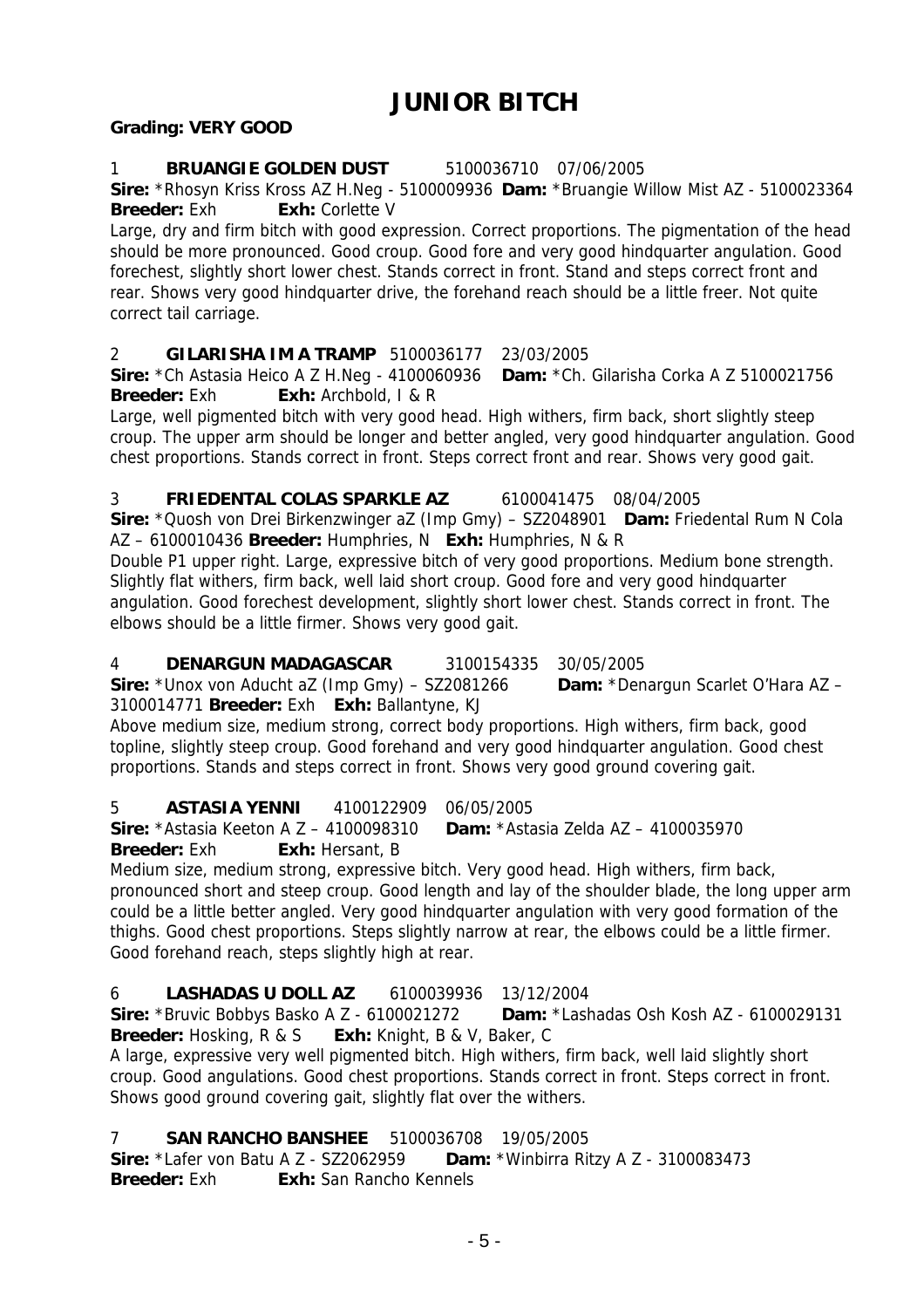Above medium size, medium strong, expressive bitch. Good topline, short slightly steep croup. Good angulations both front and rear, good chest proportions. Stands correct in front. Steps correct both front and rear. During movement shows good hindquarter drive, the forehand reach should be freer.

#### 8 **SHEPHERD HILL CARI** 5100037645 09/09/2005

**Sire:** \*Grantaro Gero A Z H.Neg - 3100067460 **Dam:** \*Flicona Kokomo A Z - 4100026955 **Breeder:** Exh **Exh:** Shepherd Hill Kennels

Above medium size, medium strong, expressive bitch of absolutely correct proportions. High withers, firm back, short steep croup. The upper arm should be longer and better angled, good hindquarter angulation. Good chest proportions. Stands and steps correct in front. Shows good gait.

# 9 **DJENUEN ZPIFFY CHICK AZ** 3100146863 16/02/2005

**Sire:** \*Ch Leishjaclyn Zpartacus A Z H.Neg - 4100050462 **Dam:** \*Ch. Iccara Vegas Showoff A Z - 6100021409 **Breeder:** Exh **Exh:** Yuen DR & JM

Large, strong, a bitch with a good head, the eye colour could be a little darker. High withers, firm back, well laid but slightly short croup. Very good lay and length of the shoulder blade, the upper arm should be a little better angled. Very good hindquarter angulation. Good forechest

development., slightly short lower chest. Stands correct in front. Steps correct both front and rear. During movement shows good hindquarter drive, the forehand reach should still be a little freer.

#### 10 **EISENLAND XTACY AZ** 6100040745 20/02/2005

**Sire:** \*Iccara Xman A Z- 6100031151 **Dam:** \*Eisenland Spellbound A Z - 6100006964 **Breeder:** Royal K & S **Exh:** Farley, F

Large, medium strong and substantial bitch. Correct proportions. Firm back, steep croup. Correct angulations both front and rear. Stands correct in front. Steps slightly narrow in front, correct at rear. Shows very good gait.

#### **Grading: GOOD**

#### 11 **TONAKER BIANCA BELL AZ** 5100035641 07/02/2005

**Sire:** \*Nilson vom Wildsteiger Land a Z (Imp Gmy) - SZ2062603 **Dam:** \*Rhosyn Xtra Special A Z - 5100024638 **Breeder:** Schoemaker TH **Exh:** van Groen CM & GP

Medium size, altogether a little more pigment is desired, the eye colour could also be a little darker. High withers, firm back, short slightly steep croup. Correct angulation both front and rear. Good chest proportions. Stands and steps correct in front. Shows good gait.

#### 12 **SHEPROSE QUALITY JADE** 5100036662 02/06/2005

**Sire:** \*Unox Von Aducht A Z - SZ2081266 **Dam:** \*Sheprose Miss Abacus A Z - 5100026049 **Breeder:** Owen B **Exh:** Lacey, C

Large, a bitch with slightly broad set ears. Strong bones, high withers, firm back, short pronounced steep croup. Correct angulations both front and rear. Very short lower chest. Both elbows and hock joints could be a little firmer. During movement is flat over the wither and falls on the forehand.

# **INTERMEDIATE BITCH**

#### **Grading: VERY GOOD**

#### 1 **\*DENARGUN SCARLATINA AZ** 3100137877 24/05/2004

**Sire:** \*Fedor von der Magistrale aZ H.Neg (Imp Sing) SZ2041713 **Dam:** \*Denargun Scarlet Ohara AZ - 3100014771 **Breeder:** Exh **Exh:** Ballantyne, KJ

Medium size, expressive bitch of medium strength. Correct body proportions. Good head. High withers, firm back, well laid slightly short croup. Good angulations. Good forechest development,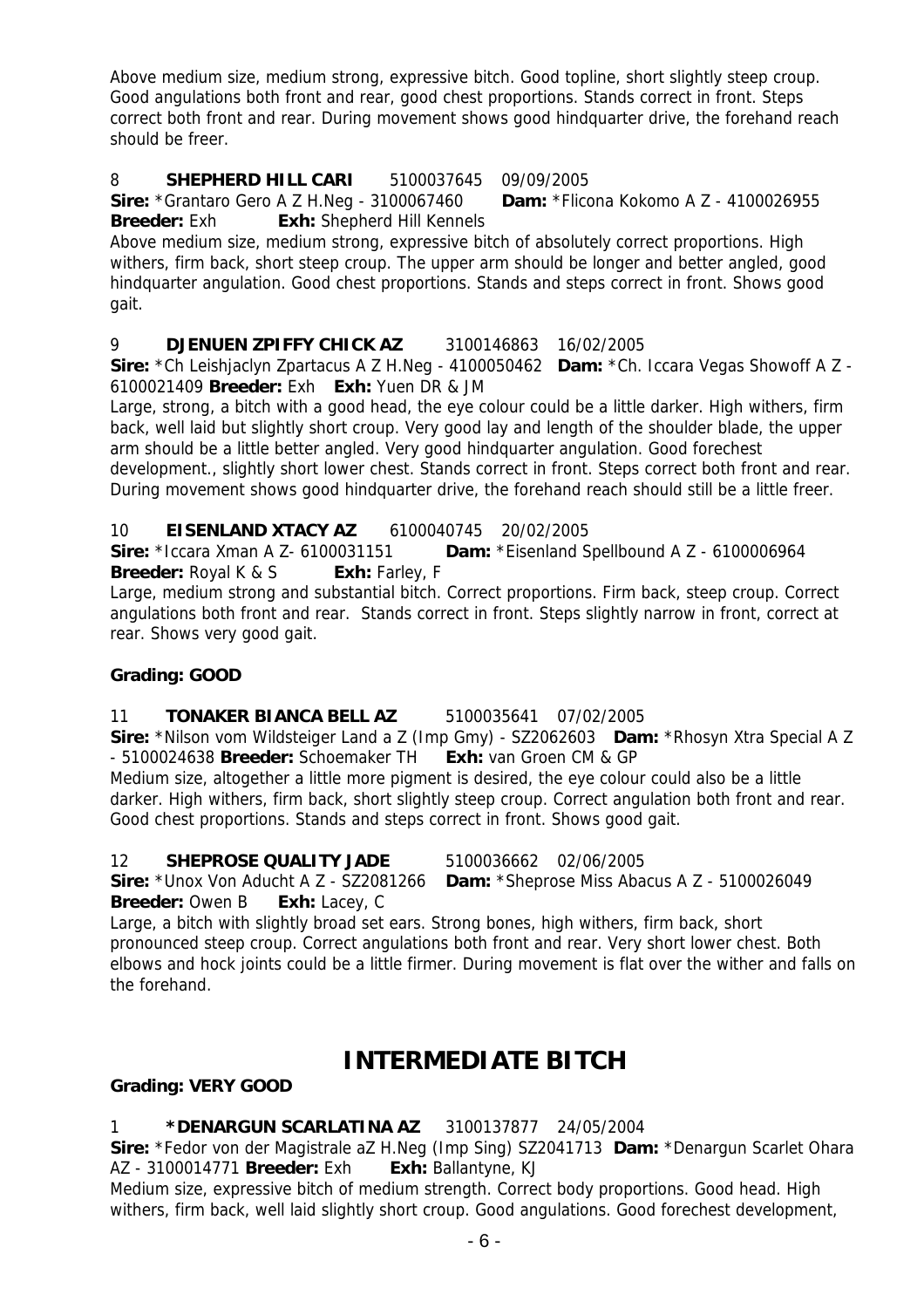slightly short lower chest. Stands correct in front. Steps narrow at rear, correct in front. Shows good gait.

2 **\*ASTASIA PASHA AZ** 41000106546 04/02/2004

**Sire:** \*Ch. Astasia Heico AZ - 4100060936 **Dam:** \*Astasia Zelda AZ – 4100035970 **Breeder:** Exh **Exh:** Hersant BJ

Medium size, well pigmented bitch, slightly deep chest development, otherwise good proportions. High withers, firm back, long slightly steep croup. Good fore and very good hindquarter angulation with very good formation of the thigh. Stands correct in front. The hock joints are not quite firm, steps slightly narrow in front. Shows good gait.

# 3 **VONPETA AVENUE TOLDER AZ** 5100033945 18/09/2004

**Sire:** \*Uno von der Urbecke a Z (Imp Gmy) - SZ1948206 **Dam:** \*Ch. Vonpeta Sheeza Mona AZ - 5100017939 **Breeder:** Exh **Exh:** Pike JE & Damarell PN

Large, expressive, a bitch with very good head. Very good bone strength. Correct proportions. Slightly short well laid croup. Good angulations. Good chest proportions. Stands correct in front. Steps slightly narrow in front, correct at rear. Shows very good gait with very good balance. The ligamentation over the back should remain a little firmer.

# 4 **\*RHOSYN IZ ADORABLE AZ** 5100033601 05/08/2004

**Sire:** \*Rhosyn Kriss Kross AZ H.Neg - 5100009936 **Dam:** \*Rhosyn Ginzano A Z - 5100002022 **Breeder:** Exh **Exh:** Rhosyn Kennels

Large, strong and substantial a bitch of correct body proportions. Very good topline. High withers, the ligamentation over the back should be firmer, slightly steep croup. Very good angulation both front and rear, the pasterns should be a little firmer. Pronounced chest proportions. Steps wide at rear. Shows very good movement, slightly incorrect tail carriage.

### 5 **\*RHOSYN KOOL MINT AZ** 5100034420 21/11/2004

**Sire:** \*Rhosyn Kriss Kross AZ H.Neg - 5100009936 **Dam:** Rhosyn Xotic A Z - 510024636 **Breeder:** Exh **Exh:** Rhosyn Kennels

Large, the colouration of the head should be a little more pronounced. Good bone strength. Very good body proportions. Lovely length of neck. Very good topline. Short slightly steep croup. Good angulations. Good chest proportions. Stands correct in front. The elbows are not quite firm. Shows very good gait.

6 **QUENTANA VOM LARCHENHAIN AZ (Imp Gmy)** SZ2132421 22/09/2003 **Sire:** Xandro vom Elzmundungsraum (Gmy) - SZ2041728 **Dam:** Quana vom Larchenhain (Gmy) - SZ2062277 **Breeder:** Bub, H **Exh:** Willis, D & C

Large, expressive, a bitch with very good bone strength. High withers, firm straight back, slightly steep croup. Correct angulations both front and rear. Good chest proportions. Stands correct in front. Steps slightly narrow at rear, the elbows should remain a little firmer. Shows good ground covering gait.

# 7 \***BRUANGIE DANCING STAR AZ** 5100034223 10/10/2004

**Sire:** \*Leberhine Ijaz A Z H.Neg - 5100014919 **Dam:** \*Bruangie Penny Royale A Z - 5100014427 **Breeder:** Corlett V **Exh:** Mayne/Phillis/Corlett

Above medium size, expressive bitch of correct body proportions. High withers, the ligamentaiton of the back is not quite firm, good croup. Good angulations both front and rear. Good forechest proportions, short lower chest development. Steps slightly wide at rear, elbows should remain a little firmer. Shows good gait.

# 9 **BODECKA KALARI AZ** 3100141081 06/11/2004

**Sire:** \*Ch. Bodecka Grandslam AZ - 3100046079 **Dam:** \*Bodecka Jackpot A Z - 3100100062 **Breeder:** Exh **Exh:** Joseph, J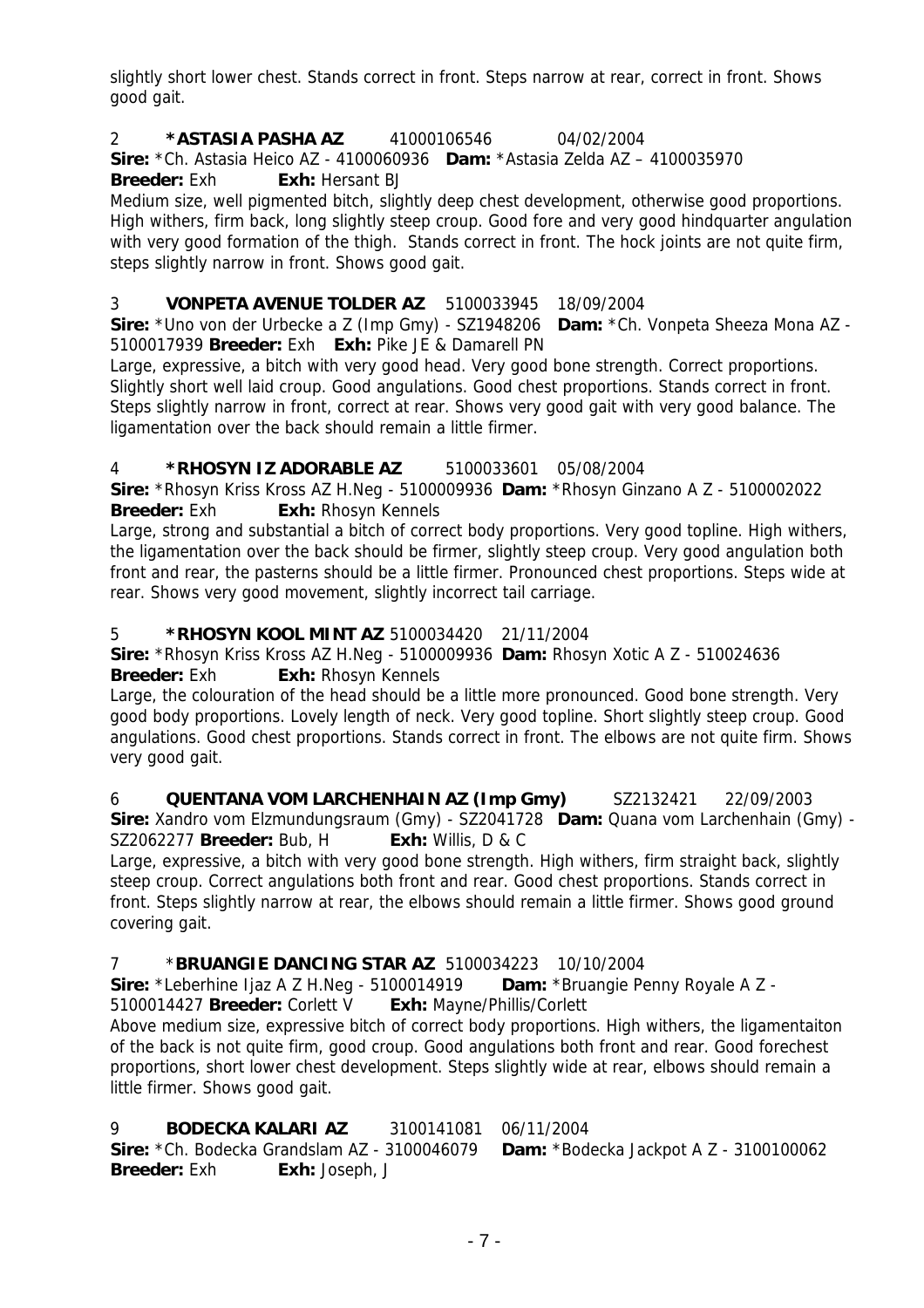Double P1 upper left. Above medium size, medium strong, well pigmented bitch. She has yet to reach maturity for her age. Correct body proportions. Short steep croup. Good angulations. Good chest proportions. Steps wide at rear and correct in front. Shows good gait.

### 10 **\*WINOLA RIO AZ** 4100100975 08/09/2003

**Sire:** \*Jasso vd Bimsgrube a Z (Imp Gmy) - SZ2014843 **Dam:** \*Ch Astasia Kerrie A Z - 1662842 **Breeder:** Exh **Exh:** McIntosh P & L

Medium size well pigmented bitch of very good proportions. Slight roach over the back. Short slightly steep croup. The upper arm could be a little longer and better angled, very good hindquarter angulation. Good forechest development, short lower chest. Stands correct in front. The elbows should remain a little firmer, steps correct at rear. Shows good gait.

11 **DELLARESS DREAM CATCHER AZ** 3100136724 04/07/2004

**Sire:** \*Mischaland's Calvin Imp Swd AZ - S51544/2000 **Dam:** \*Allinka Rakish A Z - 3100018295 **Breeder:** Exh **Exh:** Colenso J

Large, strong and substantial bitch. The eye colour should be a little darker. Very good body proportions. High withers, firm back, well laid short croup. Very good length and lay of the shoulder blade, the upper arm should be better angled. Good angulation of the hindquarter and good chest proportions. Stands not quite correct in front. The elbows should remain firmer. Shows good gait.

### **Grading: GOOD**

# 12 **LEWISLAND TOMB RAIDER AZ** 5100033608 14/08/2004

**Sire:** \*Nilson vom Wildsteiger Land a Z (Imp Gmy) - SZ2062603 **Dam:** \*Ira von der Waterkant a Z (Imp Gmy) - SZ1943903 **Breeder:** Exh **Exh:** Metcalfe T

Large, altogether the bitch should be a little stronger in pigmentation. Correct proportions. Good strength of bone. Slight dip behind the wither, well laid slightly short croup. Good angulations. Good forechest development, slightly short lower chest. Stands correct in front. Steps correct in front, elbows should be a little firmer. Show very good ground covering gait.

# 13 **ARKAHLA LIMERICK AZ** 5100034691 04/11/2004

**Sire:** \*Stunadel Odin A Z H.Neg - 2100140653 **Dam:** \*Arkahla Hocus Pocus A Z CDX -

5100022773 **Breeder:** Exh **Exh:** O'Loughlin W & J

Medium size, medium strong, a bitch with very good head and well pigmented. Correct body proportions. High withers, good topline, short slightly steep croup. Short steep upper arm, very good hindquarter angulation, with good formation of the thighs. Good chest proportions. Stands nearly correct in front. The elbows should be a little firmer. Shows good gait, slightly flat withers during movement and the tail is not carried quite correctly.

# 14 **\*VONRAUTEN CALLOUT** 5100033828 08/08/2004

**Sire:** \*Troy vd Noriswand a Z H.Neg (Imp Gmy) - SZ2040827 **Dam:** Ch. Vonrauten Melissa A Z - 5100016625 **Breeder:** Exh **Exh:** Vonrauten Kennels

Medium size, a bitch of very deep chest proportions. Good pigmentation. Flat withers, firm straight back, very short and steep croup. Good angulations front and rear. Steps narrow in front During movement shows good hindquarter drive, the forehand reach should be more effective.

# **OPEN BITCH**

# **Grading: EXCELLENT**

1 **\*CH. ICCARA VEGAS SHOWOFF AZ** 6100021409 22/08/2000 **Sire:** \*Ch Iwan v Lechtal a Z H.Neg (Imp Gmy) - SZ1862375 **Dam:** \*Iccara Dirty Dancer A Z - 1260008 **Breeder:** Iccara Kennels **Exh:** Yuen, DR & JM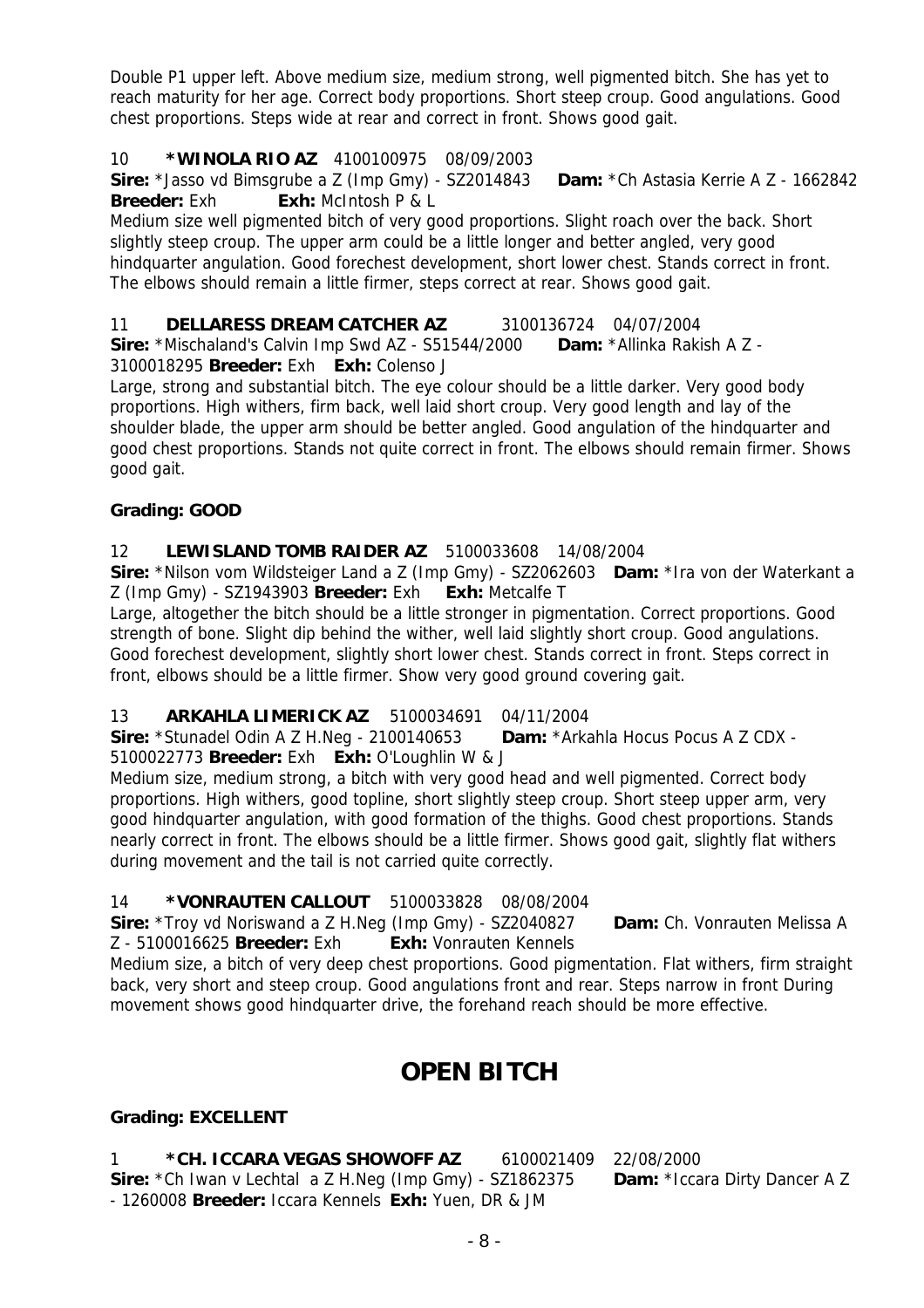Above medium size, medium strong, a bitch of very good type and expression. Well pigmented. Very good top and underline. High withers, firm back, good croup. Very good angulations both front and rear. Stands correct in front. Steps correct both front and rear. Shows very good ground covering powerful gait.

2 **\*CH. VONPETA TAYKALL BY STORM AZ** 5100022730 25/01/2002 **Sire:** \*Vonpeta Questor A Z H.Neg - 5100012653 **Dam:** \*Ch Eisenland B Witched A Z -

6100011134 **Breeder:** Exh **Exh:** Pike JE & Damarell PN

Medium size, medium strong bitch of very good type and expression. High withers, firm back, well laid slightly short croup. Good fore and very good hindquarter angulation. Good chest proportions. Stands correct in front. Steps correct front and rear. Very good gait with good balance.

# 3 **\*STUNADEL OLYMPIA AZ** 2100140657 06/06/2002

**Sire:** \*Stunadel Kinetic A Z H.Neg - 2100104872 **Dam:** \*Stunadel Aces High A Z - 2100015610 **Breeder:** Smith, S & N **Exh:** Wehnham, R

Large, medium strong bitch of very good expression. High withers, firm back, good croup. Correct angulation both front and rear, good chest proportions. The elbows should remain a little firmer. Shows very good ground covering gait.

# 4 **\*CH. DENARGUN MOSTLY MOZ AZ** 3100032763 21/07/1998

**Sire:** \*Ch Iwan v Lechtal a Z H.Neg (Imp Gmy) - SZ1862375 **Dam:** \*Ch Denargun Flying Colours A Z - 1128333 **Breeder:** Exh **Exh:** Ballantyne KJ

Large, a bitch of very good type and expression. Dry and firm, High withers, very good topline, good croup. Good fore and very good hindquarter angulation. Very good chest proportions. Stands correct in front. The elbows should remain a little firmer. Steps slightly wide in front, correct at rear. Shows very good ground covering gait, the tail is carried lifeless.

# 5 **\*TREYSHUTZ TRICK N TREAT AZ** 5100027755 23/03/2003

**Sire:** \*Nilson vom Wildsteiger Land a Z (Imp Gmy) - SZ2062603 **Dam:** \*Rhosyn Kiss N Tell A Z - 5100009941 **Breeder:** Budarick R & M **Exh:** Hume L/Budarick R & M

Large, substantial bitch of good bone strength. High withers, the ligamentation over the back should be a little firmer, well laid slightly short croup. Good fore and hindquarter angulation. Good chest proportions. Stands correct in front. Shows far reaching ground covering gait. In movement the ligamentation over the back should remain a little firmer.

6 **\*ELLA VON DER ROMMELSBACH AZ (Imp Gmy)** SZ2133157 08/09/2003 **Sire:** Ghandi von Arlett – SZ1932624 **Dam:** Fair vom Germannshof – SZ23047489 **Breeder:** Thones, P **Exh:** Willis, D & C

Large, strong and substantial bitch. Very good topline. Strong head. Good croup. Very good lay and length of shoulder blade, steep upper arm. Good angulation of the hindquarter and good underline. Stands correct in front. The hock joints are not quite firm, steps correct in front. Shows very good ground covering gait.

# 7 **\*KEEDARA DEBY DUZ AZ** 5100029825 02/09/2003

**Sire:** \*Leberhine Ijaz A Z H.Neg - 5100014919 **Dam:** \*Shaitan Gold Digger A Z - S1558063 **Breeder:** Exh **Exh:** Phillis J/Mayne B

Large, well pigmented bitch with very good head. Slightly flat withers, slight dip behind the withers, good croup. Very good angulation of both the fore and hindquarter. The pasterns should be a little firmer. Steps slightly wide in front. Shows very good gait, during movement should overall remain a little more drier and firmer.

# 8 **\*SCHAEFERHUND TOPEKA AZ** 3100111207 10/03/2003

**Sire:** \*Nilson vom Wildsteiger Land a Z (Imp Gmy) - SZ2062603 **Dam:** \*Schaeferhund Elke A Z - 3100012629 **Breeder:** Exh **Exh:** Bohdal I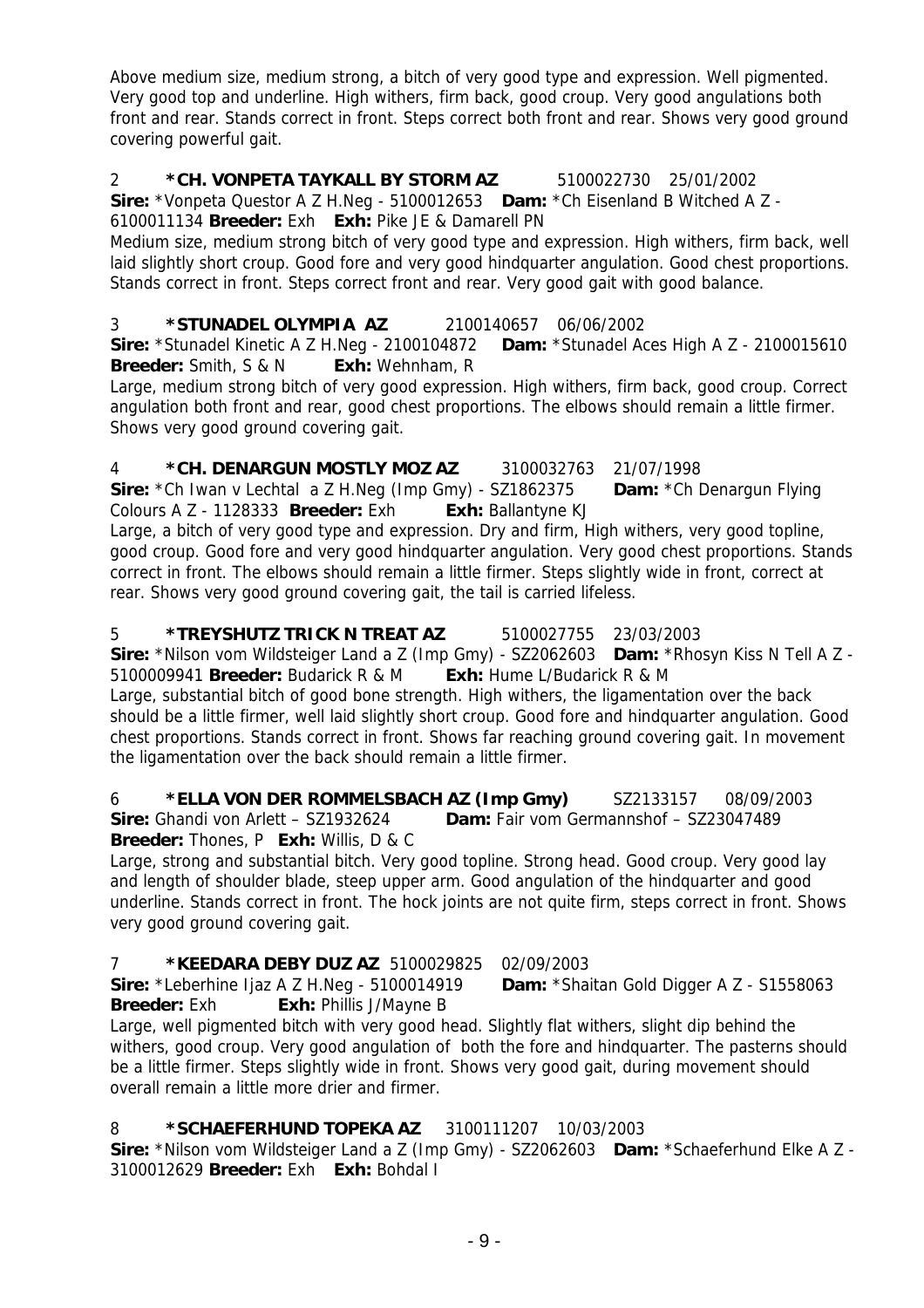Above medium size, well pigmented bitch with good expression. Very good body proportions. High withers, the ligamentation over the back is not quite firm., good croup. Good angulations both front and rear. Steps correct both front and rear. Shows good gait.

# 9 **\*SANNJESA COPY CAT AZ** 3100130500 11/02/2004

**Sire:** \*Jasso von der Bimsgrube a Z (Imp Gmy) - SZ2014843 **Dam:** \*Kronika Arni A Z - 3100041576 **Breeder:** Exh **Exh:** Masse S & S

Large, well pigmented bitch, substantial. Very good head. Very good topline. The back is not quite firm, good croup. Good fore and very good hindquarter angulation. The elbows should be closer laid. Good underline. Steps narrow at rear. Very good hindquarter drive. During movement the forehand reach should still be a little freer.

# 10 **\*ADELORA DINA AZ** 3100133229 10/03/2004

**Sire:** \*Ch Astasia Heico A Z H.Neg - 4100060936 **Dam:** \*Adelora Ultra Sexy A Z - 210011255 **Breeder:** Exh **Exh:** Neddermeyer H & J/Strachan L & J

Large, well pigmented bitch. Correct proportions. High withers, the ligamentation over the back is not quite firm, short slightly steep croup. Good angulations of the fore and hindquarter. Good chest proportions. The eye colour should be a little darker. Shows very good gait.

### 11 **\*MISTEISHAH MAGIC MELODY AZ** 3100128752 20/02/2004

**Sire:** \*Ch Bodecka Grandslam A Z H.Neg - 3100046079 **Dam:** \*Spellbinda Honky Tonkgal A Z - 3100048533 **Breeder:** Vincent P **Exh:** Petrella R & S

Large, well pigmented bitch of medium bone strength. Correct body proportions. High withers, the back is not quite firm, well alid short croup. Good length and lay of shoulder blade, the upper arm should be longer and better angled, good hindquarter angulation. Good forechest development. Slightly short lower chest. Steps narrow both front and rear. During movement shows very good hindquarter drive, forehand reach should be freer.

#### 12 **\*DELLARESS CALAMITY JANE AZ** 3100119267 03/07/2003

**Sire:** \*Dellaress Armagedon A Z H.Neg - 3100085368 **Dam:** \*Allinka Rakish A Z - 3100018295 **Breeder:** Exh **Exh:** Colenso J

Above medium size, medium strong very expressive bitch. High withers, firm back, slightly steep croup. Good angulations of the fore and hindquarter. Good forechest development, short underchest. Steps narrow in front. Shows very good gait.

#### 13 **\*ASTASIA AKIRA AZ** 4100088913 03/09/2002

**Sire:** \*Ch Astasia Heico A Z H.Neg - 4100060936 **Dam:** \*Astasia Ginger A Z - 4100052475 **Breeder:** Exh **Exh:** Hersant B

Large, a bitch of correct body proportions. Dry and firm. Slightly wavy coat. Well pigmented. High withers, the ligamentation over the back is not quite firm, short slightly steep croup. Good angulations. Good chest proportions. Stands correct in front. Steps slightly narrow in front, correct rear. Shows good gait.

#### 14 **\*SEIGEN YGRAINE AZ** 6100035300 12/12/2003

**Sire:** \*Seigen Jaafaru A Z – 6100026128 **Dam:** \*Fremont Yours Truly A Z – 2100026128 **Breeder:** Exh **Exh:** Gallacher, D & C

Large, expressive, strong deep bitch. High withers, short steep croup. Good fore and very good hindquarter angulation. Deep forechest development. Steps with hock joints close, correct in front. Very good hindquarter drive, the forehand reach should still be a little freer.

# 15 **\*SAN RANCHO AURORA AZ** 5100032840 02/06/2004

**Sire:** \*Jasso von der Bimsgrube a Z (Imp Gmy) - SZ2014843 **Dam:** \*Winbirra Ritzy A Z - 3100083473 **Breeder:** Exh **Exh:** San Rancho Kennels

Medium size, well pigmented bitch, the eye colour should be a little darker. Good body proportions. High withers, the back is not quite firm, pronounced steep croup. The upper arm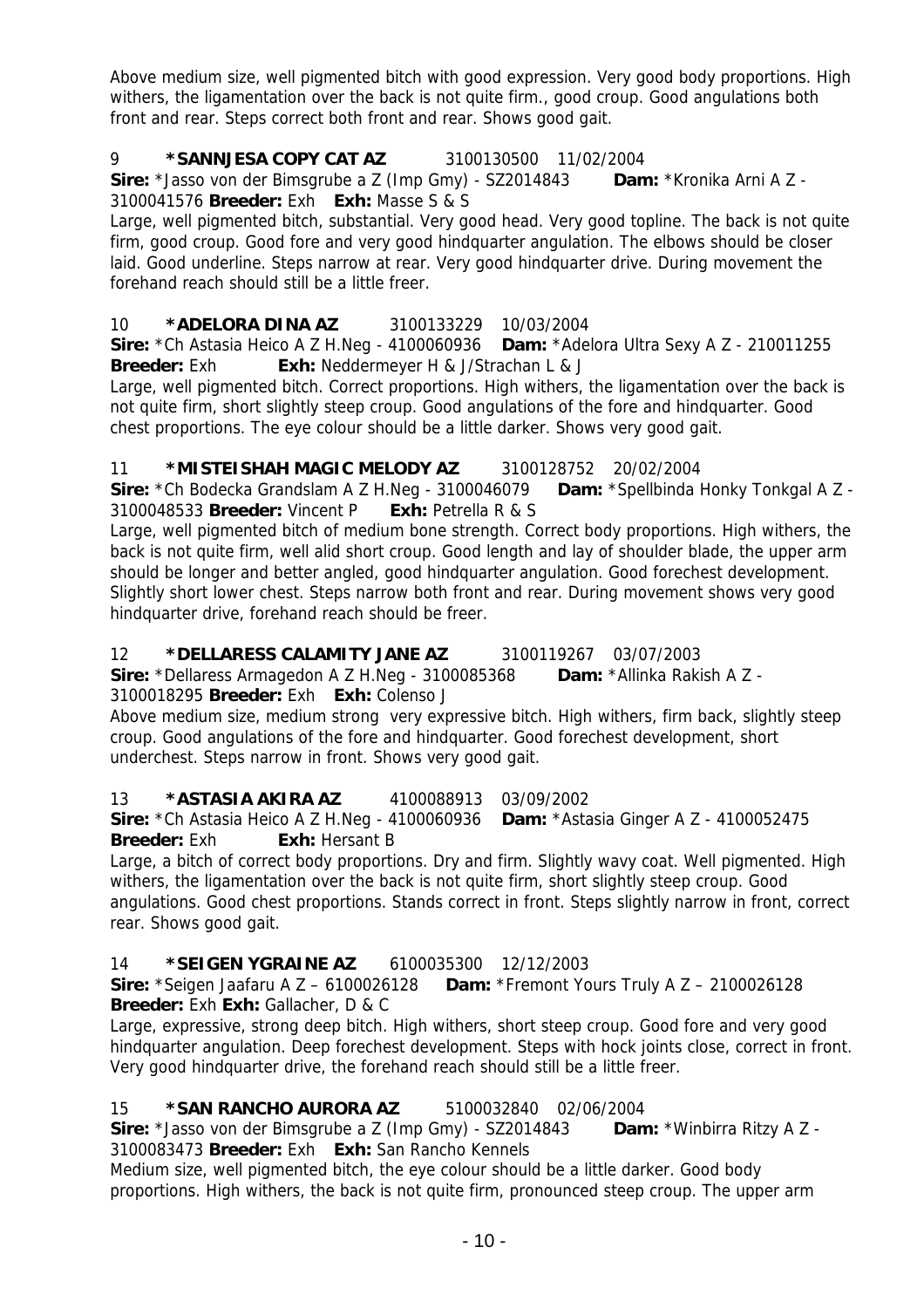should be longer and better angled, good hindquarter angulation. Stands correct in front. Steps correct front and rear. Shows very good gait.

# 16 **\*CH. ADELORA ZENA AZ** 2100147586 13/06/2002

**Sire:** \*Ch Denargun Browned Off A Z H.Neg - 3100014767 **Dam:** \*Adelora Remy A Z -

2100082541 **Breeder:** Neddermeyer H & J/Strachan L & J **Exh:** Pittelli S Double P1 upper right. Above medium size, strong and substantial bitch. Slight dip behind the wither, slightly short slightly steep croup. Good fore and hindquarter angulation. Good chest proportions. Stands correct in front. Steps correct both front and rear. Shows good far reaching gait but flattens out on the withers and falls slightly on the forehand.

17 **\*BRUVIC HUMDINGER AZ** 6100034438 11/10/2003

**Sire:** \*Ch Aimsway Abacus A Z H.Neg - 2100096239 **Dam:** \*Adelora Remy A Z - 2100082541 **Breeder:** Knight B & V/Baker C **Exh:** Darkknight Kennels Large, expressive well pigmented bitch. She is dry and firm. High withers, the back is not absolutely straight, short croup. Good length and lay of the shoulder blade, steep upper arm. Correct angulation of the hindquarter. Steps wide in front, correct at rear. Shows good gait.

# 18 **\*OBICAN ECLIPSE AZ** 3100119019 23/07/2003

**Sire:** \*Ch Bodecka Grandslam A Z H.Neg - 3100046079 **Dam:** \*Bodecka Ela A Z - 3100006049 **Breeder:** Aarons P **Exh:** Joseph J

Above medium size medium strong bitch with good expression. High withers, firm back, noticeably short and steep croup. Steep upper arm, good hindquarter angulation. Good chest proportions. Steps wide at rear, correct in front. Shows very good hindquarter drive, the forehand reach should be freer. During movement falls slightly on the forehand.

# 19 **\*CH. SAGENHAFT MONEYPENNY AZ** 5100029804 04/09/2003

**Sire:** \*Nilson vom Wildsteiger Land a Z (Imp Gmy) - SZ2062603 **Dam:** \*Sagenhaft War Cry A Z - 5100012502 **Breeder:** Tester JA & CA **Exh:** Delaforce Kennels

Large, medium strong a bitch of very good type and expression. High withers, firm back, well laid but short croup. Good fore and very good hindquarter angulation. Good forechest, short lower chest development. Steps correct both front and rear. Moves with good hindquarter drive, the forehand reach should be much freer.

# 20 **\*GILARISHA ESLA AZ** 5100024257 10/04/2001

**Sire:** \*Ch Leitungen Prince Rowdy A Z H.Neg - 2100008734 **Dam:** \*Alimanda Gila A Z - S1554804 **Breeder:** Exh **Exh:** Archbold I & R

GSDCA Tooth Certificate 131. Large, strong and substantial bitch. High withers, the ligamentation over the back is not quite firm. Short steep croup. Very good lay and length of the shoulder blade the upper arm could be a little longer and better angled, good hindquarter angulation. Stands correct in front. Steps correct front and rear. Shows very good hindquarter drive, the forehand reach should be a little free.

#### 21 **\*VONDOUSSA GEORGIE GIRL AZ** 5100029709 26/08/2003 **Sire:** \*Nilson vom Wildsteiger Land a Z (Imp Gmy) - SZ2062603 **Dam:** Grundelhardt Wild Witch A Z - 5100016565 **Breeder:** Exh **Exh:** Vondoussa Kennels

Large, a bitch of good body proportions. Short steep croup. Good angulations of the fore and hindquarter. The elbows are not firm and the eye colour should be a little darker. Short lower chest. Steps narrow in front. Shows ground covering gait.

# 22 **\*ARRISTAR ISOBELLA AZ** 3100134454 15/05/2004

**Sire:** \*Sannjesa Jonah Lomu A Z H.Neg - 3100080057 **Dam:** \*Ch. Arristar Echo Beach CD A Z - 3100012970 **Breeder:** Exh **Exh:** Urie J

Large, medium strong. Good head. Correct body proportions. Good topline, short pronounced steep croup. Good angulations. Good chest proportions. Steps slightly narrow at front, correct at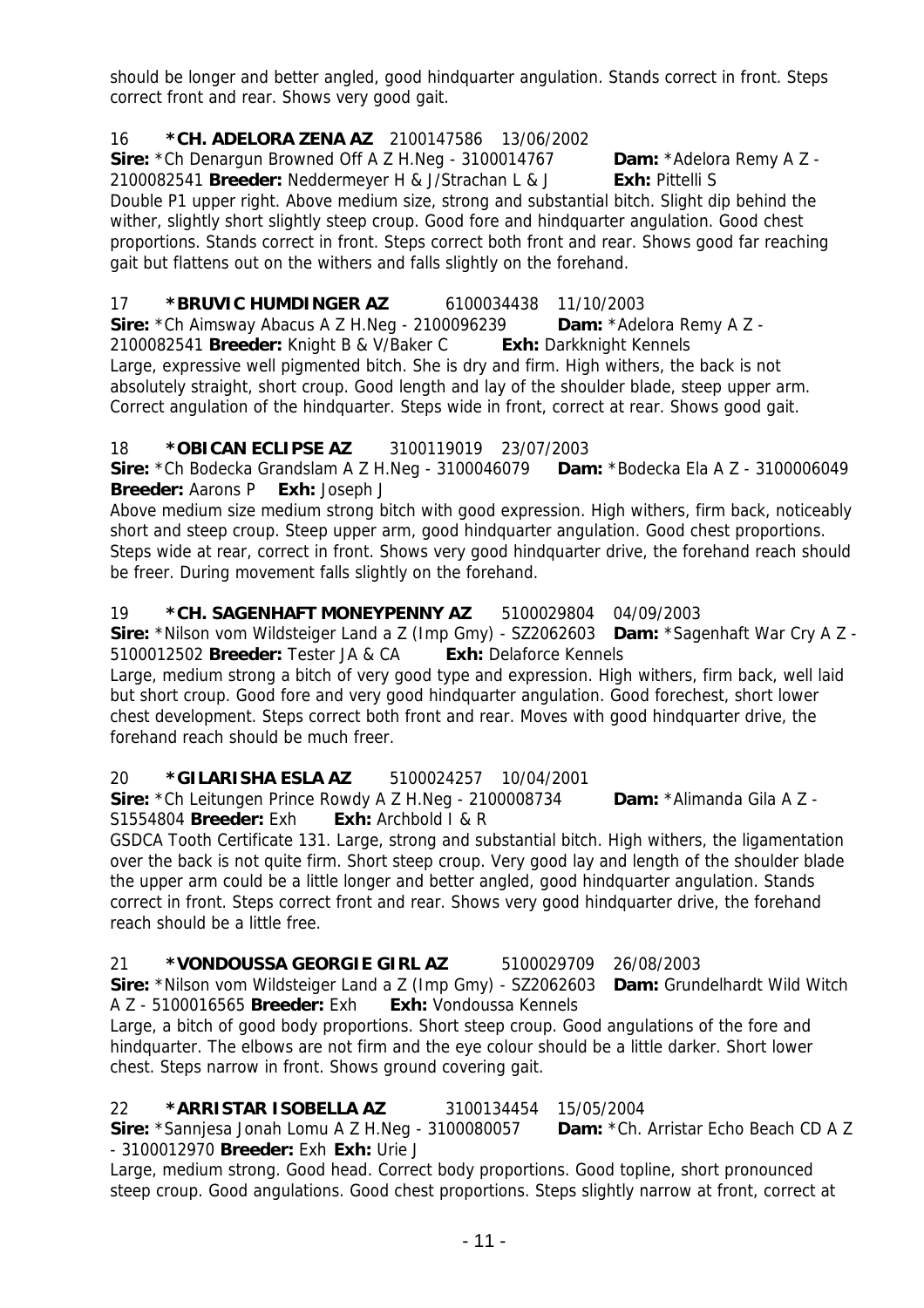rear. Shows very good hindquarter drive, the forehand reach should be freer and the ligamentation over the back firmer.

# 23 **\*SHEPROSE MISS ABACUS AZ** 5100026049 01/11/2002

**Sire:** \*Aimsway Abacus A Z H.Neg - 2100096239 **Dam:** \*Ch Darkana Elle McPherson - S227419 **Breeder:** Owen B **Exh:** Schoemaker TH

Large, strong and substantial bitch, slightly elongated. Very good pigment. The ligamentation over the back should be a little firmer, well laid short croup. Good fore and very good hindquarter angulation. Steps slightly narrow in front, correct at rear. Good hindquarter drive, the forehand reach should be a little freer and the ligamentation over the back should remain firmer during movement.

# 24 **\*RHOSYN GLADRAGS AZ** 5100031533 10/02/2004

**Sire:** \*Rhosyn Zambooka King AZ - 1562043 **Dam:** \*Rhosyn Toffee AZ - 5100019963 **Breeder:** Rhosyn Kennels **Exh:** Ratcliffe B & A

Large, strong and substantial, slightly elongated bitch. Very good topline. Good croup. The ligamentation over the back si not quite firm. The upper arm should be better angled, very good hindquarter angulation. Good chest proportions. The hock joints are not firm. Steps narrow in front. The eye colour should be a little darker. Shows good ground covering gait, falls slightly on the forehand.

# **Grading: VERY GOOD**

# 25 **\*ARKAHLA KAHLUA AZ** 5100032265 02/05/2004

**Sire:** \*Ch Arkahla Gonzo A Z H.Neg CD ET - 5100016460 **Dam:** \*Arkahla Hot Shot A Z - 5100022774 **Breeder:** Exh **Exh:** O'Loughlin W & J

Medium size, medium strong, very good body proportions. The ligamentation over the back is not firm. Pronounced short and steep croup. Good angulations front and rear. Steps correct front, slightly narrow at rear. Shows good movement.

# 26 **\*SAN RANCHO AVRIL AZ** 5100032844 02/06/2004

**Sire:** \*Jasso von der Bimsgrube a Z (Imp Gmy) - SZ2014843 **Dam:** \*Winbirra Ritzy A Z - 3100083473 **Breeder:** Exh **Exh:** van Groen CM & GP

Large, a bitch whose eyes could be a little darker. Correct body proportions. Flat withers, firm back, well laid short croup. Steep upper arm, good hindquarter angulation. Short lower chest. Steps narrow both front and rear. During movement the forehand reach should be freer, steps high at rear.

| <b>Challenge Bitch</b>       | rα |
|------------------------------|----|
| R. Challenge<br><b>Bitch</b> | 72 |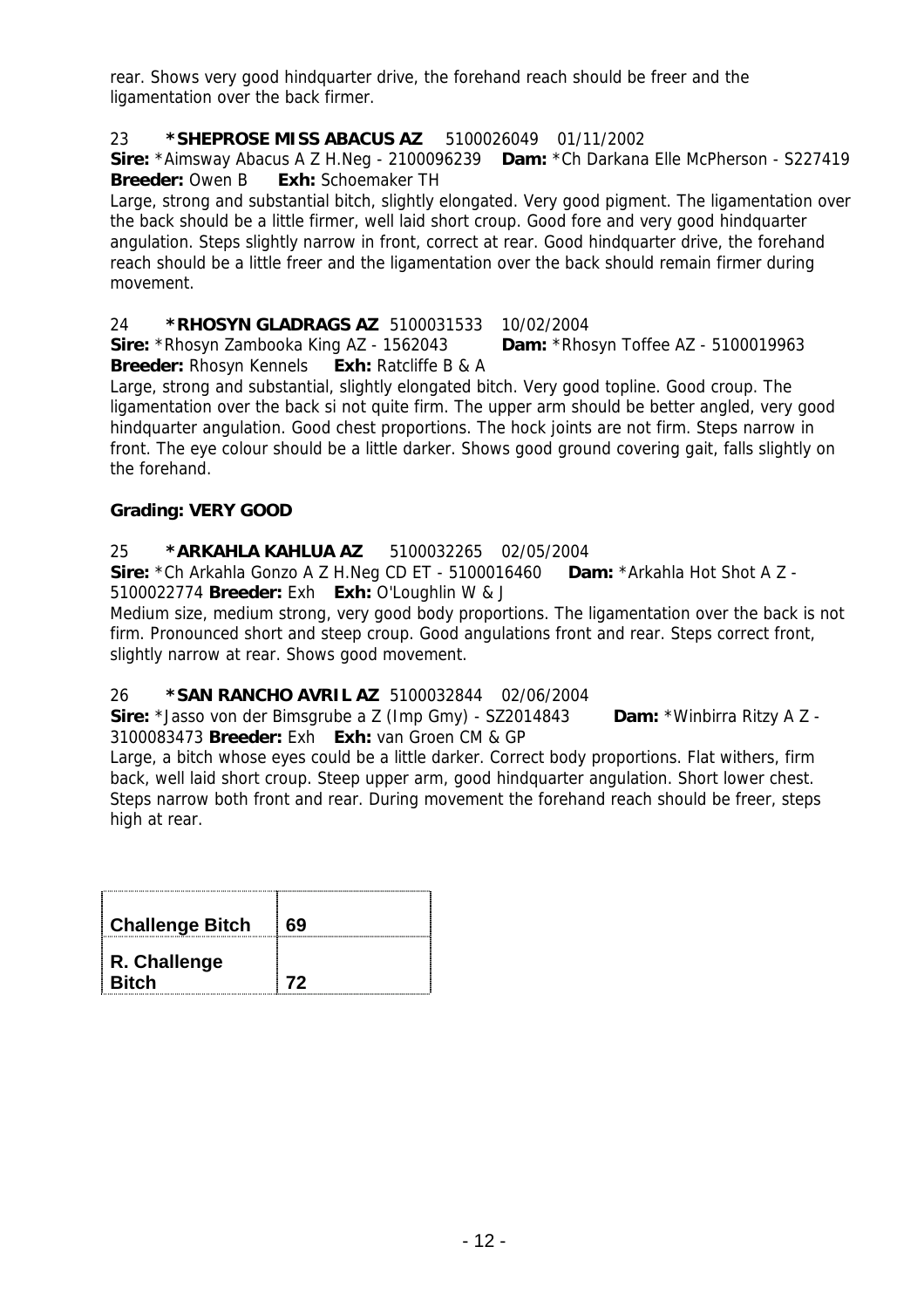# **BABY PUPPY DOG**

#### **Grading: VERY PROMISING**

1 **SEIGEN PARTY STARTER** 6100044888 20/12/2005 **Sire:** \*Iccara Xman A Z – 6100031151 **Dam:** Siegen All For Love A Z - 6100036155 **Breeder:** Exh **Exh:** Gallacher, D & C

2 **BRUANGIE IMRAN PRINCE** 5100038769 17/12/2005

**Sire:** \*Gigolo v Elzmundungsraum AZ (Imp Gmy) - SZ099759 **Dam:** \*Bruangie Penny Royale A Z - 5100014427 **Breeder:** Exh **Exh:** Corlette V

3 **VONRAUTEN LARADO** 5100039184 10/01/2006 **Sire:** \*Kronika Bad Boll A Z - 3100073446 **Dam:** Ch. Vonrauten Faith A Z - 5100025629 **Breeder:** Exh: Vonrauten Kennels

4 **BOELLA ACE KINGDOM** 3100162718 11/01/2006 **Sire:** \*Sannjesa Crusty Demon A Z - 3100130498 **Dam:** Misteishah Hanalee Holly A Z - 3100128756 **Breeder:** Exh **Exh:** Adams, A, Joseph, J

5 **VONPETA DRANGED** 5100039083 31/12/2005 **Sire:** \*Gigolo v Elzmundungsraum AZ (Imp Gmy) - SZ099759 **Dam:** \*Ch Vonpeta Taykall by Storm A Z - 5100022730 **Breeder:** Exh **Exh:** Pike JE & Damarell PN

6 **ARRISTAR JIKA** 3100161234 12/12/2005 **Sire:** \*Gigolo v Elzmundungsraum AZ (Imp Gmy) - SZ099759 **Dam:** \*Ch. Arristar Echo Beach CD A Z - 3100012970 **Breeder:** Exh **Exh:** Urie, J

7 **SHEPROSE ROYAL TYSON** 5100038868 19/12/2005 **Sire:** \*Gigolo v Elzmundungsraum AZ (Imp Gmy) - SZ099759 **Dam:** \*Flicona Miniti A Z C D - 4100081362 **Breeder:** Exh **Exh:** Owen B

8 **RHOSYN PATCH ADAMS** 5100038899 25/12/2005 **Sire:** \*Gigolo v Elzmundungsraum AZ (Imp Gmy) - SZ099759 **Dam:** \*Rhosyn Chocolate Splash A Z - 5100030115 **Breeder:** Exh **Exh:** Rhosyn Kennels

9 **DENARGUN PABLO** 3100164490 10/01/2006 **Sire:** \*Ch Aimsway Abacus AZ HNeg - 2100096239 **Dam:** \*Denargun Scarlet O'Hara AZ – 3100014771 **Breeder:** Exh **Exh:** Ballantyne, KJ

10 **VONRAUTEN MENPHIS** 5100039692 01/02/2006 **Sire:** \*Ch. Vonrauten Dax A Z - 5100025141 **Dam:** Vonrauten Cincinatti A Z - 5100024584 **Breeder:** Exh **Exh:** Vonrauten Kennels

11 **DELLARESS FAST N FURIOUS** 3100162707 25/12/2005 **Sire:** \*Ch. Aimsway Abacas A Z - 2100096239 **Dam:** \*Dellaress Armani A Z - 3100085369 **Breeder:** Exh **Exh:** Colenso, J

12 **REGALSHEP VALENTINO** TBA 04/03/2006 **Sire:** \*Regalshep Peter Pan A Z - 5100030932 **Dam:** \*Regalshep Just Witchery - 5100015469 **Breeder:** Exh **Exh:** Mayne D

13 **NATCHEZ OUTA MISCHIEF** 5100039815 26/02/2006 **Sire:** \*Sagenhaft Spektre A Z - 5100029807 **Dam:** \*Sagenhaft Leather N lace - 5100002794 **Breeder:** Smith P **Exh:** Tester JA & CA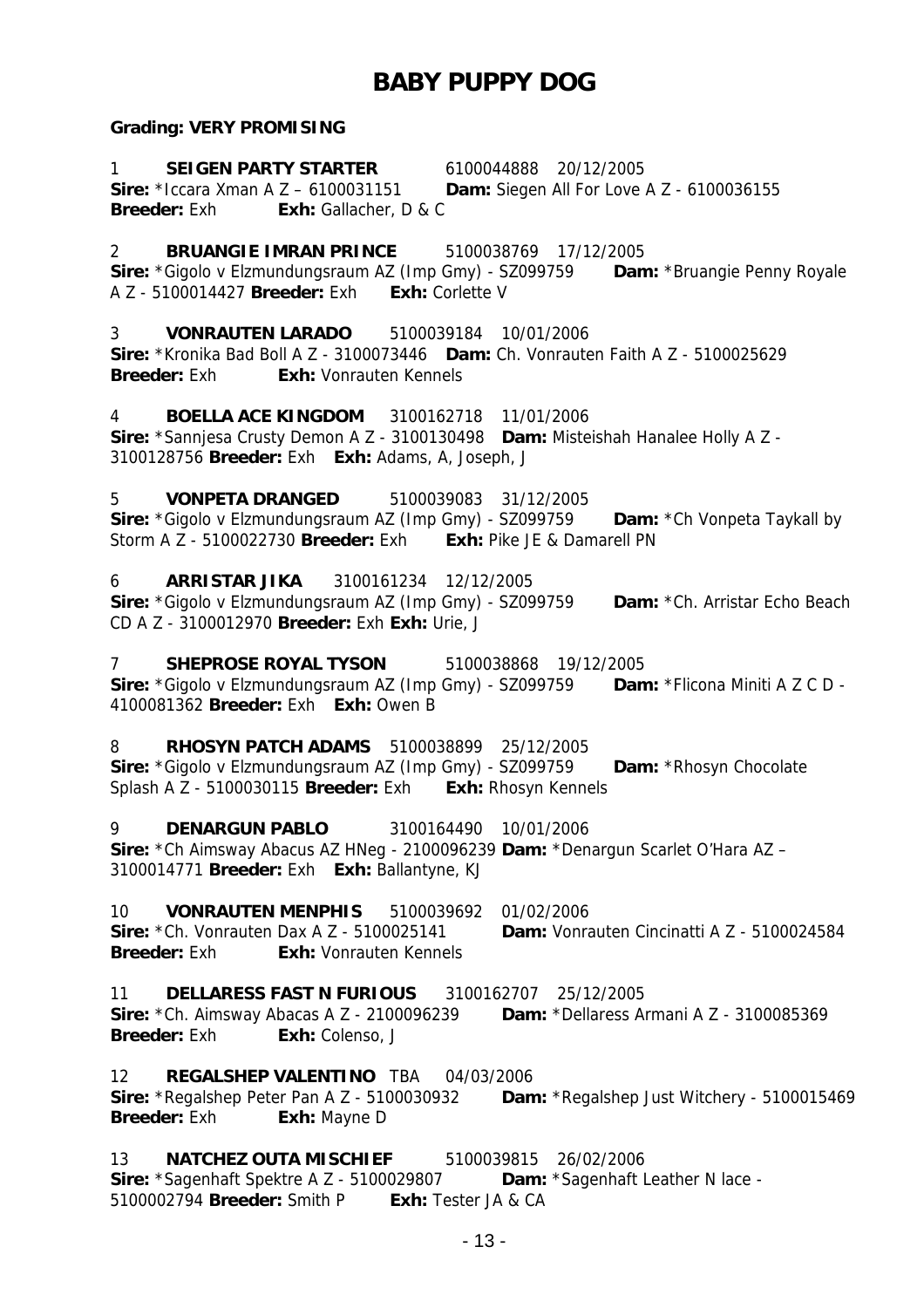#### 14 **KAZKIRI ZAMBEZII** 3100162454 01/02/2006

**Sire:** \*Igor V Pallas Athene (Imp Gmy) - SZ2119194 **Dam:** \*Hilltop Vroni - 3100044333 **Breeder:** Kazkiri Kennels **Exh:** Symes N/Chapman L

# 15 **ZELLBURG VANDO** 3100164899 19/02/2006

**Sire:** \*Igor V Pallas Athene (Imp Gmy) - SZ2119194 **Dam:** Zellburg Tessa - 4100088198 **Breeder:** Exh **Exh:** Sheppard AW

16 **SAGENHAFT RODAN** 5100039662 31/01/2006 **Sire:** \*Igor V Pallas Athene (Imp Gmy) - SZ2119194 **Dam:** Sagenhaft Rapunzel A Z - 5100027531 **Breeder:** Exh **Exh:** Tester JA & CA

# **MINOR PUPPY DOG**

# **Grading: VERY PROMISING**

# 1 **ITURNA NOBLE KNIGHT** 3100161650 30/11/2005

**Sire:** \*Sannjesa Crusty Demon A Z - 3100130498 **Dam:** Randinka Yana - 3100122548 **Breeder:** Duke, S & G **Exh:** Mase, S & S, Duke S & G

Strong, masculine puppy. Very good head. Very good top and underline. Slightly short upper arm. Very good hindquarter angulation. Well boned. Stands correct in front. Good free flowing gait

### 2 **FRIEDENTAL COLAS ZAC** 6100044406 25/11/2005

**Sire:** \*Orpheus Von Der Krauterwiese a Z (Imp Gmy) – SZ2081259 **Dam:** Friedental Rum N Cola AZ – 6100010436 **Breeder:** Humphries, N **Exh:** Humphries, N & R Dry and firm, well constructed sable dog. Very good expression. Good eye colour. High wither, firm back, the croup is well moulded but could be longer. Stands correct in front. Good fore and very good hindquarter angulation. Stepping slightly narrow in front. Very good ground covering gait.

# 3 **DENARGUN ZORRO** 3100158716 17/09/2005

**Sire:** \*Fedor von der Magistrale aZ (Imp Sing) – SZ2041713 **Dam:** \*Ch. Denargun Moz On You AZ – 3100032764 **Breeder:** Exh **Exh:** Ballantyne, KJ

Dry and firm, medium size, medium strong, very good type. Stands correct in front. Good topline. Good fore and very good hindquarter angulation. Good underline. Stepping narrow front and rear. Good ground covering gait.

# 4 **LEPPSDORF WILBUR** 5100038176 26/09/2005

**Sire:** \*Aimsway Abacus A Z H.Neg - 2100096239 **Dam:** \*Sheprose Im Intriguing A Z - 5100012567 **Breeder:** Exh **Exh:** Hume L

Medium strong dog. Slightly short neck. Level wither, straight back, short slightly steep croup. Short and steep upper arm, good hindquarter angulation. Stands not quite correct in front. Good movement.

# 5 **VONRAUTEN KYE** 5100038958 10/12/2006

**Sire:** \*Ch. Vonrauten Dax A Z - 5100025141 **Dam:** Vonrauten Kwikas a Flash A Z - 5100013627 **Breeder:** Exh **Exh:** Vonrauten Kennels

Well pigmented puppy with slightly erect neck carriage. Level wither, firm back, slightly short croup. Slightly short and steep upper arm, very good hindquarter angulation. Stands correct in front. Stepping narrow in front. Good movement but falls slightly on the forehand.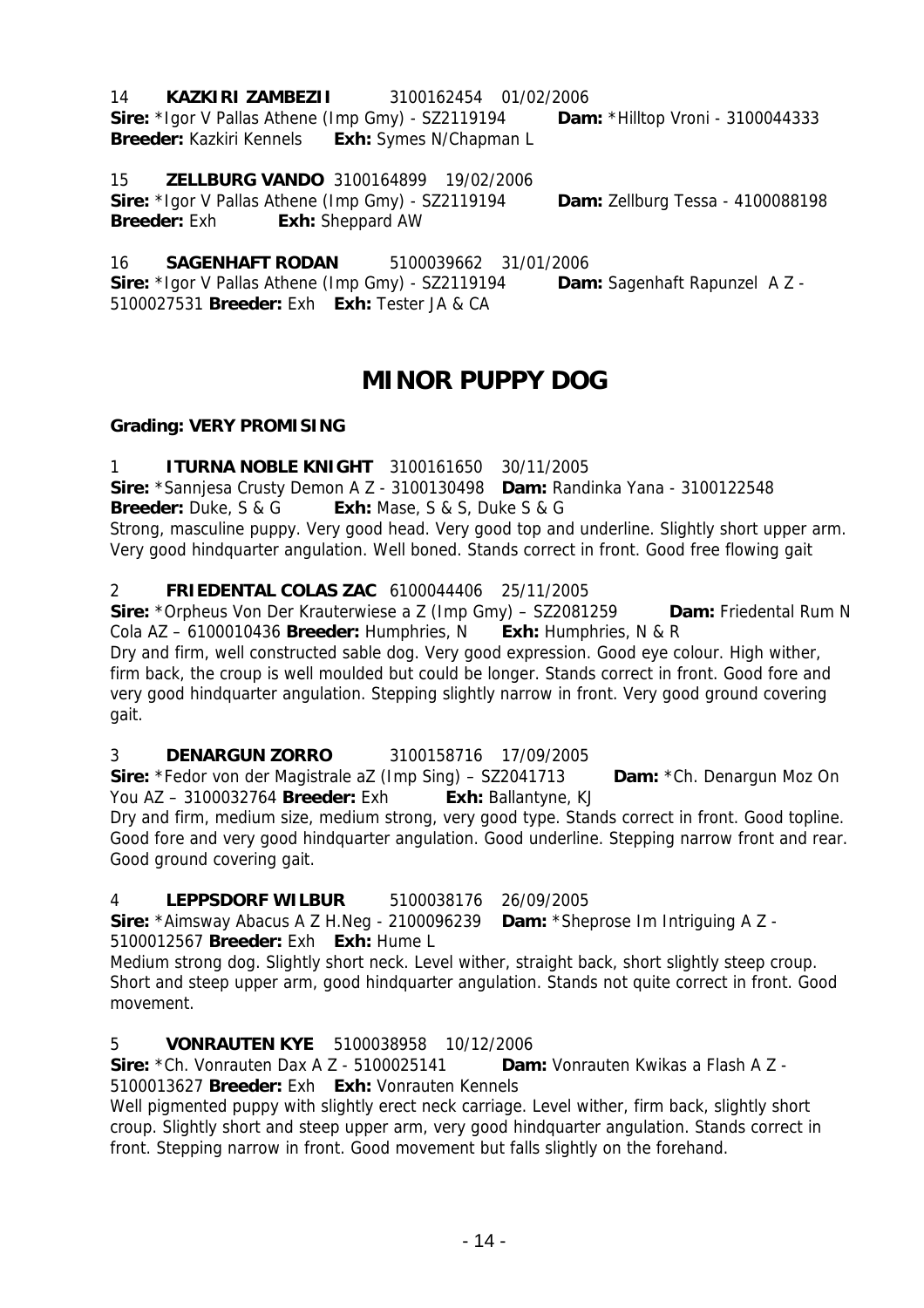6 **ICCARA THUNDERSTRUCK** 6100044616 24/11/2005 **Sire:** \*Iccara Venus Villian A Z - 6100035503 **Dam:** \*Iccara Xilla Lass A Z - 6100017235 **Breeder:** Woollard L & S **Exh:** Owen B

Medium size, medium strong. Good expression but the eye should be slightly darker. Level wither, straight back, the croup is short and steep. Short and slightly steep upper arm, good hindquarter angulation. Stands correct in front. Still good hindquarter drive but the reach should be freer.

### 7 **TONAKER DANNY BOY** 5100038635 16/11/2005

**Sire:** \*Gigolo v Elzmundungsraum AZ (Imp Gmy) - SZ099759 **Dam:** \*Denargun Shenanigan AZ - 3100026899 **Breeder:** Schoemaker, TH **Exh:** Newton, D

Medium size, medium strong dog. Long foreface, the underjaw should be strong and the eyes ideally should be darker. Level wither, firm back, short steeply placed croup. Steeply placed upper arm. Steep pasterns. The expression is marred by the light eye. Both drive and foreward reach should be more effective.

# **PUPPY DOG**

#### **Grading: VERY PROMISING**

128 **KWINTSHEUL ICE MAN** 3100152440 14/06/2005

**Sire:** \*Ch. Aimsway Abacus AZ – 2100096239 **Dam:** \*Kwintsheul Abbey Road AZ –

3100054930 **Breeder:** Duyvestyn G & H **Exh:** Aarons/Duyvestyn

Double P1 upper left. Above medium size, medium strong dog. The eyes should be slightly darker. Good topline and underline. Slightly steeply placed upper arm, very good hindquarter angulation. Stepping very narrow at rear, elbows should be firmer. Good movement but the foreward reach should be freer.

#### 127 **AMBERG HEZA SOLITARY MAN** 2100209786 17/06/2005

**Sire:** \*Jasso von der Bimsgrube a Z (Imp Gmy) - SZ2014843 **Dam:** Amberg Viva La Red - 2100068459 **Breeder:** Baker, L **Exh:** Hayes, C & Hill, S

Large, strong, masculine dog. Good head and expression. Good topline, the croup should be slightly longer. Good fore and very good hindquarter angulation. Stands correct in front. Very good ground covering gait.

128 **KWINTSHEUL ICE MAN** 3100152440 14/06/2005

**Sire:** \*Ch. Aimsway Abacus AZ – 2100096239 **Dam:** \*Kwintsheul Abbey Road AZ –

3100054930 **Breeder:** Duyvestyn G & H **Exh:** Aarons/Duyvestyn

Double P1 upper left. Above medium size, medium strong dog. The eyes should be slightly darker. Good topline and underline. Slightly steeply placed upper arm, very good hindquarter angulation. Stepping very narrow at rear, elbows should be firmer. Good movement but the foreward reach should be freer.

# **JUNIOR DOG**

#### **Grading: VERY GOOD**

1 **DENARGUN OSCAR** 3100154333 30/05/2005

**Sire:** \*Unox von Aducht aZ (Imp Gmy) – SZ2081266 **Dam:** \*Denargun Scarlet O'Hara AZ –

3100014771 **Breeder:** Exh **Exh:** Ballantyne, KJ

Double P1 upper right. Medium size, medium strong. Good expression. Dry and firm dog. Good masking, dark eyes. Good topline, the croup should be longer. Good forequarter angulation, very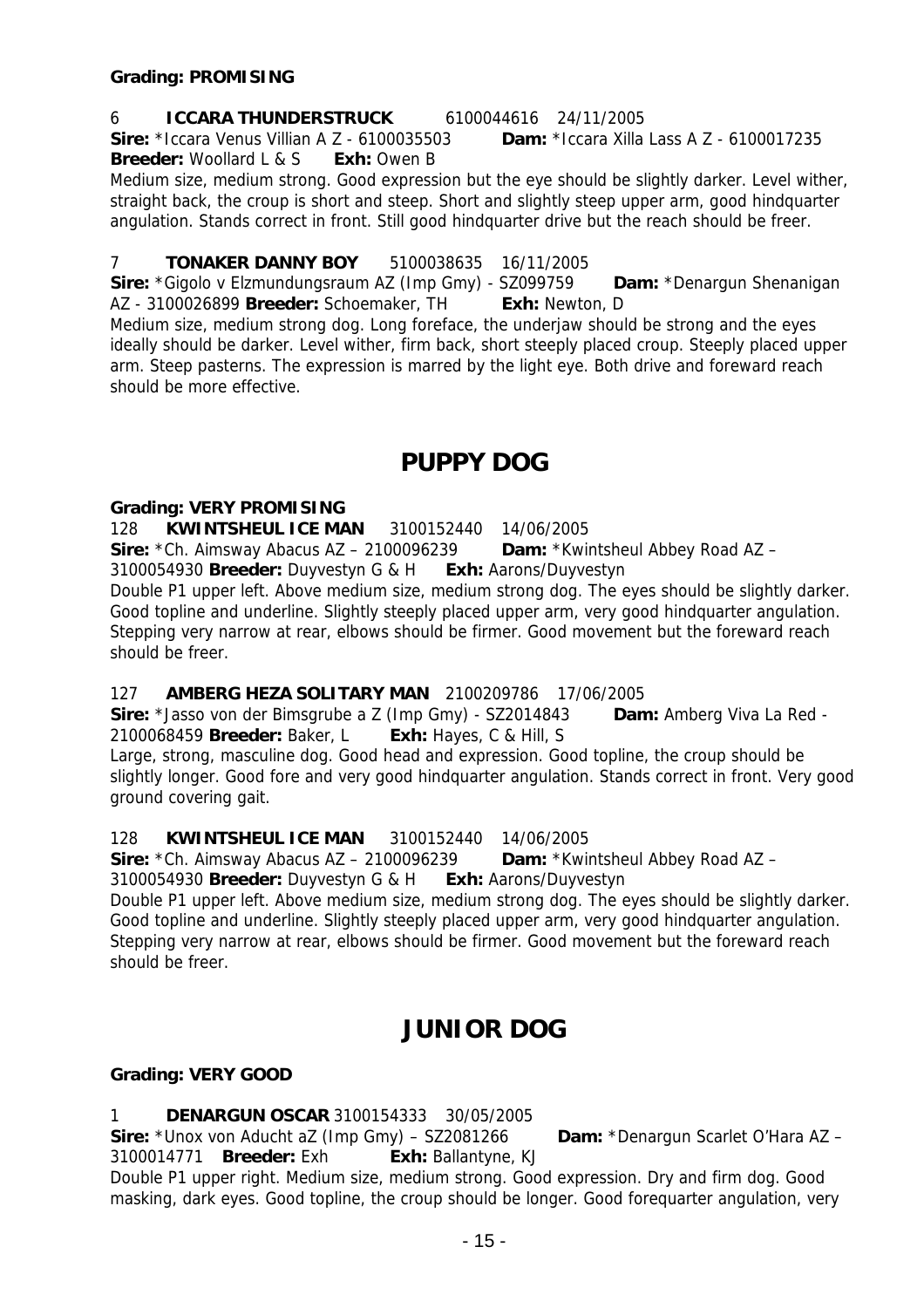good hindquarter angulation. Stands not quite correct in front. Very good ground covering gait retaining a firm topline.

# 2 **BABENBERG CROC DUNDEE AZ** 5100035350 26/01/2005

**Sire:** \*Rhosyn Kriss Kross AZ H.Neg - 5100009936 **Dam:** \*Hagenstolz Your a Ziggy A Z - 3100042967 **Breeder:** Exh **Exh:** Delucia J & J

Above medium size, medium strong. Good head and expression. Very good topline, correct underline, slightly steeply placed upper arm. Very good hindquarter angulation. Stands correct in front. Stepping slightly narrow at rear. Very good ground covering gait retaining a firm topline.

#### 3 **SAN RANCHO BERENGER** 5100036703 19/05/2005

**Sire:** \*Lafer von Batu A Z - SZ2062959 **Dam:** \*Winbirra Ritzy A Z - 3100083473 **Breeder:** Exh **Exh:** San Rancho Kennels

Above medium size, medium strong dog. Good topline but the croup should be a little longer. Short and steep upper arm very good hindquarter angulation. Short underchest. Slightly steep in pasterns. Good hindquarter drive but the reach should be a lot freer.

#### 4 **GILARISHA INDIGO VALOUR** 5100036181 10/04/2001

**Sire:** \*Ch Astasia Heico A Z H.Neg - 4100060936 **Dam:** \*Ch. Gilarisha Corka A Z 5100021756 **Breeder:** Gilarisha Kennels **Exh:** Tilley, T

Above medium size, masculine dog. Good strong upper and lower jaw. Ideally I would like to see the eye darker. Good topline, the croup could be just a fraction longer. Good fore and very good hindquarter angulation with broad thighs. Good bone. Stands correct in front. Very heavy coated dog. Stepping straight front and rear. Very good hindquarter drive where the foreward reach could be a bit freer. The proportions of height to depth are 50/50.

# **INTERMEDIATE DOG**

#### **Grading: VERY GOOD**

#### 1 **\*DENARGUN JABIRU AZ** 3100140156 19/08/2004

**Sire:** \*Ch Aimsway Abacus AZ HNeg - 2100096239 **Dam:** \*Ch. Denargun Mostly Moz AZ - 3100032763 **Breeder:** Exh **Exh:** Ballantyne, KJ

Double P1 upper left. Medium size, medium strong, dry and firm dog. Very good head and expression, dark eye. Good fore and very good hindquarter angulation. Good top and underline, slightly short underchest. Stands correct in front. Very good ground covering gait with very good hindquarter drive and free forward reach retaining a firm topline.

#### 2 **LEPPSDORF THERA AZ** 5100031699 23/02/2004

**Sire:** \*Vonpeta Questor A Z H.Neg - 5100012653 **Dam:** \*Siegerheims Elke A Z - 5100009372 **Breeder:** Exh **Exh:** Hume L

Large, medium strong dog. Slightly erect neck carriage. High wither, firm back, still good croup. Short and steep upper arm. Very good hindquarter angulation. Stands correct in front. A heavy coated grey sable dog. Good underchest. High stepping in front, very good hindquarter drive.

#### **Grading: GOOD**

#### 3 **ARKAHLA LIMITED EDITION** 5100034686 04/11/2004

**Sire:** \*Ch Stunadel Odin A Z H.Neg - 2100140653 **Dam:** \*Arkahla Hocus Pocus A Z CDX -

5100022773 **Breeder:** O'Loughlin W & J **Exh:** Tape, R

Above medium size, medium strong dog. The expression is marred by the light eye. High withers, slight dip behind, firm back, still good croup that should be slightly longer. Short and steep upper arm, good hindquarter angulation. Stands correct in front. Both hindquarter drive and reach should be more effective.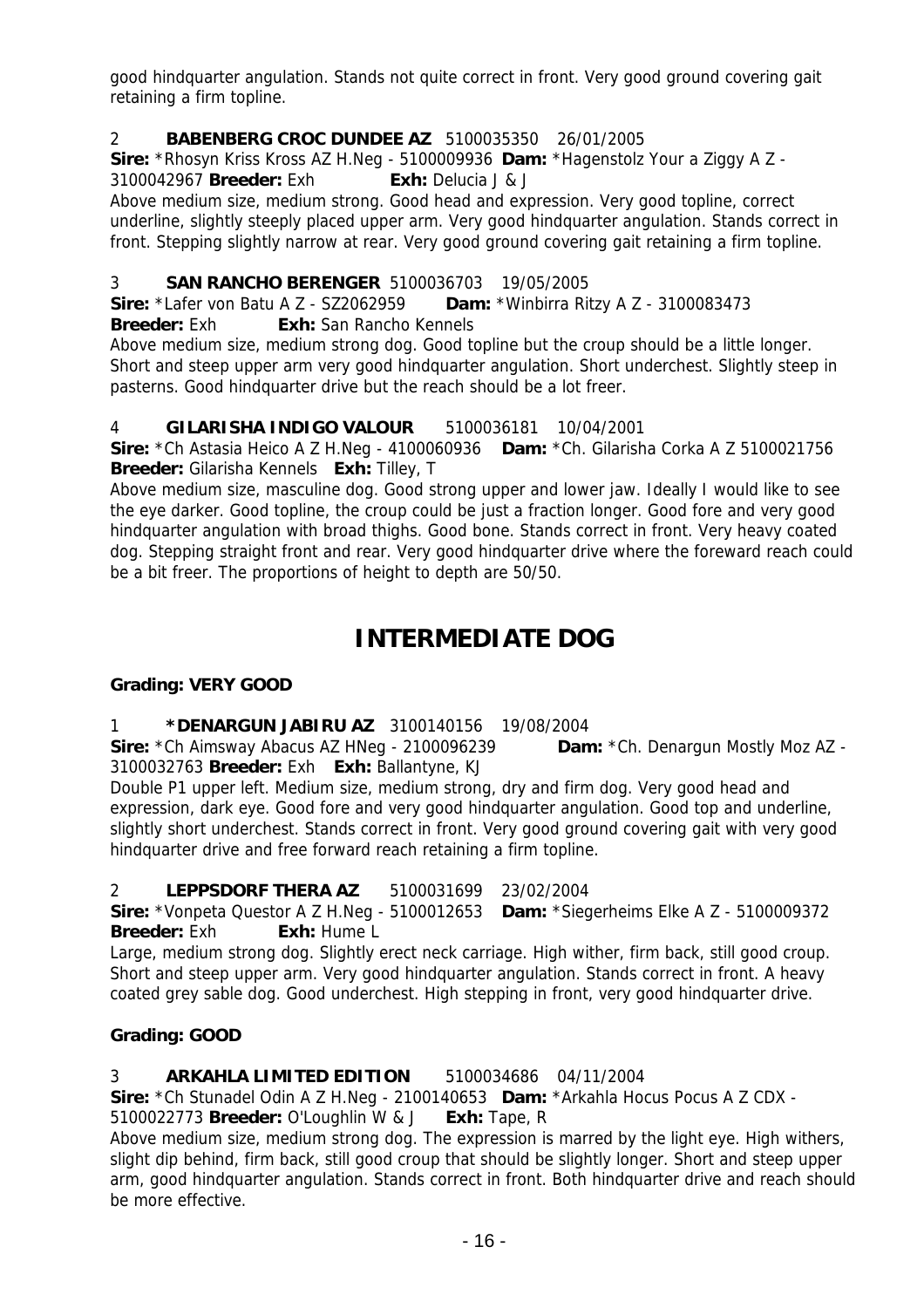# **OPEN DOG**

# **Grading: EXCELLENT**

#### 1 **\*ORPHEUS VON DER KRAUTERWIESE aZ (Imp Gmy)** SZ2081259 06/03/2001

**Sire:** \*Vantor von Batu - SZ2021805 **Dam:** \*Isi von Krauterwiese -SZ1961166

**Breeder:** Kuhn, D **Exh:** Jauncey/Scinocco/Alder/Van Helvoort

Large, a masculine dog of very good type. Very good head and expression. High wither, firm back, well laid croup. Very good angulation of the fore and hindquarter. Stands correct in front. Powerful gait with very good ground coverage retaining a firm topline.

### 2 **\*BRONACRE ELIMINATOR AZ H.Neg** 3100088909 04/12/2001

**Sire:** \*Stobar Peete A Z H.Neg - 3100016052 **Dam:** Bronacre Dandelion A Z - 3100039884 **Breeder:** Exh **Exh:** Bronacre Kennels

Above medium size dog. Good head and expression. Good strong upper and lower jaw, dark eyes. High wither, firm back, well moulded croup. Very good angulation of the fore and hindquarter. Stands correct in front. Powerful gait with very good ground coverage retaining a firm back.

#### 3 **\*SANNJESA CRUSTY DEMON AZ** 3100130498 11/02/2004

**Sire:** \*Jasso von der Bimsgrube a Z (Imp Gmy) - SZ2014843 **Dam:** \*Kronika Arni A Z - 3100041576 **Breeder:** Mase S & S **Exh:** Shaw P/Mase S & S

Large, a dog of very good type. Very good head and expression. Very good topline. Very good fore and underchest development. Still good fore and very good hindquarter angulation. Stands correct in front. Powerful hindquarter drive retaining a firm topline with very good reach.

#### 4 **\*SHEPROSE NELSON AZ** 5100027918 13/04/2003

**Sire:** \*Nilson vom Wildsteiger Land a Z (Imp Gmy) - SZ2062603 **Dam:** \*Sheprose Hollyanne A Z - 5100012087 **Breeder:** Owen B **Exh:** Smith-Mitchell SC

Large, strong, masculine dog. Good head and expression. Good topline, the croup is slightly short and steep. Good fore and very good hindquarter angulation. Stands correct in front. Stepping correct. Very good ground covering gait.

# 5 **\*GIGOLO V ELZMUNDUNGSRAUM ED ImpGmy** SZ2099759 24/12/2001

**Sire:** \*Wallace Aus Agrigento 'a' - SZ2017496 **Dam:** \*Xantia v Elzmundungsraum -

SZ2041730 **Breeder:** Richard Brauch **Exh:** Rhosyn Kennels

Large, well pigmented masculine dog. Very good mask, good eye colour High wither firm back well moulded croup that should be slightly longer. Long upper arm which should be better angled, very good hindquarter angulation. Stands correct in front. Stepping narrow at rear. Very good hindquarter drive but the reach should be freer.

# 6 **\*GLENRACO DREAMWEAVER AZ H.Neg** 3100107874 20/12/2002

**Sire:** \*Hilltop Greko A Z H.Neg - 3100076626 **Dam:** \*Glenraco Wild Rose A Z - 3100041157 **Breeder:** Johnston G **Exh:** Gerlach R

Large strong dog with very good type. Masculine head. Good mask and eye colour. High wither, firm back, well laid croup. Very good fore and hindquarter angulations. Free flowing expansive gait retaining a firm topline.

7 **\*REGALSHEP PETER PAN AZ** 5100030932 17/11/2003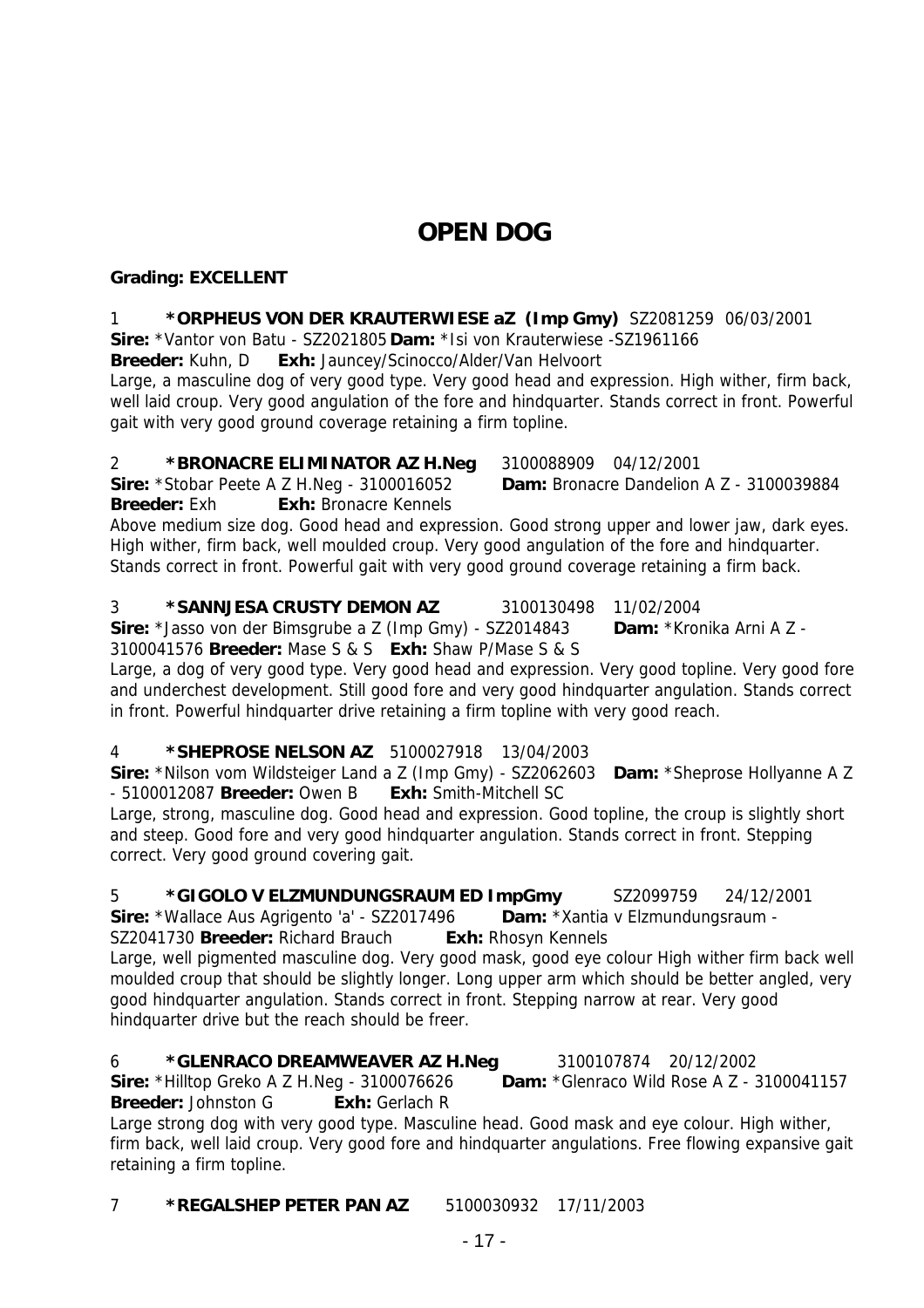**Sire:** \*Leberhine Ijaz A Z H.Neg - 5100014919 **Dam:** \*Regalshep Kind a Sweet A Z - 5000020477 **Breeder:** Exh **Exh:** Mayne D

Above medium size, medium strong, dry and firm dog. Good expression. Good top and underline. Good fore and very good hindquarter angulation. Stands correct in front. Very good far reaching gait. Presented in overall very firm and dry condition.l

# 8 **\*VONDOUSSA GUNS N ROSES AZ** 5100029707 26/08/2003

**Sire:** \*Nilson vom Wildsteiger Land a Z (Imp Gmy) - SZ2062603 **Dam:** Grundelhardt Wild Witch A Z - 5100016565 **Breeder:** Exh **Exh:** Vondoussa Kennels

Large, medium strong dog. High wither, straight back, slightly short croup. Slightly short upper arm, very good hindquarter angulation. Stands not quite correct in front. Very goodg round covering gait.

# 9 **\*SAGENHAFT MOONRAKER AZ** 5100029809 04/09/2003

**Sire:** \*Nilson vom Wildsteiger Land a Z (Imp Gmy) - SZ2062603 **Dam:** \*Sagenhaft War Cry A Z - 5100012502 **Breeder:** Exh **Exh:** Tester JA & CA

Double P1 upper left. Above medium size, medium strong dog. Very good expression. Slight dip behind wither firm back, slightly short croup. Slightly short and steep upper arm, very good hindquarter angulation. Stands correct in front. The elbow connection should be a little firmer. Very good movement.

10 **\*CH. VONRAUTEN DAX AZ H.Neg** 5100025141 13/07/2002

**Sire:** \*Ch Vonrauten Tano A Z H.Neg - 5100019380 **Dam:** Redhaus Callout A Z - 3100017658 **Breeder:** Exh **Exh:** Vonrauten Kennels

Large, strong dog. Good head and expression. High wither, firm back, slightly short an steeply placed croup. Good fore and very good hindquarter angulation. Stands correct in front. Good fore and underchest development. Very good ground covering gait.

11 **\*GILARISHA FAMOUS FONZIE AZ H.Neg** 510002653 30/10/2002 **Sire:** \*Alimanda Jak O Diamonds A Z H.Neg - 5100010545 **Dam:** \*Gilarisha Blanch A Z - 5100016602 **Breeder:** Exh **Exh:** Archbold, I & R

Large, masculine, elongated dog. High withers, straight back, well laid croup which is slightly short. Short and steep upper arm, very good hindquarter angulation. Good fore and underchest development. Stands correct in front. Very good ground covering gait.

12 **\*CH. ARKAHLA GONZO AZ CD ET H.Neg** 5100016460 20/08/2000 **Sire:** \*Ch Arkahla Astrodome A Z CD ET JD - S1429765 **Dam:** \*Arkahla Foreffsake A Z - 5100007262 **Breeder:** Exh **Exh:** O'Loughlin W & J

Above medium size, medium strong dog. Good head and expression. High wither, firm back, well moulded croup that could be just slightly longer. Good fore and very good hindquarter angulation. Stands correct in front. Very good ground covering gait.

# **Grading: VERY GOOD**

# 13 **\*VONDOUSSA GANDALF AZ** 5100029708 26/08/2003

**Sire:** \*Nilson vom Wildsteiger Land a Z (Imp Gmy) - SZ2062603 **Dam:** Grundelhardt Wild Witch A Z - 5100016565 **Breeder:** Exh **Exh:** Vondoussa Kennels

Large, masculine dog. Good expression. Good topline, the croup could be slightly longer. Good forequarter where the upper arm could be just slightly longer, very good hindquarter angulation. Slightly short underchest. Stands correct in front. Very good ground covering gait where the reach could be just a little freer.

# 14 **\*AMBERG ZAMBUKA A Z H.Neg** 2100153513 17/10/2002

**Sire:** Hammer von der Waterkant (Imp Gmy) - SZ1932740 **Dam:** Amberg Wehilani - 2100101752 **Breeder:** Baker, L **Exh:** Hayes, C & Hill, S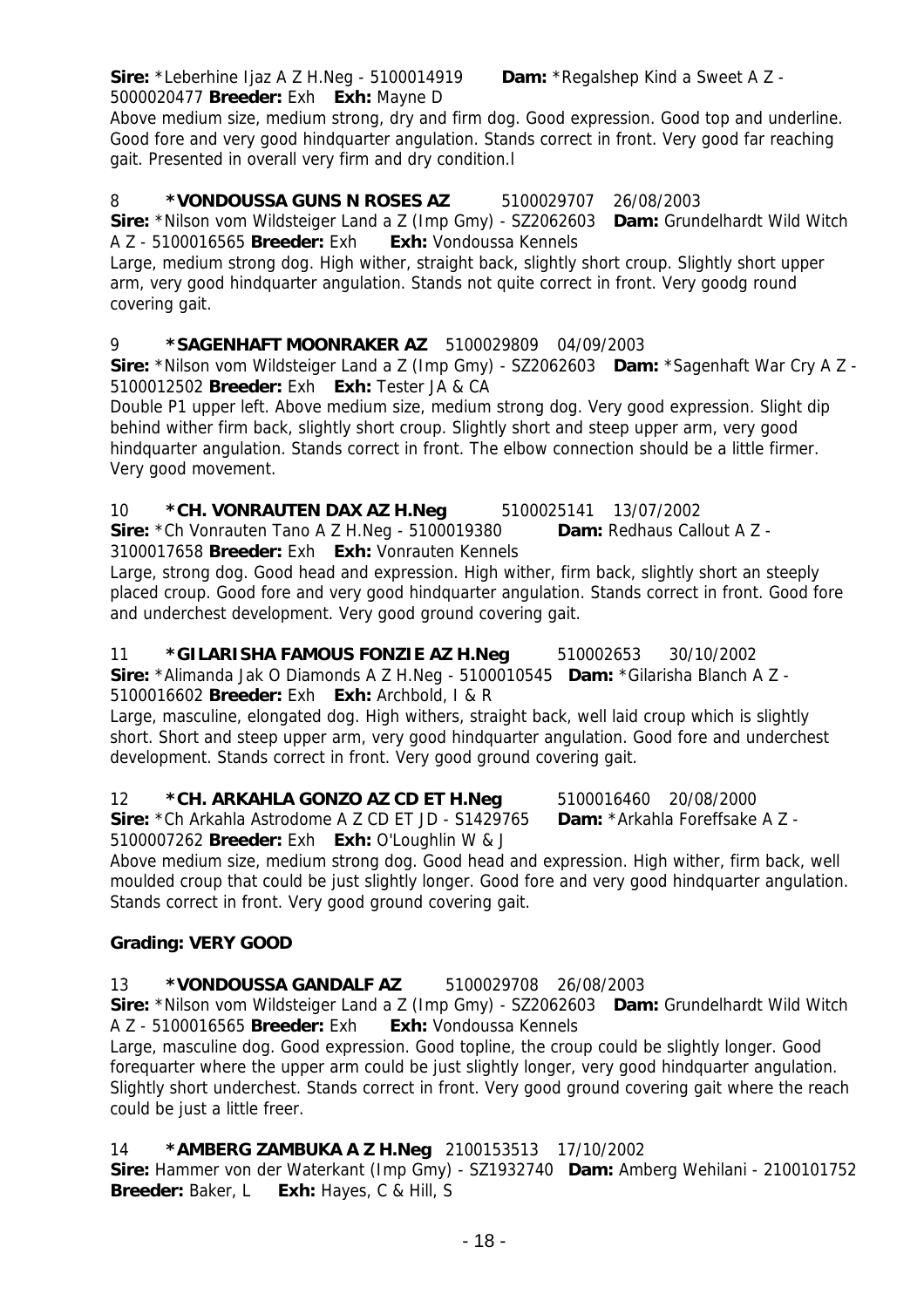Large, vocal dog. Good head with dark eyes. Level wither, straight back, slightly short croup. Short and steep upper arm, good hindquarter angulation. The elbows should be firmer. Good hindquarter drive but the foreward reach should be freer.

#### 15 **\*ARKAHLA KERMIT AZ** 5100032266 02/05/2004

**Sire:** \*Ch Arkahla Gonzo A Z H.Neg CD ET - 5100016460 **Dam:** \*Arkahla Hot Shot A Z - 5100022774 **Breeder:** Exh **Exh:** O'Loughlin W & J

Above medium size, medium strong. Good topline, the croup should be longer. Good fore and very good hindquarter angulation. Short underchest. Stands correct in front. I would like to see a little stronger pigment. Very good ground covering gait.

| <b>Challenge Dog</b>    | . 138.            |
|-------------------------|-------------------|
| <b>R. Challenge Dog</b> | $\frac{1}{2}$ 140 |

| <b>Best in Exhibit in Show</b>                  | 138                 |
|-------------------------------------------------|---------------------|
| <b>Runner up Best Exhibit in</b><br><b>Show</b> | . 140.              |
|                                                 | <b>Best in Show</b> |
| <b>Baby Puppy in Show</b>                       | 104                 |
| <b>Minor Puppy in Show</b>                      | 29                  |
| <b>Puppy in Show</b>                            | 128                 |
| <b>Junior in Show</b>                           | 51                  |
| <b>Intermediate in Show</b>                     | 56                  |
| <b>Open in Show</b>                             | 138                 |

# **OBEDIENCE**

# **UTILITY**

156 **OC INIFF EXCALIBUR** 3100025380 10/05/1998 **HAS:** 620 **Sire:** \*Ch Iwan v Lechtal a Z H.Neg (Imp Gmy) - SZ1862375 **Dam:** Iniff Vivaldi - V1463124 **Breeder:** Iniff Kennels **Exh:** Wilmot JE 29NQ

157 **ALDAHOVEN GOLD CHARM CDX** 5100024883 07/07/2002 **HAS:** 640 **Sire:** \*Sing Ch Nitro v Tronje a Z H.Neg (Imp Sing) - SZ2020041 **Dam:** Aldahoven Iora Kia CD - 5100013964 **Breeder:** Rumble A **Exh:** Vassallo M 71NQ

158 **DELAFORCE HOCUS POCUS UD** 5100026598 15/12/2002 **HAS:** 650 **Sire:** \*Nilson vom Wildsteiger Land a Z (Imp Gmy) - SZ2062603 **Dam:** \*Astasia Zola A Z - 4100035969 **Breeder:** Cooke I & M **Exh:** Lumsden F 29NQ

159 **LEBERHINE MATT CDX** 5100021783 06/11/2001 **HAS:** 650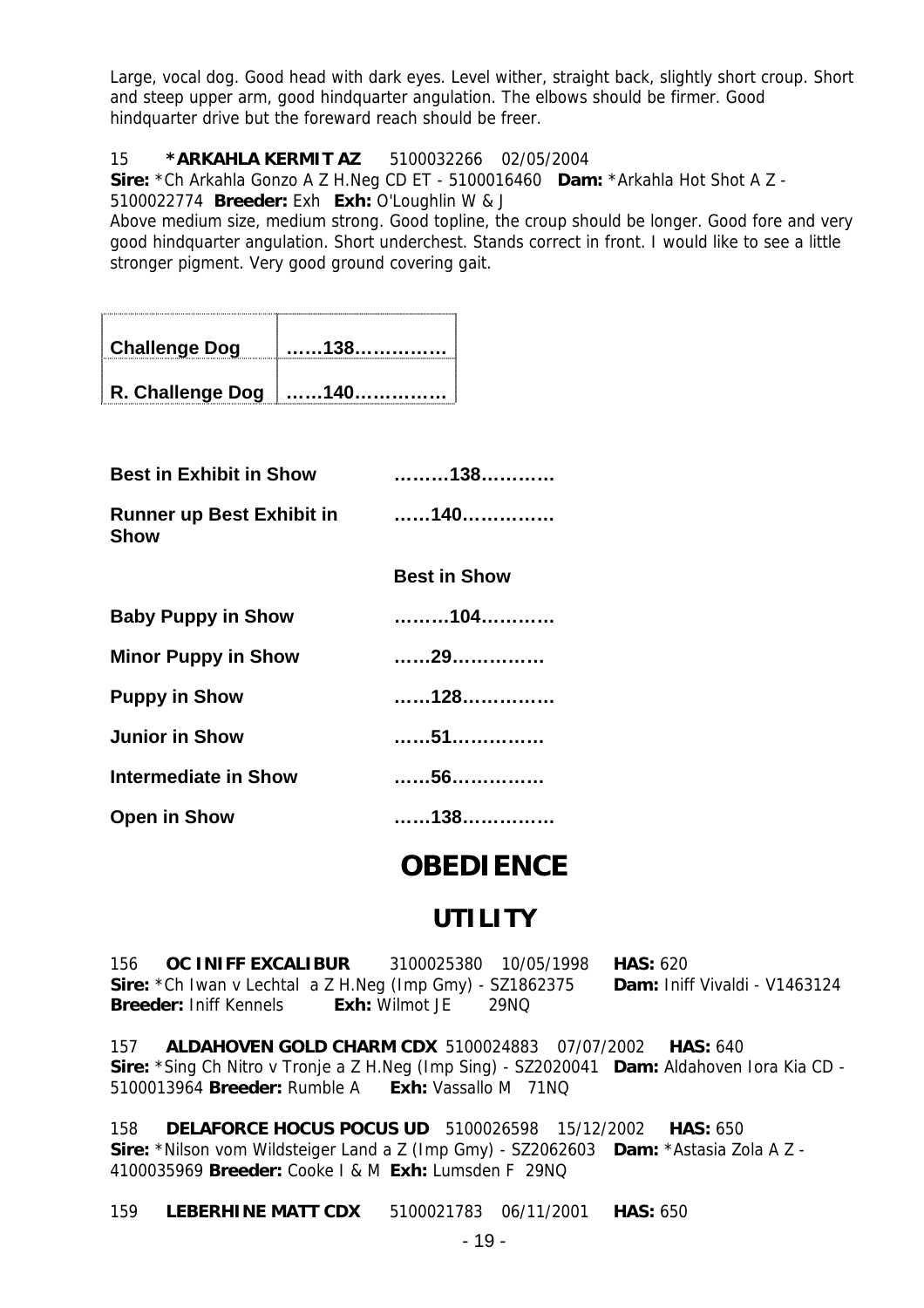No Qualifiers

|  | ----------------- |  |
|--|-------------------|--|

# **OPEN**

160 **\*BACCARA STERLING BEAD AZ CDX** 3100051078 20/12/1999 **HAS:** 590 **Sire:** \*Stobar Peete A Z H.Neg - 3100016052 **Dam:** \*Djenuen Crazy For You A Z CDX - 3100007619 **Breeder:** Exh **Exh:** Farley, F 157NQ

161 **SIEGERHEIMS JANA CDX ET** 5100018860 21/02/2001 **HAS:** 590 **Sire:** \*Ch Triumphs Kazan A Z H.Neg (Imp Swd) - S53286/97 **Dam:** Djenuen Dangerous Liason **Breeder:** Flynn P & K **Exh:** Hartshorne, J & M 157NQ

162 **\*GLENRACO HEARTS DESIRE AZ CD** 3100041158 20/05/1999 **HAS:** 595 **Sire:** \*Ch Iwan v Lechtal a Z H.Neg (Imp Gmy) - SZ1862375 **Dam:** Tobarenny Trip Tha Light - V1594449 **Breeder:** Johnston G **Exh:** Jackson D Scratched

163 **ALDAHOVEN FOXY LADY CDX** 5100025686 16/09/2002 **HAS:** 600 **Sire:** \*Adelora Marcus A Z H.Neg - 2100047803 **Dam:** \*Aldahovan Just Jazz AZ - **Breeder:** Rumble, A **Exh:** Nicol, M 188 Very Good

164 **OC INIFF EXCALIBUR** 3100025380 10/05/1998 **HAS:** 620 **Sire:** \*Ch Iwan v Lechtal a Z H.Neg (Imp Gmy) - SZ1862375 **Dam:** Iniff Vivaldi - V1463124 **Breeder:** Iniff Kennels **Exh:** Wilmot JE 193 Excellent

165 **DELAFORCE HOCUS POCUS UD** 5100026598 15/12/2002 **HAS:** 650 **Sire:** \*Nilson vom Wildsteiger Land a Z (Imp Gmy) - SZ2062603 **Dam:** \*Astasia Zola A Z - 4100035969 **Breeder:** Cooke I & M **Exh:** Lumsden F 181 Very Good

166 **GLENRACO JAMES BOND CD** 3100107872 20/12/2002 **HAS:** 650 **Sire:** \*Hilltop Greko A Z H.Neg - 3100076626 **Dam:** \*Glenraco Wild Rose A Z - 3100041157 **Breeder:** Johnston G **Exh:** Jackson D

|              | Placing $\Big $ 164 | 162 | ٠J<br>4C <sub>E</sub> |  |
|--------------|---------------------|-----|-----------------------|--|
| <b>Score</b> | 193.<br>.           | 188 | . 181                 |  |
| Placing      | $\blacksquare$ 5    |     |                       |  |
| <b>Score</b> |                     |     |                       |  |

# **NOVICE**

#### 167 **VONDOUSSA GENE GENIE AZ** 5100029710 26/08/2003

**Sire:** \*Nilson vom Wildsteiger Land a Z (Imp Gmy) - SZ2062603 **Dam:** Grundelhardt Wild Witch A Z - 5100016565 **Breeder:** Hueppauff A/Lloyd M **Exh:** Mucci G & M 182 Very Good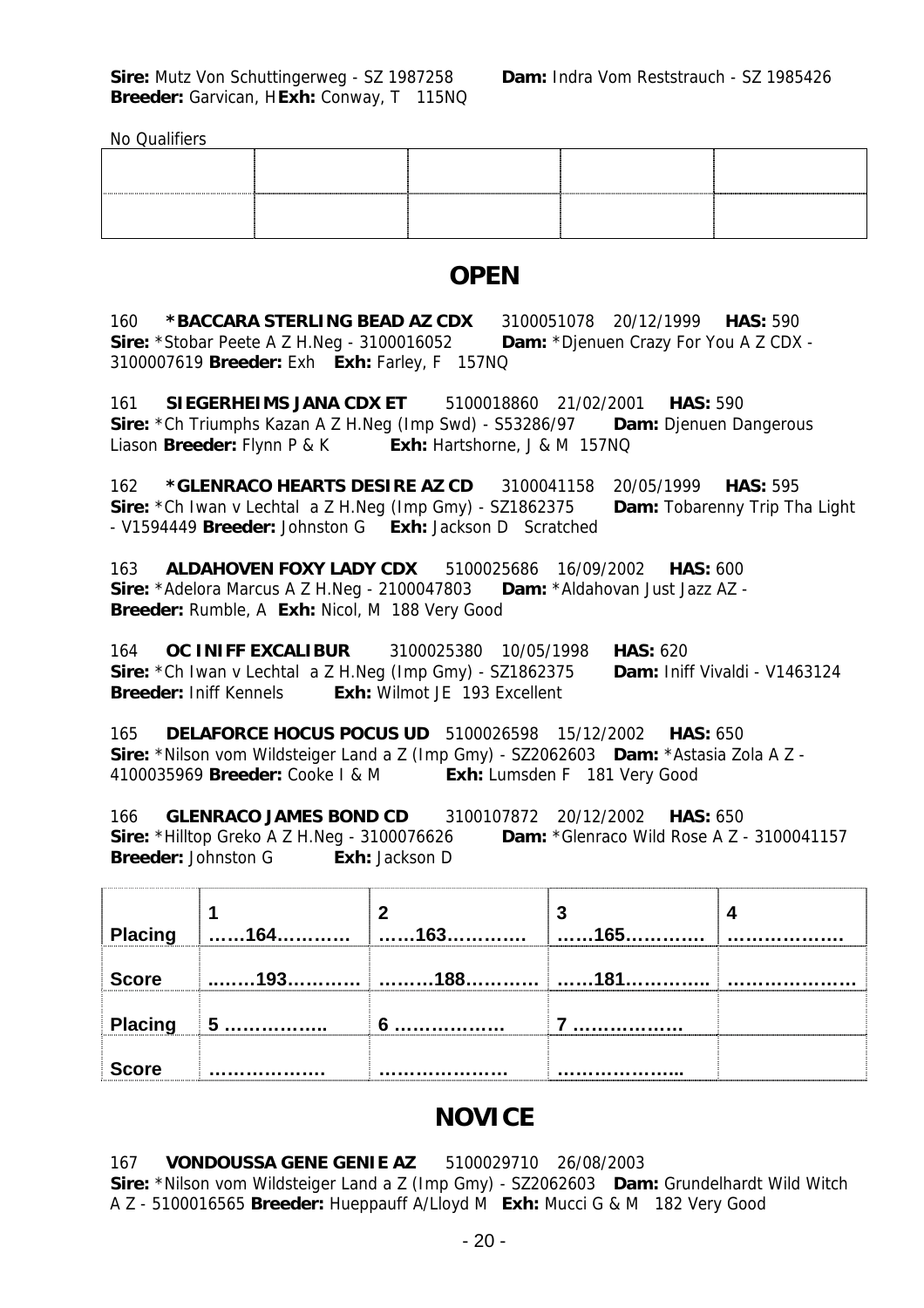#### 168 **ARKAHLA CHIPPER JONES** 5100030651 28/11/2003

**Sire:** \*Vonpeta Questor A Z H.Neg - 5100012653 **Dam:** \*Vonpeta Nadine A Z ET CD **Breeder:** O'Loughlin W & J **Exh:** Sumsion D 178 Good

169 **ADELORA DRAGON LORD** 3100133223 10/03/2004 **Sire:** \*Astasia Heico A Z H.Neg - 4100060936 **Dam:** \*Adelora Ultra Sexy A Z - 210011255 **Breeder:** Neddermeyer H & J/Strachan L & J **Exh:** Joy, DT 98NQ

170 **ARKAHLA LIMITED EDITION** 5100034686 04/11/2004 **Sire:** \*Ch Stunadel Odin A Z H.Neg - 2100140653 **Dam:** \*Arkahla Hocus Pocus A Z CDX -

5100022773 **Breeder:** O'Loughlin W & J **Exh:** Tape, R 179 Good

| <b>Placing</b> |  |  |
|----------------|--|--|
| <b>Score</b>   |  |  |

| <b>Winners</b> | . 164. |
|----------------|--------|
| Winner of      |        |

Critques from Mrs A Twaddle.

The Handlers and dogs were of a high standard and very well presented. It was lovely yo see so many dogs willing to work and handlers prepared to work with their dogs and the dogs.

I wish all the handlers and dogs well on their journey throughout their obedience life.

UTILITY.

Cat. Noi 156. Very good start then dog switched off.

Cat. 157 Dog was not switched on to-daybut did some exercises without trouble.

Cat 158 Dog does noty want to work.

Cat 159 Dog was more willing that the others but still switched off.

OPEN

Cat. 160 Dog not working as well as it could have would have like to see it working at its best.

Cat. 161 Steady worker but not enthused.

Cat. 162 - Scratched Limping

Cat 163 Dog most eager to work so far today It was lovely to watch.

Cat 164 Wonderful worker Handler's signals clear and concise. Wonderful to watch working

Cat. 165 Good worker Steady with nice handling.

NOVICE

Cat. 167 Good Worker Handler needs to relax but very good.

Cat 168 Handler relaxed Dog works well with him

Cat 169 Dog a little flighty, Handler has to stop working to the dog.

Cat. 170 Nice working dog very good handler.

Mrs. A Twaddle.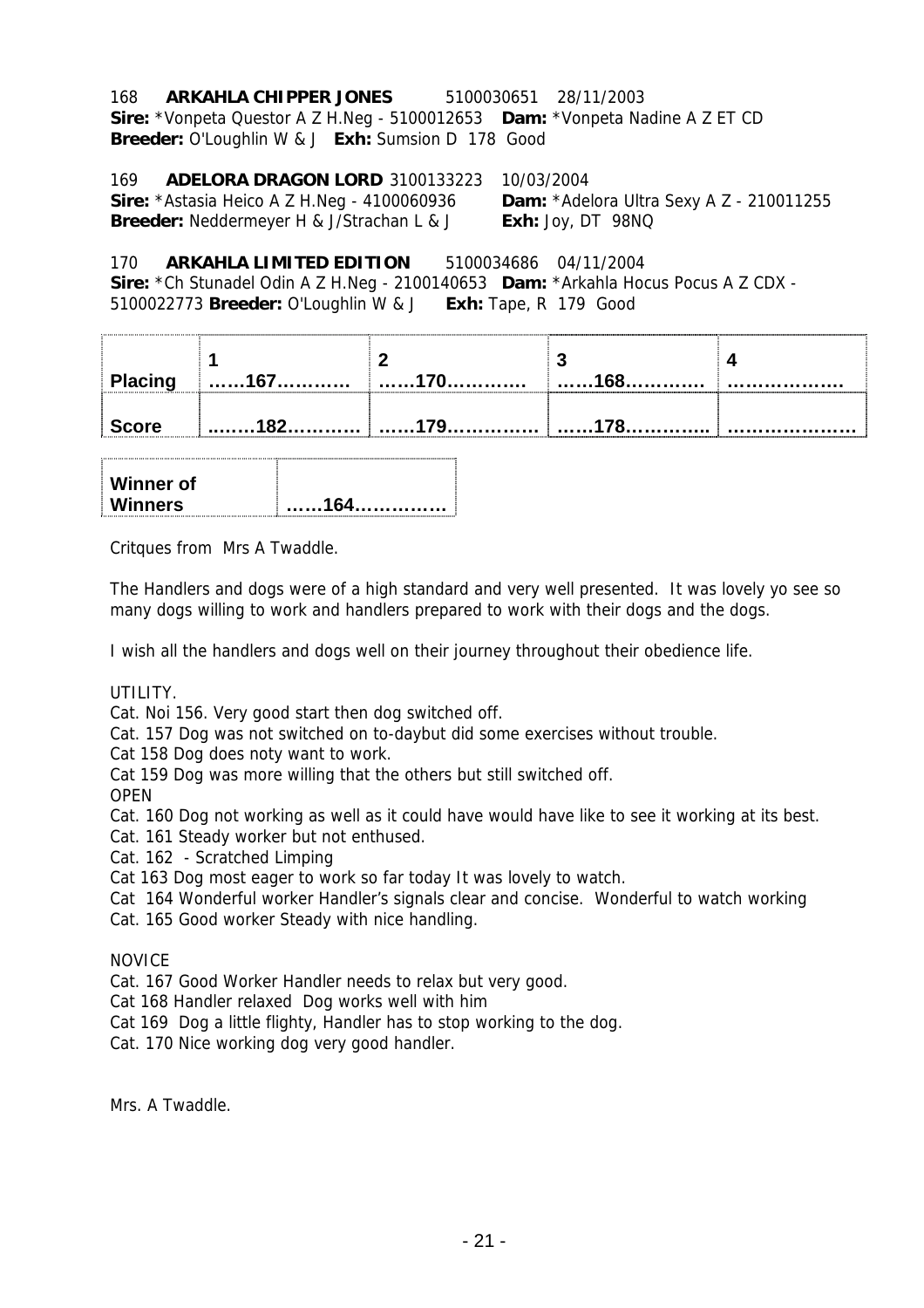# **SUNDAY JUNE 11th**

# **BABY PUPPY BITCH**

#### **Grading: VERY PROMISING**

1 **VONPETA DETOOR** 5100039086 31/12/2005 **Sire:** \*Gigolo v Elzmundungsraum AZ (Imp Gmy) - SZ099759 **Dam:** \*Ch Vonpeta Taykall by Storm A Z - 5100022730 **Breeder:** Exh **Exh:** Pike JE & Damarell PN

2 **KANTENNA HONEYBEE** 4100130997 07/01/2006 **Sire:** \*Sannjesa Crusty Demon A Z - 3100130498 **Dam:** \*Kantenna Red Tartan A Z - 4100081497 **Breeder:** Kantenna Kennels **Exh:** Mase, S & S, Shaw, P

3 **VONPETA DONTNO DONTCARE** 5100039087 31/12/2005 **Sire:** \*Gigolo v Elzmundungsraum AZ (Imp Gmy) - SZ099759 **Dam:** \*Ch Vonpeta Taykall by Storm A Z - 5100022730 **Breeder:** Exh **Exh:** Pike JE & Damarell PN

4 **ADELORA HOLLYANNE** 3100161377 15/12/2005 **Sire:** \*Gigolo v Elzmundungsraum AZ (Imp Gmy) - SZ099759 **Dam:** \*Adelora Zoe A Z - **Breeder:** Neddermeyer H & J/Strachan L & J **Exh:** Smith-Mitchell SC/Strachan J

5 **VONPETA DIPSTICK** 5100039085 31/12/2005 **Sire:** \*Gigolo v Elzmundungsraum AZ (Imp Gmy) - SZ099759 **Dam:** \*Ch Vonpeta Taykall by Storm A Z - 5100022730 **Breeder:** Exh **Exh:** Pike JE & Damarell PN

6 **BRUANGIE INCA GOLD** 5100038771 17/12/2005 **Sire:** \*Gigolo v Elzmundungsraum AZ (Imp Gmy) - SZ099759 **Dam:** \*Bruangie Penny Royale A Z - 5100014427 **Breeder:** Corlett V **Exh:** Corlette V & Edwards J & M

7 **AZUREBRIGHT JAI** 51000039512 12/02/2006 **Sire:** Vondoussa Guns N Roses A Z - 51000029707 **Dam:** Azurebright Cheyanne - 51000026623 **Breeder:** Exh: Exh: Smalbil, R

8 **RHOSYN PILLOW TALK** TBA 25/12/2005 **Sire:** \*Gigolo v Elzmundungsraum AZ (Imp Gmy) - SZ099759 **Dam:** \*Rhosyn Chocolate Splash A Z - 5100030115 **Breeder:** Collins SJ & C **Exh:** Neddermeyer, M/Collins S & C

9 **DAVOR KINKY BOOTS** 6100045609 11/02/2006 **Sire:** \*Orpheus Von Der Krauterwiese a Z (Imp Gmy) – SZ2081259 **Dam:** Davor Ball Terror A Z - 6100023265 **Breeder:** exh **Exh:** Jauncey, C & T

10 **DENARGUN CABARET** 3100164494 10/01/2006 **Sire:** \*Ch Aimsway Abacus AZ HNeg - 2100096239 **Dam:** \*Denargun Scarlet O'Hara AZ – 3100014771 **Breeder:** Exh **Exh:** Ballantyne, KJ

11 **ARRISTAR JINDI** 3100161236 12/12/2005 **Sire:** \*Gigolo v Elzmundungsraum AZ (Imp Gmy) - SZ099759 **Dam:** \*Ch. Arristar Echo Beach CD A Z - 3100012970 **Breeder:** Exh **Exh:** Urie, J

12 **VONRAUTEN MARYLIN MONROE** 5100039695 01/02/2006

**Sire:** \*Ch. Vonrauten Dax A Z - 5100025141 **Dam:** Vonrauten Cincinatti A Z - 5100024584 **Breeder:** Exh **Exh:** Vonrauten Kennels

13 **SAGENHAFT ROULETTE** 5100039663 31/01/2006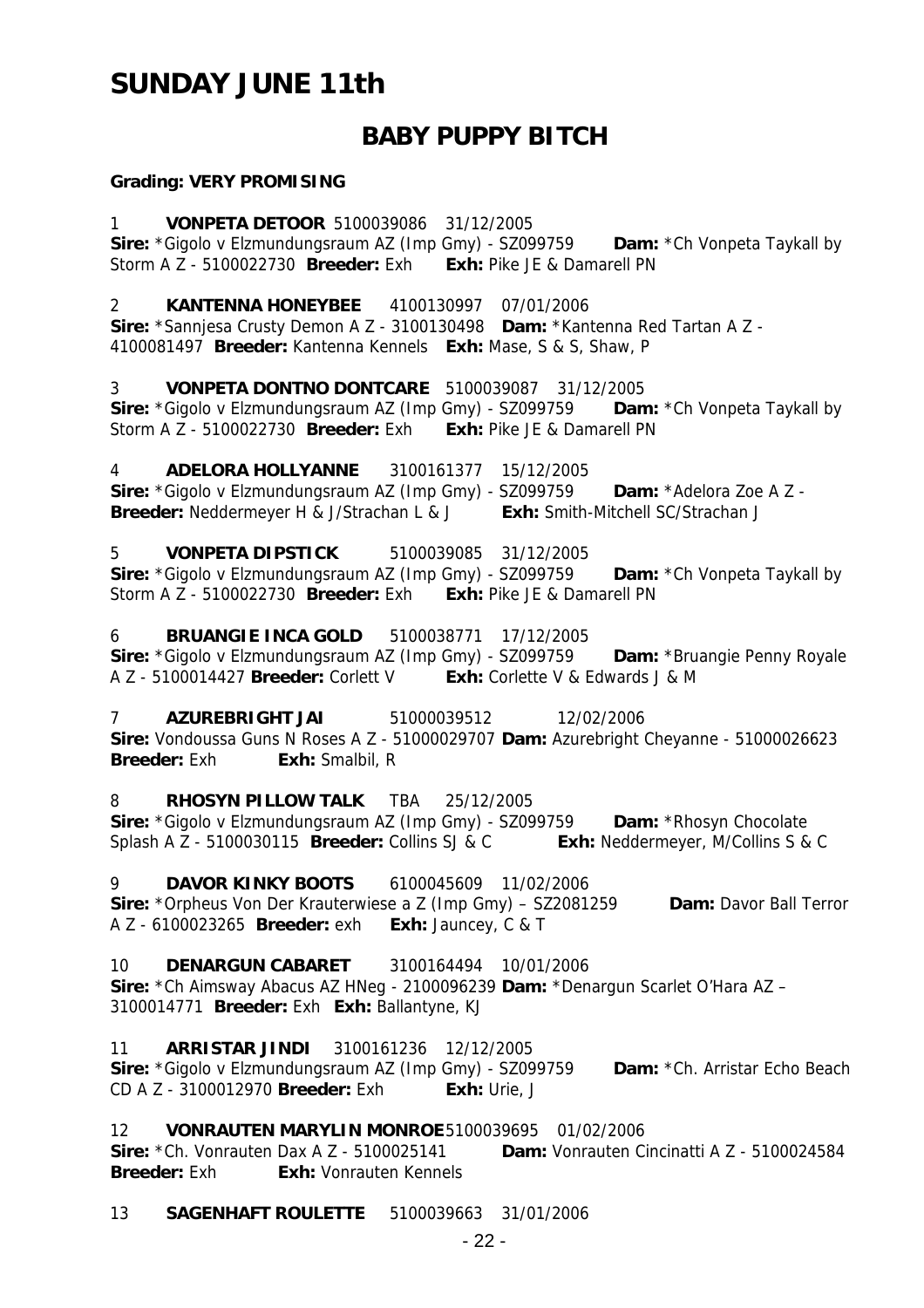**Sire:** \*Igor V Pallas Athene (Imp Gmy) - SZ2119194 **Dam:** Sagenhaft Rapunzel A Z - 5100027531 **Breeder:** Exh **Exh:** Tester JA & CA

14 **AZUREBRIGHT CHANEL** 51000039513 12/02/2006 **Sire:** Vondoussa Guns N Roses A Z - 51000029707 **Dam:** Azurebright Cheyanne - 51000026623 **Breeder:** Exh **Exh:** Smalbil, R

15 **DELLARESS FEMME FATALE** 3100162710 25/12/2005 **Sire:** \*Ch. Aimsway Abacas A Z - 2100096239 **Dam:** \*Dellaress Armani A Z - 3100085369 **Breeder:** Exh Exh: Colenso, J

16 **KAZKIRI ZENGRA** 3100162459 01/02/2006 **Sire:** \*Igor V Pallas Athene (Imp Gmy) - SZ2119194 **Dam:** \*Hilltop Vroni - 3100044333 **Breeder:** Kazkiri Kennels **Exh:** Symes N/Chapman L

17 **RHOSYN RAGS TO RICHES** 5100039843 23/02/2006 **Sire:** \*Gigolo v Elzmundungsraum AZ (Imp Gmy) - SZ099759 **Dam:** Rhosyn Toffee A Z - 5100019963 **Breeder:** Collins SJ & C **Exh:** Edwards M & J/Collins S & C

# **MINOR PUPPY BITCH**

### **Grading: VERY PROMISING**

1 **SEIGEN OOH LA LA** 6100044523 25/10/2005

**Sire:** \*Iccara Xman A Z – 6100031151 **Dam:** \*Seigen Viola A Z – 6100044523

**Breeder:** Exh **Exh:** Gallacher, D & C

Above medium size, a bitch of good expression. Good topline where the croup could be slightly longer. Good fore and very good hindquarter angulation. Good fore and underchest development. Stands correct in front. Very good ground covering gait retaining a firm topline.

# 2 **SCHAEFERHUND XILLY** 3100157429 22/09/2005

**Sire:** \*Nilson von Wildsteiger Land aZ (Imp Gmy) – SZ2062603 **Dam:** \*Ch. Schaeferhnd Quintina AZ – 3100084817 **Breeder:** Exh **Exh:** Bohdal I

Above medium size, medium strong bitch. Light eyes. Level wither, firm back, well moulded croup that could be slightly longer. Good fore and very good hindquarter angulation. Stepping straight front and rear. Good ground covering gait.

#### 3 **FREIDENTAL COLAS KARISMA** 6100044409 25/11/2005

**Sire:** \*Orpheus Von Der Krauterwiese a Z (Imp Gmy) – SZ2081259 **Dam:** \*Freidental Rum n Cola A Z - 6100010436 **Breeder:** Exh **Exh:** Humphries, N & R

A bitch of very good type, dry and firm. Good pigment. Good head and expression. High withers, firm back, slightly short and steep croup. Good fore and very good hindquarter angulation. Good length of limb. Stands correct in front. Stepping straight. Good hindquarter drive retaining a good topline, the reach could be just a fraction freer.

# 4 **TONAKER DASH OF CLASS** 5100038633 16/11/2005

**Sire:** \*Gigolo v Elzmundungsraum AZ (Imp Gmy) - SZ099759 **Dam:** \*Denargun Shenanigan A Z - 3100026899 **Breeder:** Exh **Exh:** Schoemaker T

Above medium size dry and firm bitch. Good dark mask but ideally the eye should be darker. High withers, straight back, short and slightly steep coup. Good fore and very good hindquarter angulation. Good fore and underchest. Stands correct in front. Very good ground covering gait.

#### 5 **LEPPSDORF WINEMA** 5100038170 26/09/2005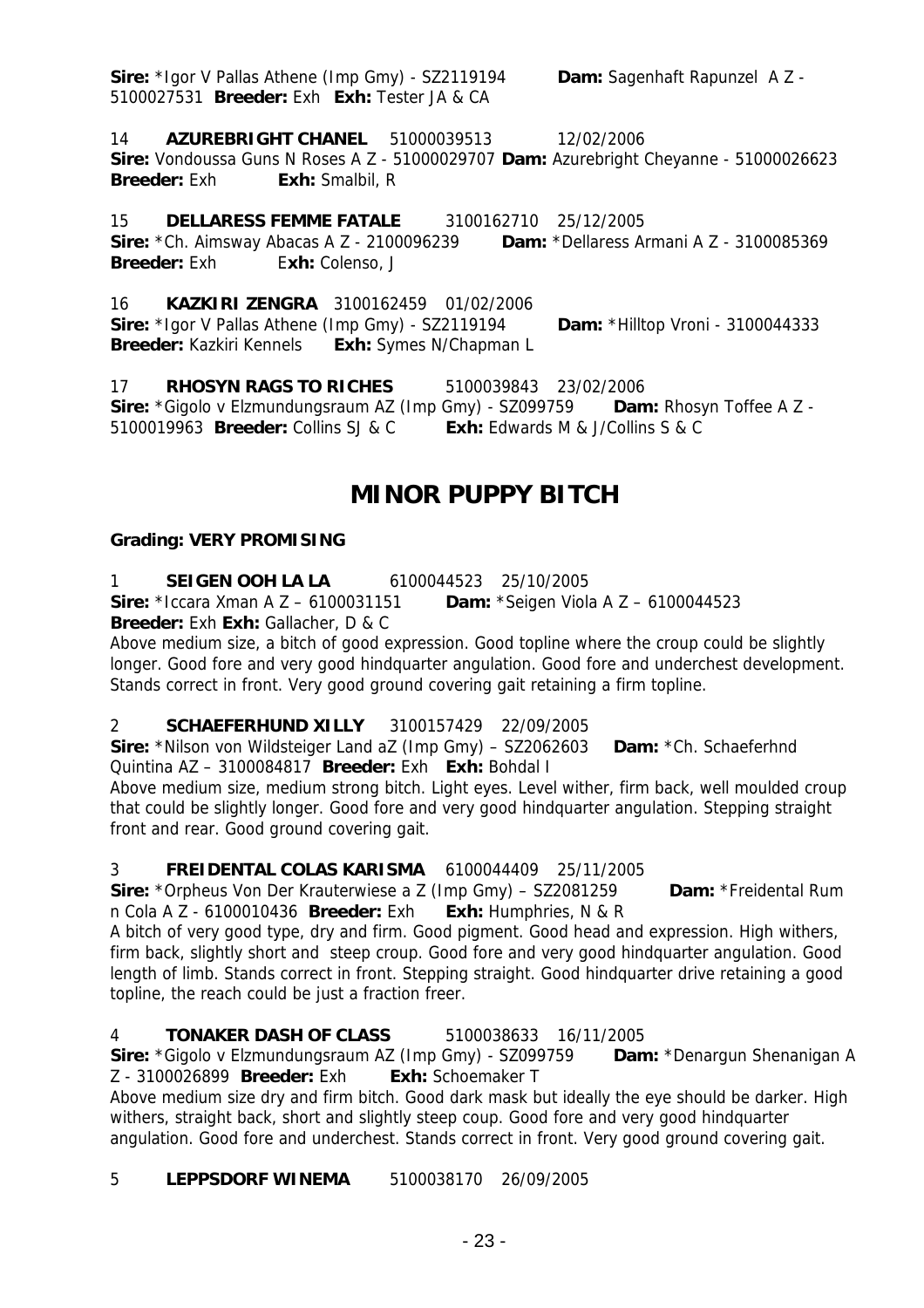**Sire:** \*Aimsway Abacus A Z H.Neg - 2100096239 **Dam:** \*Sheprose Im Intriguing A Z -

5100012567 **Breeder:** Hume L **Exh:** van Groen CM & GP

Medium size, medium strong bitch. Firm back, slightly short and steep croup. Good fore and very good hindquarter angulation. Stepping straight front and rear. Good ground covering gait.

# 6 **ICCARA QUIDDITCH QUEEN** 6100044160 07/10/2005

**Sire:** \*Iccara Undercover Agent A Z - 6100035506 **Dam:** \*Iccara Quidditch A Z - 6100034615 **Breeder:** Woollard L & S **Exh:** Owen B

Medium size, medium strong bitch. I would like to see the eyes darker. Good topline. Good fore and underchest. Good fore and hindquarter angulation. Stands correct in front. Stepping straight. Good movement but falls slightly on the forehand.

7 **BRUANGIE HEY LIL SISTER** 5100038212 21/10/2005

**Sire:** \*Bruangie Bonza AZ - 5100028924 **Dam:** \*Bruangie Titian Gold A Z - 5100019375 **Breeder:** Corlett V **Exh:** Bamford C

Medium size, medium strong bitch. The stop should be more pronounced. I would like to see the eyes darker. Level wither, short and slightly steep croup. Good fore and still good hindquarter angulation. Stands correct in front. In movement the hindquarter drive should be more effective and she falls on the forehand.

# **PUPPY BITCH**

### **Grading: VERY PROMISING**

1 **LASHADAS XQUISITE** 6100044002 08/09/2005

**Sire:** \*Uras von Trafalga a Z (Imp Gmy) – SZ2116134 **Dam:** \*Spellbinda Kelly's Pride A Z– 3100096514 **Breeder:** Hosking, R & S **Exh:** Adams, A

A bitch of very good type. Very good pigment. Good head and expression. Correct proportions of skull and foreface. Good topline but the croup is slightly short and steeply placed. Slightly short upper arm, very good hindquarter angulations. Stands straight in front. Stepping straight front and rear. Very good ground covering gait retainina firm topline and carrying herself with very good presence.

2 **VONPETA CHAMPAGNE** 5100036846 15/06/2005

**Sire:** \*Vonpeta Questor A Z H.Neg - 5100012653 **Dam:** \*Ch Eisenland B Witched A Z -

6100011134 **Breeder:** Exh **Exh:** Pike JE & Damarell PN

A bitch of very good type. Very good pigment. Good head and expression. Good dark mask. Good top and underline. Good fore and very good hindquarter angulation. Stands correct in front. Stepping straight front and rear. Powerful hindquarter drive transmitted through a firm back into good free flowing reach.

# 3 **DARKKNIGHT QUESHA** 5100037312 12/06/2005

**Sire:** \*Astasia Heico A Z H.Neg - 4100060936 **Dam:** \*Adelora Sasha A Z - 2100104217

**Breeder:** Exh **Exh:** Darkknight Kennels Merdium size medium strong, dry and firm feminine bitch. Good head and expression but the eyes should be darker. Level wither, firm back, slightly short but well moulded croup. Good fore and very good hindquarter angulation. Good fore and underchest development. Stands correct in front. Stepping straight front and rear. Very good ground covering gait.

# 4 **VONDOUSSA LETS ELOPE** 5100036877 24/06/2005

**Sire:** \*Vondoussa Guns N Roses A Z - 5100029707 **Dam:** \*vondoussa Electra Fy A Z - 5100020197 **Breeder:** Exh **Exh:** Vondoussa Kennels

Above medium size, dry and firm bitch. Good mask but the eyes should be darker. Level wither, firm back, slightly short croup. Slightly short and steep upper arm, very good hindquarter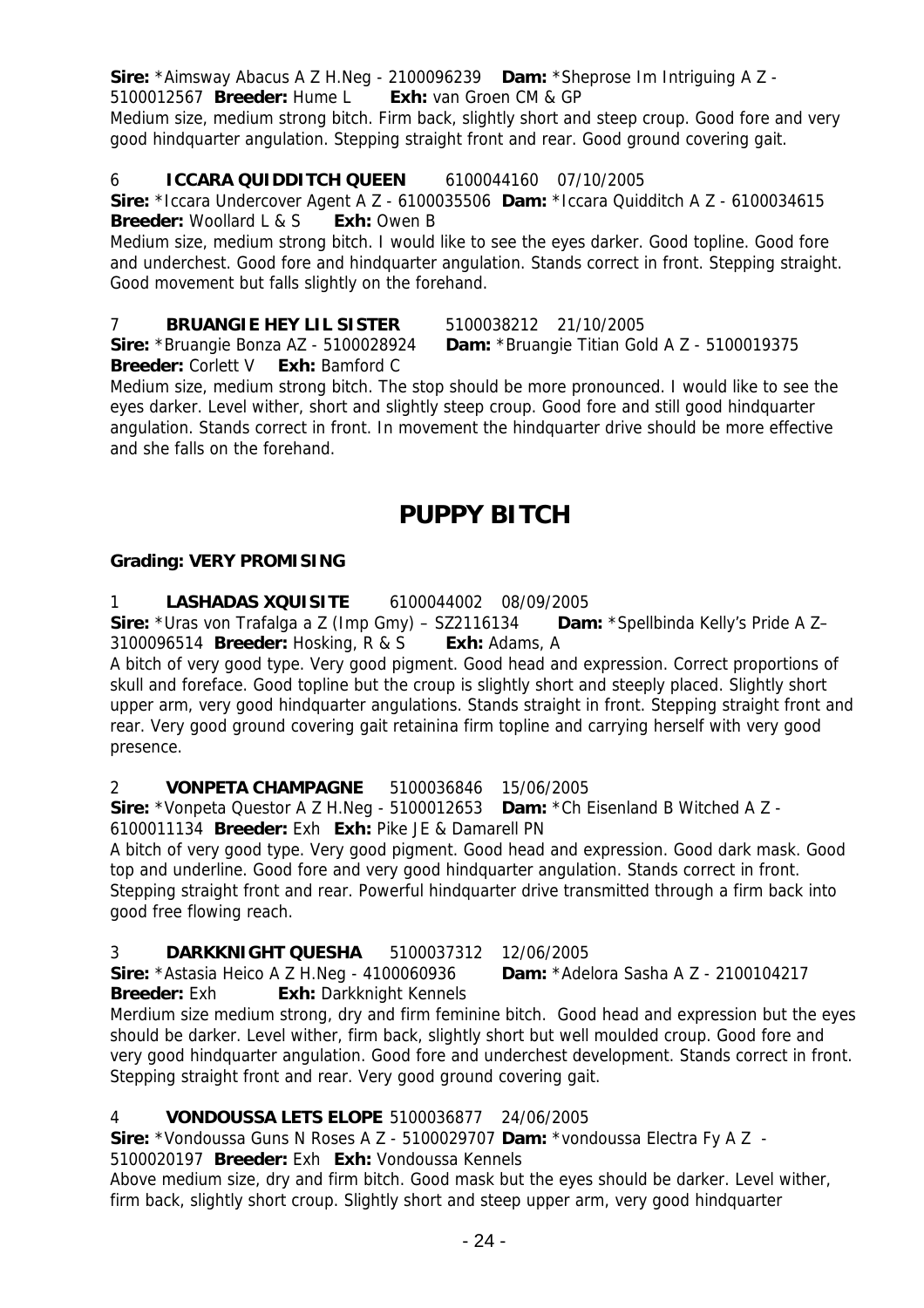angulation. Stands correct in front. Stepping straight. Good hindquarter drive but the reach should be more effective.

### **Grading PROMISING**

#### 5 **SHEPHERD HILL CASSIDY** 5100037646 09/09/2005

**Sire:** \*Grantaro Gero A Z H.Neg - 3100067460 **Dam:** \*Flicona Kokomo A Z - 4100026955 **Breeder:** Exh **Exh:** Shepherd Hill Kennels

Medium size, medium strong bitch. Light eyes, otherwise good head. High withers, straight back, slightly short croup. Good fore and very good hindquarter angulation. Stands correct in front. Stepping straight front and rear. Good movement.

# **JUNIOR BITCH**

#### **Grading: VERY GOOD**

1 **BRUANGIE GOLDEN DUST** 5100036710 07/06/2005

**Sire:** \*Rhosyn Kriss Kross AZ H.Neg - 5100009936 **Dam:** \*Bruangie Willow Mist AZ - 5100023364 **Breeder:** Exh **Exh:** Corlette V

Large bitch of very good type. Good head and expression. High wither, firm back, slightly steep croup. Very good fore and hindquarter angulation. Slightly short underchest. Stands correct in front. Stepping straight front and rear. Very good ground covering gait retaining a firm topline.

2 **ASTASIA YENNI** 4100122909 06/05/2005

**Sire:** \*Astasia Keeton A Z – 4100098310 **Dam:** \*Astasia Zelda AZ – 4100035970 **Breeder:** Exh **Exh:** Hersant, B

Large bitch of very good type. Very good head and expression. Very good top and underline. Very good angulation of the fore and hindquarter. Stands correct in front. Stepping correctly. Expansive gait retaining a very good topline.

# 3 **DJENUEN ZPIFFY CHICK AZ** 3100146863 16/02/2005

**Sire:** \*Ch Leishjaclyn Zpartacus A Z H.Neg - 4100050462 **Dam:** \*Ch. Iccara Vegas Showoff A Z - 6100021409 **Breeder:** Exh **Exh:** Yuen DR & JM

Above medium size, dry and firm bitch. The eye ideally should be darker. Very good top and underline. Good fore and very good hindquarter angulation. Stands correct in front. Toes in slightly. Very good effortless gait.

4 **FRIEDENTAL COLAS SPARKLE AZ** 6100041475 08/04/2005

**Sire:** \*Quosh von Drei Birkenzwinger aZ (Imp Gmy) – SZ2048901 **Dam:** Friedental Rum N Cola AZ – 6100010436 **Breeder:** Humphries, N **Exh:** Humphries, N & R

Double P1 upper right. Above medium size, dry and firm bitch of good type. Very good topline, very good underline. Good fore and very good hindquarter angulation. Stands correct in front. Stepping straight front and rear. Very good hindquarter drive, good transmission over the back into a good foreward reach.

# 5 **LASHADAS U DOLL AZ** 6100039936 13/12/2004

**Sire:** \*Bruvic Bobbys Basko A Z - 6100021272 **Dam:** \*Lashadas Osh Kosh AZ - 6100029131 **Breeder:** Hosking, R & S **Exh:** Knight, B & V, Baker, C

Large, strong bitch of very good type. Very good head and expression. Very good topline. Very good fore and underchest. Good fore and very good hindquarter angulation. Stands correct in front. Stepping straight. Very good ground covering gait retaining a firm topline.

6 **DENARGUN MADAGASCAR** 3100154335 30/05/2005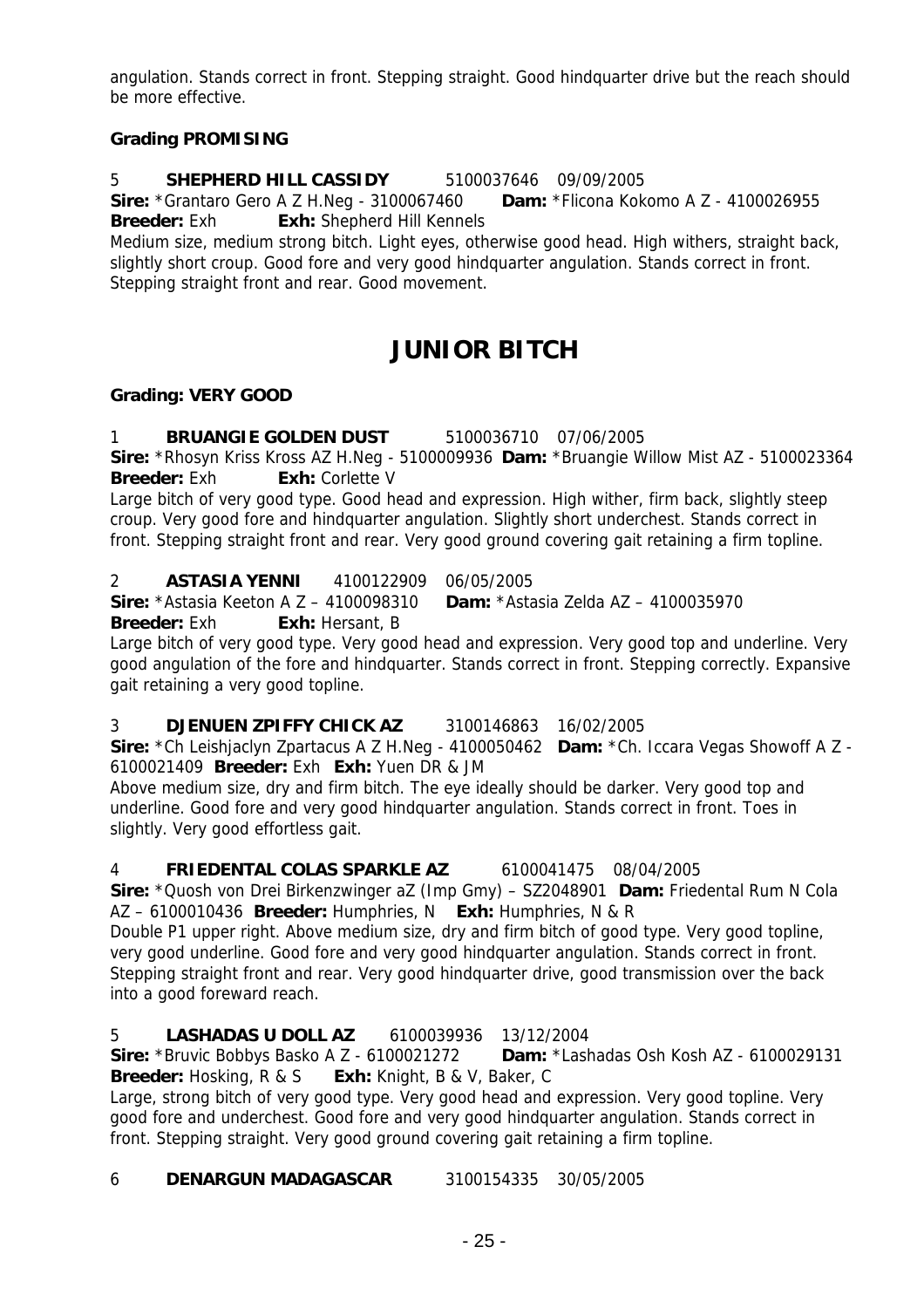3100014771 **Breeder:** Exh **Exh:** Ballantyne, KJ Above medium size, medium strong dry and firm bitch portraying much femininity. Good topline, slightly steep croup. Good fore and very good hindquarter angulation. Good length of limb. Stands straight in front. Stepping straight. Effortless gait.

#### 7 **SAN RANCHO BANSHEE** 5100036708 19/05/2005

**Sire:** \*Lafer von Batu A Z - SZ2062959 **Dam:** \*Winbirra Ritzy A Z - 3100083473

#### **Breeder:** Exh **Exh:** San Rancho Kennels

Large, medium strong bitch. Good pigment. The eyes should be darker. Level wither, firm back, well moulded croup that could be longer. Good fore and very good hindquarter angulation. Stands correct in front. Stepping slightly narrow. Good movement.

#### 8 **GILARISHA IM A TRAMP** 5100036177 23/03/2005

**Sire:** \*Ch Astasia Heico A Z H.Neg - 4100060936 **Dam:** \*Ch. Gilarisha Corka A Z 5100021756 **Breeder:** Exh **Exh:** Archbold, I & R

Above medium size, medium strong bitch. Good head and expression. High wither, firm back, slightly short and steep croup. Slightly short upper arm, very good hindquarter angulation. Stands correct in front. Stepping straight. Good hindquarter drive but the reach could be a little freer.

#### 9 **TONAKER BIANCA BELL AZ** 5100035641 07/02/2005

**Sire:** \*Nilson vom Wildsteiger Land a Z (Imp Gmy) - SZ2062603 **Dam:** \*Rhosyn Xtra Special A Z - 5100024638 **Breeder:** Schoemaker TH **Exh:** van Groen CM & GP

Above medium size, medium strong compact bitch. Slight light eye, plaing pigment. Level wither, slight roach over the back, short and steep croup. Good fore and very good hindquarter angulation. Stands correct in front. Stepping straight. Very good ground covering gait.

#### **Grading: GOOD**

#### 10 **SIEGERHEIMS MARILENA** 5100037015 11/06/2005 **Sire:** \*Unox Von Aducht A Z - SZ2081266 **Dam:** \*Siegerheims Elke A Z - 5100009372 **Breeder:** Flynn P & K **Exh:** Hume L/Flynn P & K

Medium size, medium strong bitch. Good expression. High wither, slight dip behind, straight back, slightly short croup. Good fore and very good hindquarter angulation. Stands straight in front. Stepping straight front and rear. Good ground covering gait.

#### 11 **SHEPROSE QUALITY JADE** 5100036662 02/06/2005

**Sire:** \*Unox Von Aducht A Z - SZ2081266 **Dam:** \*Sheprose Miss Abacus A Z - 5100026049 **Breeder:** Owen B **Exh:** Lacey, C

Large, medium strong bitch. Level wither, firm back, slightly short and flat croup. Good fore and very good hindquarter angulation. Stands correct in front. Stepping slightly wide at rear, correct coming. Still good movement.

#### 12 **SHEPHERD HILL CARI** 5100037645 09/09/2005

**Sire:** \*Grantaro Gero A Z H.Neg - 3100067460 **Dam:** \*Flicona Kokomo A Z - 4100026955 **Breeder:** Exh **Exh:** Shepherd Hill Kennels

Above medium size, medium strong bitch in good proportions standing. The eye should be darker. Level wither, straight back, slightly short croup. Slightly short and steep upper arm, very good hindquarter angulation. Stands correct in front. Stepping straight. Good movement.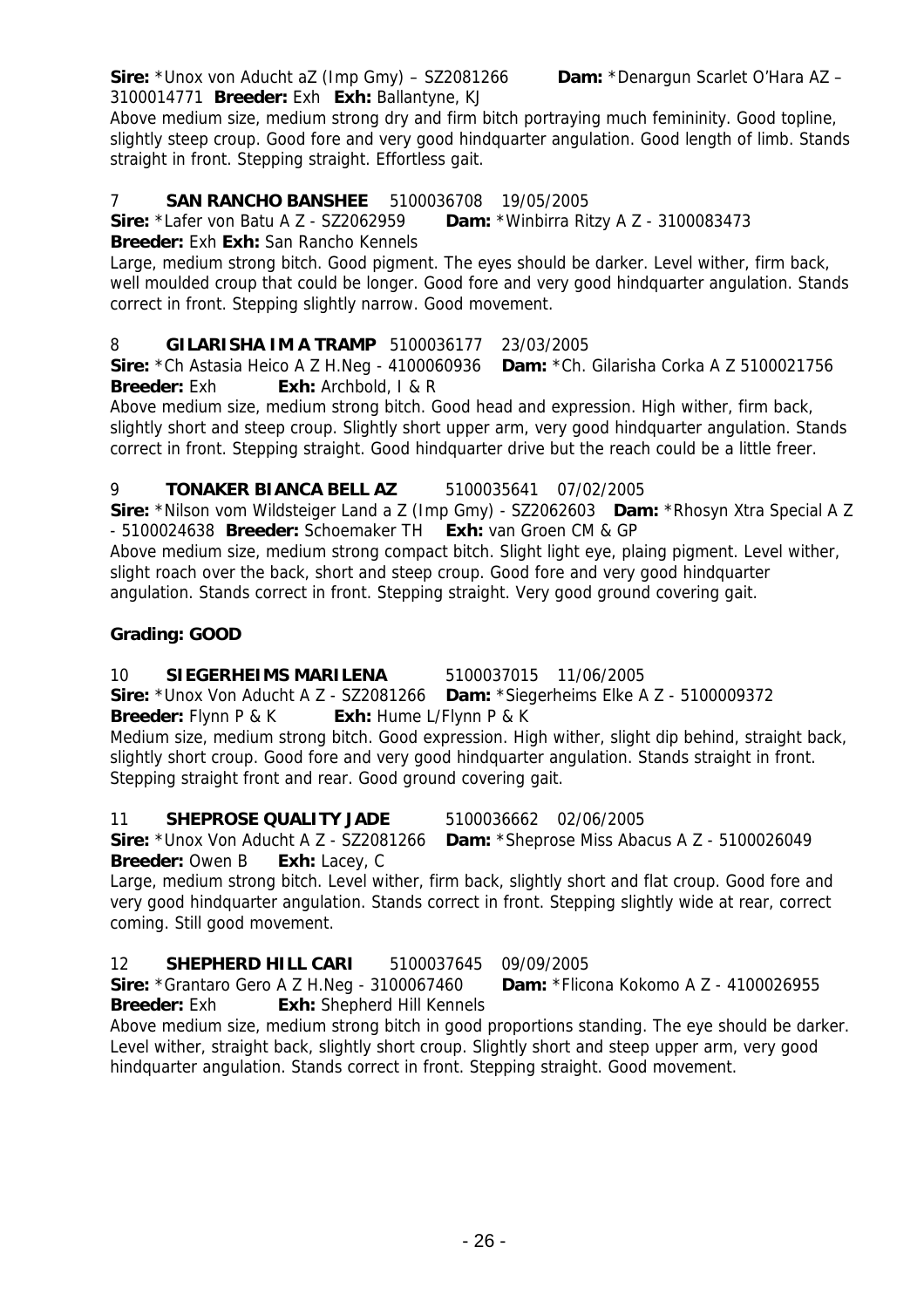# **INTERMEDIATE BITCH**

#### **Grading: VERY GOOD**

#### 1 **\*ASTASIA PASHA AZ** 41000106546 04/02/2004

**Sire:** \*Ch. Astasia Heico AZ - 4100060936 **Dam:** \*Ch. Astasia Zelda AZ - 4100035970 **Breeder:** Exh **Exh:** Hersant BJ

Large dry and firm bitch of good type. Good proportions standing. High wither, firm back, slightly short croup. Good fore and very good hindquarter angulation. Stands correct in front. Stepping slightly narrow in front, correct at rear. Effortless gait.

#### 2 **\*DENARGUN SCARLATINA AZ** 3100137877 24/05/2004

**Sire:** \*Fedor von der Magistrale aZ H.Neg (Imp Sing) SZ2041713 **Dam:** \*Denargun Scarlet Ohara AZ - 3100014771 **Breeder:** Exh **Exh:** Ballantyne, KJ

Large, medium strong bitch. Very good head and expression, dark eye. High wither, firm back, slightly short croup. Good fore an very good hindquarter angulation, Medium strength of bone. Stands straight in front. Stepping slightly wide in front, correct at rear. Shows herself with good presence. Very good flowing movement.

# 3 **VONPETA AVENUE TOLDER AZ** 5100033945 18/09/2004

**Sire:** \*Uno von der Urbecke a Z (Imp Gmy) - SZ1948206 **Dam:** \*Ch. Vonpeta Sheeza Mona AZ - 5100017939 **Breeder:** Exh **Exh:** Pike JE & Damarell PN

Large, grey sable bitch. Very good pigment. Very good head and expression, dark eye. Good strong upper and lower jaw. Good top and underline. Good fore and very good hindquarter angulation. Stands straight in front. Stepping straight front and rear. Very good ground covering gait.

4 **QUENTANA VOM LARCHENHAIN AZ (Imp Gmy)** SZ2132421 22/09/2003 **Sire:** Xandro vom Elzmundungsraum (Gmy) - SZ2041728 **Dam:** Quana vom Larchenhain (Gmy) - SZ2062277 **Breeder:** Bub, H **Exh:** Willis, D & C

Large, strong dry and firm bitch of very good type High wither firm back slightly short croup. Very good fore and hindquarter angulation. Slightly wide ear set. Stands correct in front. Stepping correct front and rear. Very good ground covering gait.

#### 5 **\*RHOSYN IZ ADORABLE AZ** 5100033601 05/08/2004

**Sire:** \*Rhosyn Kriss Kross AZ H.Neg - 5100009936 **Dam:** \*Rhosyn Ginzano A Z - 5100002022 **Breeder:** Collins SJ & C **Exh:** Rhosyn Kennels

Large, substantial, elongated bitch. Level wither, firm back, slightly short and steep croup. Slightly short upper arm, very good hindquarter angulation. Good fore and underchest development. Stands straight in front. Stepping correct front and rear. Very good ground covering gait.

# 6 **ARKAHLA LIMERICK AZ** 5100034691 04/11/2004

**Sire:** \*Stunadel Odin A Z H.Neg - 2100140653 **Dam:** \*Arkahla Hocus Pocus A Z CDX -

5100022773 **Breeder:** Exh **Exh:** O'Loughlin W & J

Large, medium strong bitch. High wither, straight back, slightly short and steep croup. Slightly steeply placed upper arm, very good hindquarter angulation. Stands correct in front. Stepping straight front and rear. Good hindquarter drive the forehand reach could still be a little freer.

# 7 \***VONDOUSSA ILLDOIT MY WAY AZ** 5100034323 21/10/2004

**Sire:** \*Natchez Vampire Slayer A Z H.Neg - 5100011974 **Dam:** \*Feldbach Devine Intalude A Z - 2100002594 **Breeder:** Exh **Exh:** Vondoussa Kennels

Above medium size bitch. Level wither, slight arch over the loin, well laid croup which could be just slightly longer. Slightly short upper arm, very good hindquarter angulation. Stands correct in front. Slightly short underchest. Stands correct in front. Stepping slightly narrow. Good hindquarter drive, the reach should be freer.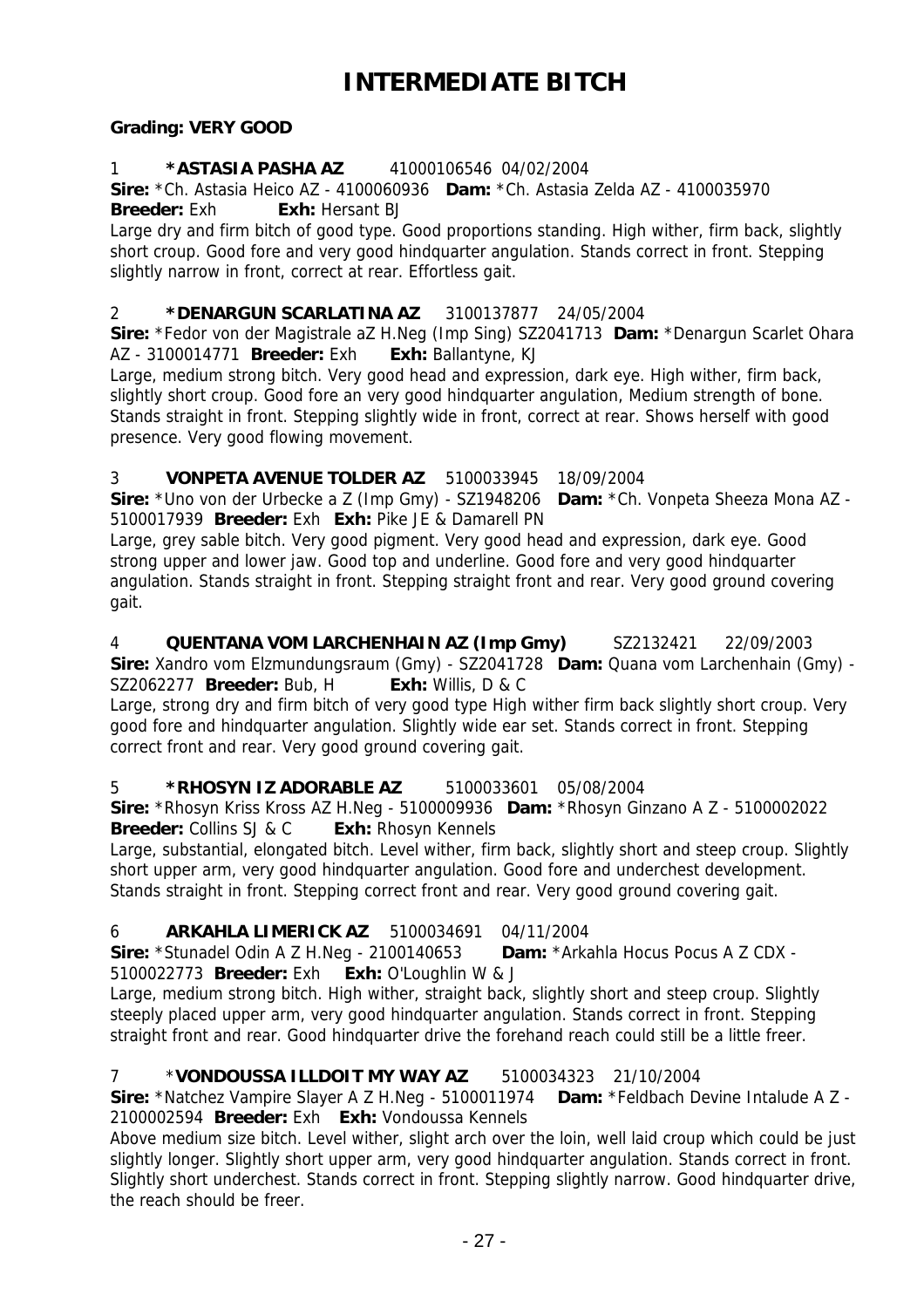### 8 **BRUANGIE DANCING STAR AZ** 5100034223 10/10/2004

**Sire:** \*Leberhine Ijaz A Z H.Neg - 5100014919 **Dam:** \*Bruangie Penny Royale A Z -

5100014427 **Breeder:** Corlett V **Exh:** Mayne/Phillis/Corlett

Above medium size, medium strong bitch. Good expression. Level withers, straight back, short croup. Good fore and good hindquarter angulation. Stepping straight front and rear. Very good ground covering gait.

# 9 **\*WINOLA RIO AZ** 4100100975 08/09/2003

**Sire:** \*Jasso vd Bimsgrube a Z (Imp Gmy) - SZ2014843 **Dam:** \*Ch Astasia Kerrie A Z - 1662842 **Breeder:** Exh: **Exh:** McIntosh P & L

Above medium size, medium strong bitch with very good expression. Good masking. Good top and underline. Good fore and very good hindquarter angulation. Stands correct in front. Stepping straight. Effortless gait.

### 10 \***RHOSYN KOOL MINT AZ** 5100034420 21/11/2004

**Sire:** \*Rhosyn Kriss Kross AZ H.Neg - 5100009936 **Dam:** Rhosyn Xotic A Z - 510024636 **Breeder:** Exh **Exh:** Rhosyn Kennels

Large, a bitch of good substance. Good proportions standing. Large ears. Good topline. Good fore and underchest. Good fore and very good hindquarter angulation. Stands correct in front. Stepping correct front and rear. Very good ground covering gait.

### 11 **BODECKA KALARI AZ** 3100141081 06/11/2004

**Sire:** \*Ch. Bodecka Grandslam AZ - 3100046079 **Dam:** \*Bodecka Jackpot A Z - 3100100062 **Breeder:** Exh **Exh:** Joseph, J

Double P1 upper left. Large, medium strong, dry and firm bitch. Level wither, straight back, short croup. Good fore and hindquarter angulation. Stands straight in front. Good hindquarter drive, the reach should be just a little freer.

# 12 **DELLARESS DREAM CATCHER AZ** 3100136724 04/07/2004

**Sire:** \*Mischaland's Calvin Imp Swd AZ - S51544/2000 **Dam:** \*Allinka Rakish A Z - 3100018295 **Breeder:** Exh **Exh:** Colenso J

Large, medium strong, expressive bitch, ideally thee eyes should be darker. Level wither, straight back, short croup. Slightly forward placed shoulder, short and steep upper arm, very good hindquarter angulation. Stands correct in front. Stepping slightly narrow in front, correct at rear. Good hindquarter drive but the reach should be freer.

# 13 **LEWISLAND TOMB RAIDER AZ** 5100033608 14/08/2004

**Sire:** \*Nilson vom Wildsteiger Land a Z (Imp Gmy) - SZ2062603 **Dam:** \*Ira von der Waterkant a Z (Imp Gmy) - SZ1943903 **Breeder:** Exh **Exh:** Metcalfe T

Large, medium strong bitch, ideally I would like to see the pigment stronger. Level wither, straight back, slightly short croup. Good fore and very good hindquarter angulation. I would like to see the elbows a little firmer, stepping straight at rear. Very good movement.

# 14 **\*VONRAUTEN CALLOUT** 5100033828 08/08/2004

**Sire:** \*Troy vd Noriswand a Z H.Neg (Imp Gmy) - SZ2040827 **Dam:** Ch. Vonrauten Melissa A Z - 5100016625 **Breeder:** Exh **Exh:** Vonrauten Kennels

Above medium size, strong bitch. Profuse coat. High wither, firm back, slightly short and steep croup. Good forequarter angulation where the upper arm could be just slightly longer, very good hindquarter angulation. Good fore and underchest development. Stands correct in front. The proportions of depth of chest and depth of foreleg is 50/50. Good movement but the ligaments over the back should be firmer.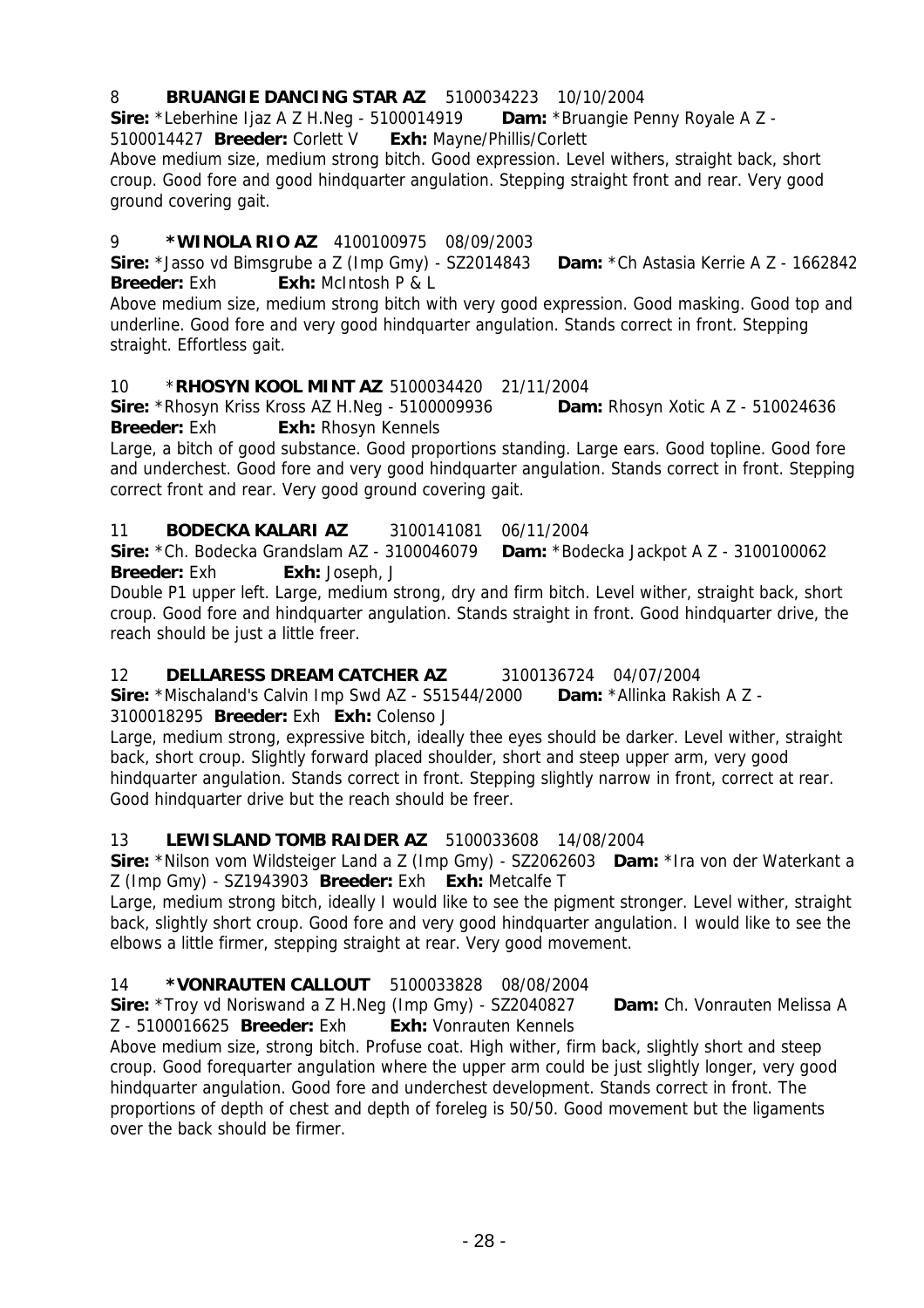### **Grading: EXCELLENT**

1 **\*CH. ICCARA VEGAS SHOWOFF AZ** 6100021409 22/08/2000 **Sire:** \*Ch Iwan v Lechtal a Z H.Neg (Imp Gmy) - SZ1862375 **Dam:** \*Iccara Dirty Dancer A Z - 1260008 **Breeder:** Iccara Kennels **Exh:** Yuen, DR & JM

Above medium size, medium strong bitch. Very good head and expression. Good topline. Very good fore and underchest. Very good angulation of the fore and hindquarter. Stands correct in front. Stepping correct front and rear. Very good ground covering gait retaining a very clean topline and show herself with a lot of presence.

2 **\*STUNADEL OLYMPIA AZ** 2100140657 06/06/2002 **Sire:** \*Stunadel Kinetic A Z H.Neg - 2100104872 **Dam:** \*Stunadel Aces High A Z - 2100015610 **Breeder:** Smith, S & N **Exh:** Wehnham, R

Large, strong, a bitch of very good type. Very good head and expression. Very good top and underline. Very good angulation of the fore and hindquarter. Stands correct in front. Step[ping straight front and rear. Very powerful movement covering much ground.

3 **\*CH. SAGENHAFT MONEYPENNY AZ** 5100029804 04/09/2003

**Sire:** \*Nilson vom Wildsteiger Land a Z (Imp Gmy) - SZ2062603 **Dam:** \*Sagenhaft War Cry A Z - 5100012502 **Breeder:** Tester JA & CA **Exh:** Delaforce Kennels

Large, medium strong bitch. Very good head and expression. Very good topline, the croup could be a touch longer. Good fore and very good hindquarter angulation. Stands correct in front. Stepping straight front and rear. Effortless gait.

#### 4 **\*ASTASIA AKIRA AZ** 4100088913 03/09/2002

**Sire:** \*Ch Astasia Heico A Z H.Neg - 4100060936 **Dam:** \*Astasia Ginger A Z - 4100052475 **Breeder:** Exh: Exh: Hersant B

Large, medium strong bitch of very good type. Good topline. Very good angulations of the fore and hindquarter. Stands correct in front. Stepping straight front and rear. Very good ground covering gait.

5 **\*CH. DENARGUN MOSTLY MOZ AZ** 3100032763 21/07/1998 **Sire:** \*Ch Iwan v Lechtal a Z H.Neg (Imp Gmy) - SZ1862375 **Dam:** \*Ch Denargun Flying Colours A Z - 1128333 **Breeder:** Exh **Exh:** Ballantyne KJ

Above medium size, dry and firm bitch of very good type. Very good proportions standing. Very good top and underline. Good angulation of the fore and hindquarter. Stands correct in front. Stepping slightly narrow at rear. Effortless gait.

# 6 **\*SCHAEFERHUND TOPEKA AZ** 3100111207 10/03/2003

**Sire:** \*Nilson vom Wildsteiger Land a Z (Imp Gmy) - SZ2062603 **Dam:** \*Schaeferhund Elke A Z - 3100012629 **Breeder:** Exh **Exh:** Bohdal I

Medium size, medium strong bitch. Good head and expression. Level withers, straight back, slightly short croup. Good fore and very good hindquarter angulation. Stands correct in front. Stepping straight front and rear. Good ground covering movement.

7 **\*CH. VONPETA TAYKALL BY STORM AZ** 5100022730 25/01/2002 **Sire:** \*Vonpeta Questor A Z H.Neg - 5100012653 **Dam:** \*Ch Eisenland B Witched A Z - 6100011134 **Breeder:** Exh **Exh:** Pike JE & Damarell PN

Large, strong bitch. Good head and expression. Good topline. Good fore and very good hindquarter angulation. Good fore and underchest. Stands correct in front. Stepping straight. Effective drive and good forward reach.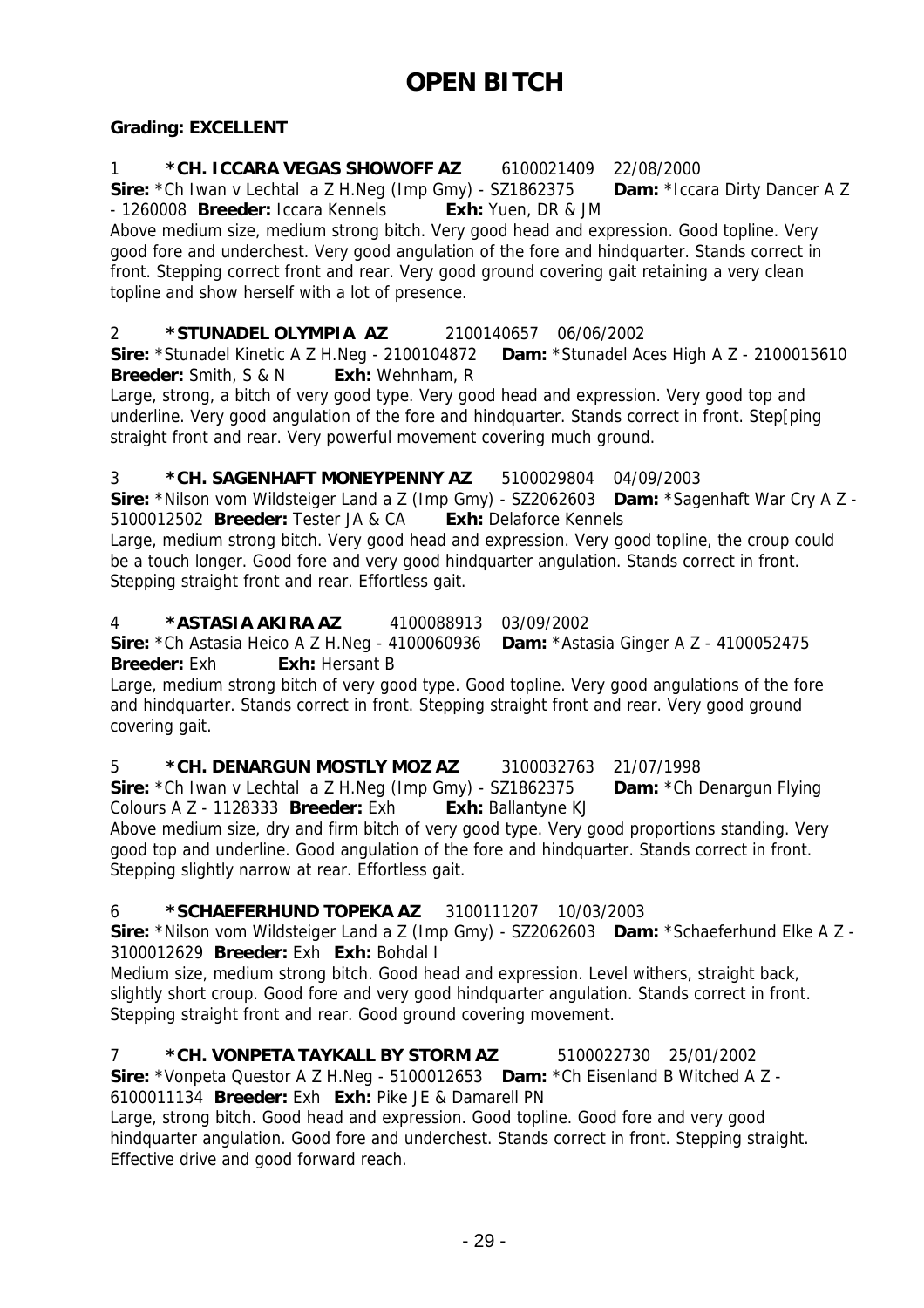# 8 **\*KEEDARA DEBY DUZ AZ** 5100029825 02/09/2003

**Sire:** \*Leberhine Ijaz A Z H.Neg - 5100014919 **Dam:** \*Shaitan Gold Digger A Z - S1558063 **Breeder:** Exh **Exh:** Phillis J/Mayne B

Large, expressive bitch of good type. Good head. Level wither, straight back, well moulded croup which could be just a touch longer. Good fore and very good hindquarter angulation. Stands correct in front, slightly flat feet. The elbow connection should be firmer. Powerful gait.

# 9 **\*ADELORA DINA AZ** 3100133229 10/03/2004

**Sire:** \*Ch Astasia Heico A Z H.Neg - 4100060936 **Dam:** \*Adelora Ultra Sexy A Z - 210011255 **Breeder:** Exh **Exh:** Neddermeyer H & J/Strachan L & J

Above medium size, medium strong bitch. Good expression. High wither, straight back, slightly short croup. Good fore and very good hindquarter angulation. Stands correct in front. Stepping straight front and rear. Very good movement retaining a firm topline.

# 10 **\*VONDOUSSA GEORGIE GIRL AZ** 5100029709 26/08/2003

**Sire:** \*Nilson vom Wildsteiger Land a Z (Imp Gmy) - SZ2062603 **Dam:** Grundelhardt Wild Witch A Z - 5100016565 **Breeder:** Exh **Exh:** Vondoussa Kennels

Large, substantial bitch. Ideally the eyes should be darker. High wither, straight back, slightly short and steep croup. Good fore and very good hindquarter angulation. Stands correct in front. Stepping slightly narrow in front. Very good ground covering gait.

11 \***ELLA VON DER ROMMELSBACH AZ (Imp Gmy)** SZ2133157 08/09/2003 **Sire:** Ghandi von Arlett – SZ1932624 **Dam:** Fair vom Germannshof – SZ23047489 **Breeder:** Thones, P **Exh:** Willis, D & C

Large, medium strong, dry and firm bitch. Good topline, the croup could be just a touch longer. Slightly steep forequarter and very good hindquarter angulation. Stands correct in front. Stepping straight front and rear. Very good ground covering gait.

# 12 **\*DELLARESS CALAMITY JANE AZ** 3100119267 03/07/2003

**Sire:** \*Dellaress Armagedon A Z H.Neg - 3100085368 **Dam:** \*Allinka Rakish A Z - 3100018295 **Breeder:** Exh **Exh:** Colenso J

Large, dry and firm bitch. High wither straight back, slightly steep croup which could be a touch longer. Very good fore and hindquarter angulation. Stands not quite correct in front. Stepping straight front and rear. Powerful ground covering gait.

# 13 **\*BRUVIC HUMDINGER AZ** 6100034438 11/10/2003

**Sire:** \*Ch Aimsway Abacus A Z H.Neg - 2100096239 **Dam:** \*Adelora Remy A Z -

2100082541 **Breeder:** Knight B & V/Baker C **Exh:** Darkknight Kennels Large, medium strong bitch of very good type. High withers, slight indentation behind. Short and steep croup. Good fore and very good hindquarter angulation. Slightly short and steep upper arm, very good hindquarter angulation. Stands correct in front. Stepping straight front and rear. Good hindquarter drive, the reach could be slightly freer.

# 14 **\*MISTEISHAH MAGIC MELODY AZ** 3100128752 20/02/2004

**Sire:** \*Ch Bodecka Grandslam A Z H.Neg - 3100046079 **Dam:** \*Spellbinda Honky Tonkgal A Z - 3100048533 **Breeder:** Vincent P **Exh:** Petrella R & S

Large, medium strong dry and firm bitch. Good topline. Good fore and hindquarter angulation. Stands straight in front. Stepping narrow at rear, the elbows should be firmer. Very good ground covering gait.

# 15 **\*ARRISTAR ISOBELLA AZ** 3100134454 15/05/2004

**Sire:** \*Sannjesa Jonah Lomu A Z H.Neg - 3100080057 **Dam:** \*Ch. Arristar Echo Beach CD A Z - 3100012970 **Breeder:** Exh **Exh:** Urie J

Large, medium strong dry and firm bitch. God head and expression. Good topline. Good fore and very good hindquarter angulation. Good fore and underchest. Stands correct in front. Stepping straight front and rear. Very good ground covering gait.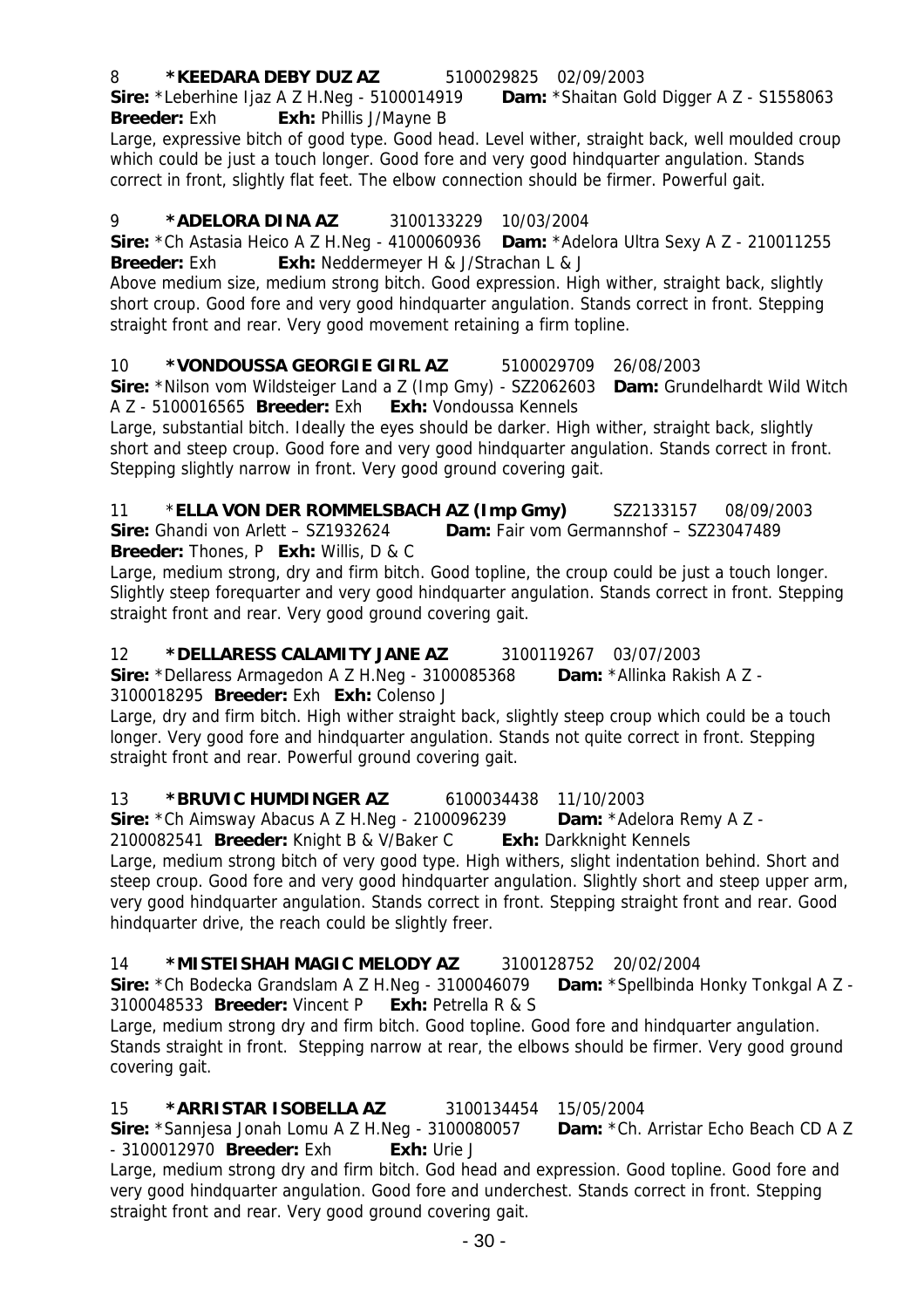# 16 **\*SAN RANCHO AURORA AZ** 5100032840 02/06/2004

**Sire:** \*Jasso von der Bimsgrube a Z (Imp Gmy) - SZ2014843 **Dam:** \*Winbirra Ritzy A Z - 3100083473 **Breeder:** Exh **Exh:** San Rancho Kennels

Above medium size, medium strong bitch. Good pigment. Level wither, straight back, flat, short and steep croup. Slightly short upper arm, very good hindquarter angulation. Stands correct in front. Stepping straight front and rear. Very good ground covering gait.

# 17 **\*TREYSHUTZ TRICK N TREAT AZ** 5100027755 23/03/2003

**Sire:** \*Nilson vom Wildsteiger Land a Z (Imp Gmy) - SZ2062603 **Dam:** \*Rhosyn Kiss N Tell A Z - 5100009941 **Breeder:** Budarick R & M **Exh:** Hume L/Budarick R & M

Large, medium strong bitch. Level wither, straight back, slightly short croup. Slightly short and steep upper arm, very good hindquarter angulation. Stands correct in front. Stepping slightly wide in front. Very good ground covering gait.

# 18 \***RHOSYN GLADRAGS AZ** 5100031533 10/02/2004

**Sire:** \*Rhosyn Zambooka King AZ - 1562043 **Dam:** \*Rhosyn Toffee AZ - 5100019963 **Breeder:** Rhosyn Kennels **Exh:** Ratcliffe B & A

Large, medium strong bitch. Level withers, firm back, slightly short croup. Good fore and very good hindquarter angulation. Good fore and underchest development. Stands correct in front. Stepping slightly narrow in front. Good movement however the forward reach should be more effective.

### 19 **\*CH. ADELORA ZENA AZ** 2100147556 13/06/2002

**Sire:** \*Ch Denargun Browned Off A Z H.Neg - 3100014767 **Dam:** \*Adelora Remy A Z - 2100082541 **Breeder:** Neddermeyer H & J/Strachan L & J **Exh:** Pittelli S Double P1 upper right. Large, strong bitch. Good head and expression. High wither, firm back, slightly short and steep croup. Slightly short and steep upper arm, very good hindquarter angulation. Stands correct in front. Stepping straight, elbows could be slightly firmer. Very good movement but the ligaments of the back should be firmer.

# 20 **\*SHEPROSE MISS ABACUS AZ** 5100026049 01/11/2002

**Sire:** \*Aimsway Abacus A Z H.Neg - 2100096239 **Dam:** \*Ch Darkana Elle McPherson - S227419 **Breeder:** Owen B **Exh:** Schoemaker TH

Large, a bitch of good strength. Good head and expression. Good top and underline. Good fore and very good hindquarter angulation. Good fore and slightly deep underchest development. Stands correct in front. Stepping straight front and rear. Very good movement.

# **Grading: VERY GOOD**

# 21 **\*OBICAN ECLIPSE AZ** 3100119019 23/07/2003

**Sire:** \*Ch Bodecka Grandslam A Z H.Neg - 3100046079 **Dam:** \*Bodecka Ela A Z - 3100006049 **Breeder:** Aarons P **Exh:** Joseph J

Above medium size, medium strong bitch. Slight dip behind the wither, short croup. Slightly short upper arm, good hindquarter angulation. Stands correct in front. Stepping straight front and rear. The forehand reach should be more effective.

#### 22 **\*SAN RANCHO AVRIL AZ** 5100032844 02/06/2004

**Sire:** \*Jasso von der Bimsgrube a Z (Imp Gmy) - SZ2014843 **Dam:** \*Winbirra Ritzy A Z - 3100083473 **Breeder:** Exh **Exh:** van Groen CM & GP

Above medium size, medium strong bitch. Slight dip behind the wither, flat and short croup. Short and steep upper arm, good hindquarter angulation. Stands not quite correct in front. Stepping narrow front and rear. Both hindquarter drive and reach should be more effective.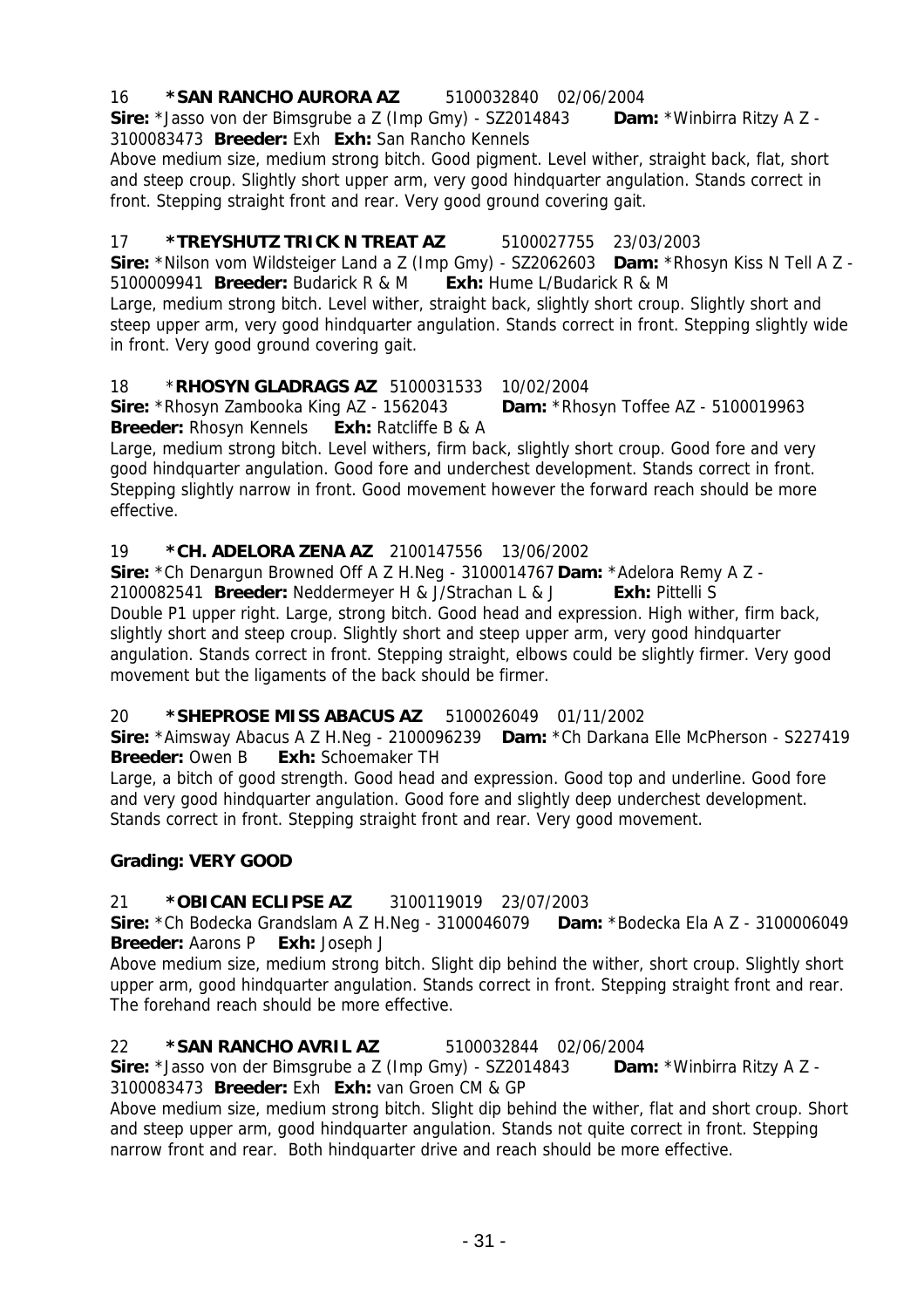### 23 **\*ARKAHLA KAHLUA AZ** 5100032265 02/05/2004

**Sire:** \*Ch Arkahla Gonzo A Z H.Neg CD ET - 5100016460 **Dam:** \*Arkahla Hot Shot A Z -

5100022774 **Breeder:** Exh **Exh:** O'Loughlin W & J

Above medium size, medium strong bitch. Good expression. High wither, straight back, slightly steep and short croup. Steeply placed upper arm, very good hindquarter angulation. Slightly light insides of the legs. Stands correct in front. Stepping straight front and rear. Good hindquarter drive, the reach should be freer.

### 24 **\*GILARISHA ELSA AZ** 5100024257 10/04/2001

**Sire:** \*Ch Leitungen Prince Rowdy A Z H.Neg - 2100008734 **Dam:** \*Alimanda Gila A Z -

S1554804 **Breeder:** Exh. **Exh:** Archbold I & R

GSDCA Tooth Certificate #131 Large, heavy bitch. High wither, slight dip behind, short and steep croup. Slightly short and steep upper arm, good hindquarter angulation. Stands correct in front. Stepping straight front and rear. Good movement, the ligaments of the back should remain firmer.

| <b>Challenge Bitch</b>       | 267 |
|------------------------------|-----|
| R. Challenge<br><b>Bitch</b> | 248 |

# **BABY PUPPY DOG**

### **Grading: VERY PROMISING**

1 **BRUANGIE IMRAN PRINCE** 5100038769 17/12/2005 **Sire:** \*Gigolo v Elzmundungsraum AZ (Imp Gmy) - SZ099759 **Dam:** \*Bruangie Penny Royale A Z - 5100014427 **Breeder:** Exh **Exh:** Corlette V

2 **SEIGEN PARTY STARTER** 6100044888 20/12/2005 **Sire:** \*Iccara Xman A Z – 6100031151 **Dam:** Siegen All For Love A Z - 6100036155 **Breeder:** Exh: Exh: Gallacher, D & C

3 **SHEPROSE ROYAL TYSON** 5100038868 19/12/2005 **Sire:** \*Gigolo v Elzmundungsraum AZ (Imp Gmy) - SZ099759 **Dam:** \*Flicona Miniti A Z C D - 4100081362 **Breeder:** Exh **Exh:** Owen B

4 **VONPETA DRANGED** 5100039083 31/12/2005 **Sire:** \*Gigolo v Elzmundungsraum AZ (Imp Gmy) - SZ099759 **Dam:** \*Ch Vonpeta Taykall by Storm A Z - 5100022730 **Breeder:** Exh **Exh:** Pike JE & Damarell PN

5 **ARRISTAR JIKA** 3100161234 12/12/2005 **Sire:** \*Gigolo v Elzmundungsraum AZ (Imp Gmy) - SZ099759 **Dam:** \*Ch. Arristar Echo Beach CD A Z - 3100012970 **Breeder:** Exh **Exh:** Urie, J

6 **REGALSHEP VALENTINO** TBA 04/03/2006 **Sire:** \*Regalshep Peter Pan A Z - 5100030932 **Dam:** \*Regalshep Just Witchery - 5100015469 **Breeder:** Exh **Exh:** Mayne D

7 **DELLARESS FAST N FURIOUS** 3100162707 25/12/2005

**Sire:** \*Ch. Aimsway Abacas A Z - 2100096239 **Dam:** \*Dellaress Armani A Z - 3100085369 **Breeder:** Exh **Exh:** Colenso, J

8 **VONRAUTEN LARADO** 5100039184 10/01/2006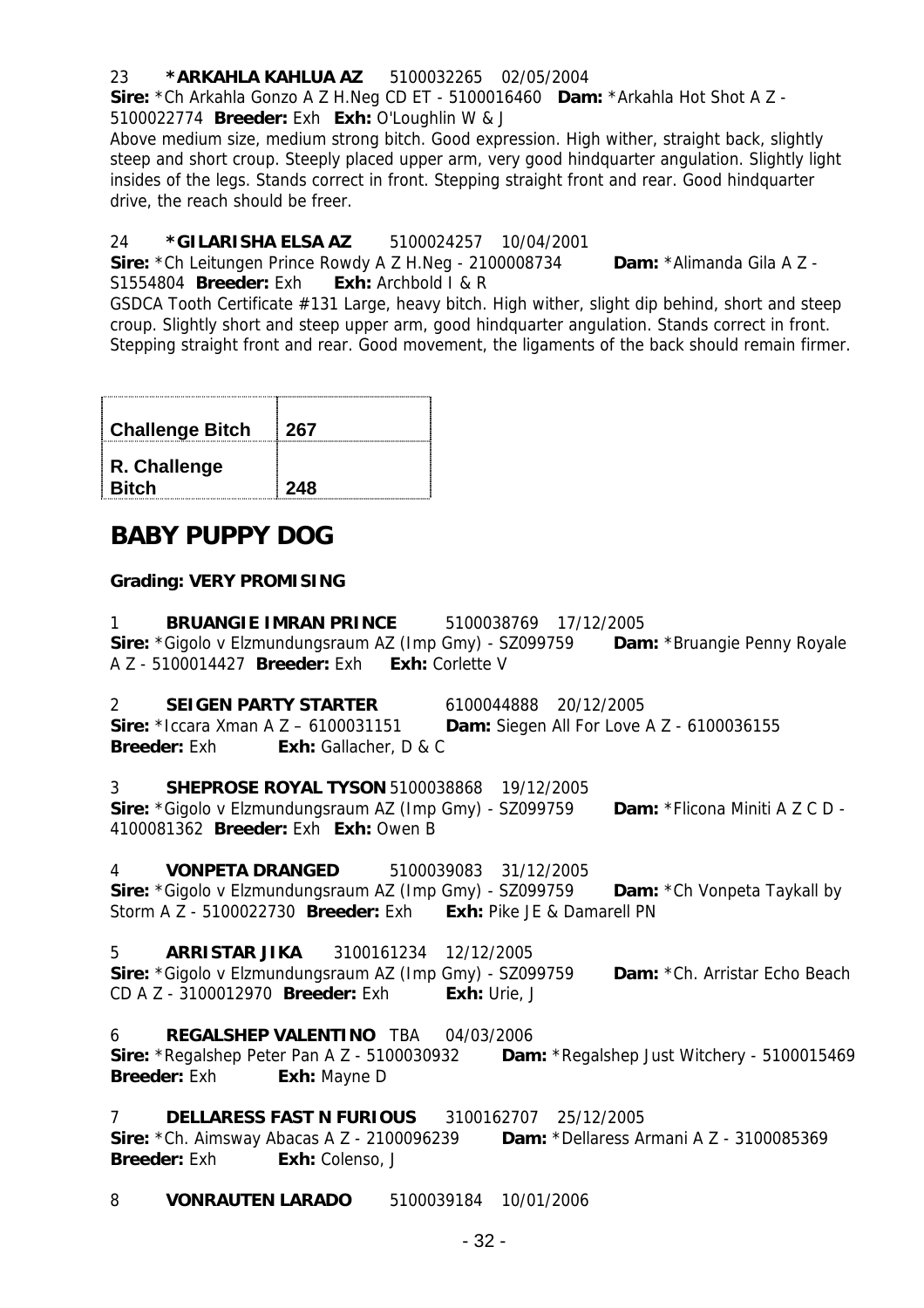**Sire:** \*Kronika Bad Boll A Z - 3100073446 **Dam:** Ch. Vonrauten Faith A Z - 5100025629 **Breeder:** Exh: **Exh:** Vonrauten Kennels

9 **VONRAUTEN MENPHIS** 5100039692 01/02/2006 **Sire:** \*Ch. Vonrauten Dax A Z - 5100025141 **Dam:** Vonrauten Cincinatti A Z - 5100024584 **Breeder:** Exh **Exh:** Vonrauten Kennels

10 **BOELLA ACE KINGDOM** 3100162718 11/01/2006 **Sire:** \*Sannjesa Crusty Demon A Z - 3100130498 **Dam:** Misteishah Hanalee Holly A Z - 3100128756 **Breeder:** Exh **Exh:** Adams, A, Joseph, J

11 **NATCHEZ OUTA MISCHIEF** 5100039815 26/02/2006 **Sire:** \*Sagenhaft Spektre A Z - 5100029807 **Dam:** \*Sagenhaft Leather N lace - 5100002794 **Breeder:** Smith P **Exh:** Tester JA & CA

12 **KAZKIRI ZAMBEZII** 3100162454 01/02/2006 **Sire:** \*Igor V Pallas Athene (Imp Gmy) - SZ2119194 **Dam:** \*Hilltop Vroni - 3100044333 **Breeder:** Kazkiri Kennels **Exh:** Symes N/Chapman L

13 **DENARGUN PABLO** 3100164490 10/01/2006 **Sire:** \*Ch Aimsway Abacus AZ HNeg - 2100096239 **Dam:** \*Denargun Scarlet O'Hara AZ – 3100014771 **Breeder:** Exh **Exh:** Ballantyne, KJ

14 **ZELLBURG VANDO** 3100164899 19/02/2006 **Sire:** \*Igor V Pallas Athene (Imp Gmy) - SZ2119194 **Dam:** Zellburg Tessa - 4100088198 **Breeder:** Exh **Exh:** Sheppard AW

# **MINOR PUPPY DOG**

# **Grading: VERY PROMISING**

1 **ITURNA NOBLE KNIGHT** 3100161650 30/11/2005

**Sire:** \*Sannjesa Crusty Demon A Z - 3100130498 **Dam:** Randinka Yana - 3100122548

**Breeder:** Duke, S & G **Exh:** Mase, S & S, Duke S & G

A dog of very good type and expression. Very good head with very good stop. Very good top and underline. Good croup. Good fore and very good hindquarter angulation. Good chest proportions. Steps slightly cowhocked at rear, correct in front. Shows very good gait.

# 2 **DENARGUN ZORRO** 3100158716 17/09/2005

**Sire:** \*Fedor von der Magistrale aZ (Imp Sing) – SZ2041713 **Dam:** \*Ch. Denargun Moz On You AZ – 3100032764 **Breeder:** Exh **Exh:** Ballantyne, KJ

Well pigmented medium strong, dog of correct proportions. Short croup. Slightly steep upper arm, good hindquarter angulation. Good chest proportions. Stands and steps correct in front. Shows good gait.

# 3 **DELAFORCE IFLOOXCOULDKIL** 5100038697 02/11/2005

**Sire:** \*Vonpeta Questor A Z H.Neg - 5100012653 **Dam:** Delaforce Hubba Bubba A Z - 5100026599 **Breeder:** Exh **Exh:** Delaforce Kennels

Expressive dog with good head and correct body proportions. High withers, firm back, long slightly steep croup. Very good angulations. Good chest proportions. Steps narrow at rear, hocks joints should be firmer. Very good ground covering far reaching gait.

# 4 **FRIEDENTAL COLAS ZAC** 6100044406 25/11/2005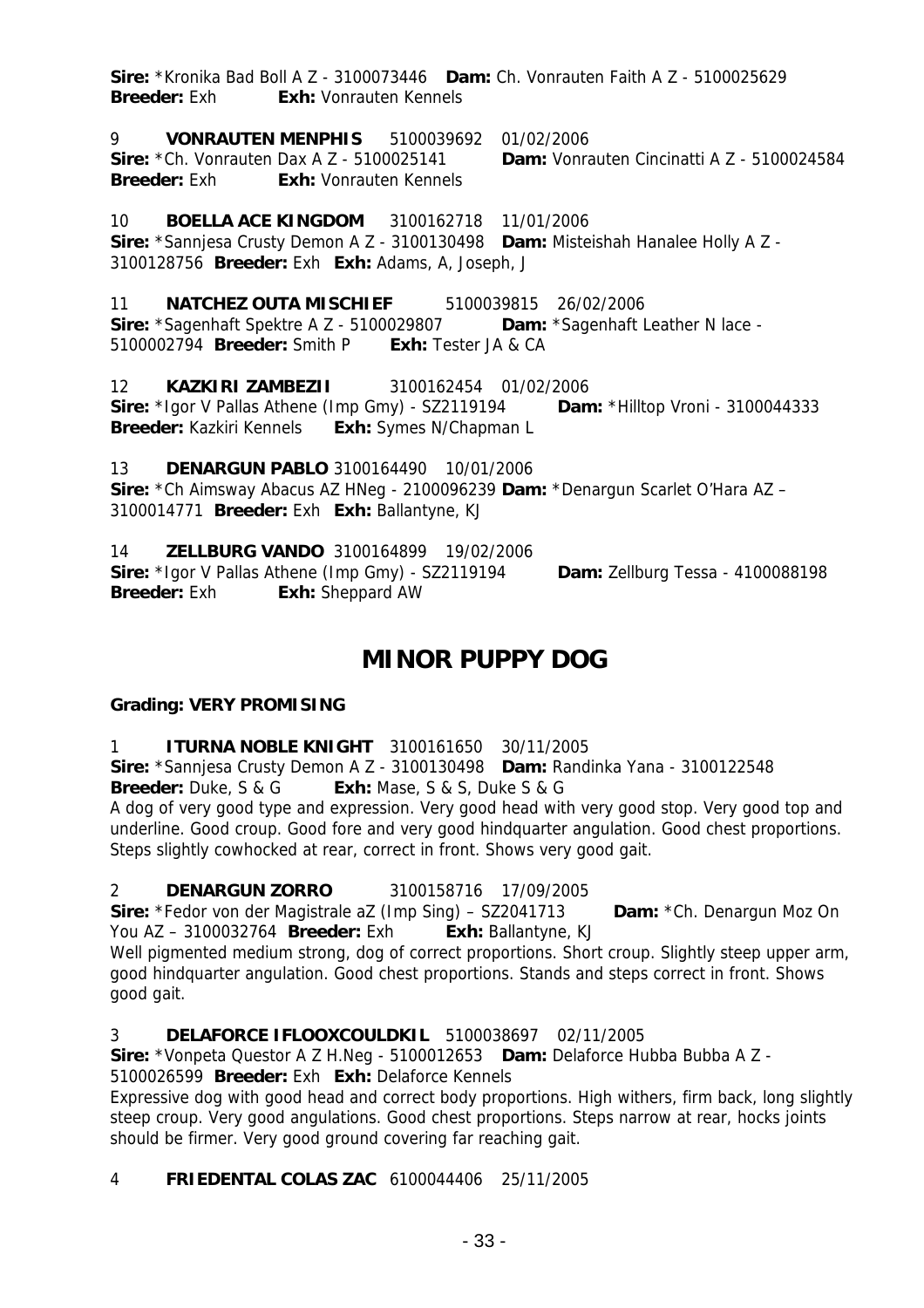**Sire:** \*Orpheus Von Der Krauterwiese a Z (Imp Gmy) – SZ2081259 **Dam:** Friedental Rum N Cola AZ – 6100010436 **Breeder:** Humphries, N **Exh:** Humphries, N & R Double P1 upper right. Well pigmented, medium strong dog with correct body proportions. Noticeably steep croup. Good angulations. During movement shows good hindquarter drive, the forehand reach should be freer.

### 5 **LEPPSDORF WILBUR** 5100038176 26/09/2005

**Sire:** \*Aimsway Abacus A Z H.Neg - 2100096239 **Dam:** \*Sheprose Im Intriguing A Z - 5100012567 **Breeder:** Exh **Exh:** Hume L

Well pigmented, slightly heavy dog. Not quite firm in ligamentation over the back. High withers, slightly steep croup. Good angulations. Slightly short lower chest. Steps narrow at rear, elbows not quite firm. Moves with good ground covering gait.

6 **ICCARA THUNDERSTRUCK** 6100044616 24/11/2005

**Sire:** \*Iccara Venus Villian A Z - 6100035503 **Dam:** \*Iccara Xilla Lass A Z - 6100017235 **Breeder:** Woollard L & S **Exh:** Owen B

Very well pigmented, medium strong dog. High withers, short steep croup. Good length and lay of the shoulder blade, short steep upper arm, good hindquarter angulations. Deep underline. Stands and steps correct in front. Shows good gait.

### 7 **TONAKER DANNY BOY** 5100038635 16/11/2005

**Sire:** \*Gigolo v Elzmundungsraum AZ (Imp Gmy) - SZ099759 **Dam:** \*Denargun Shenanigan AZ - 3100026899 **Breeder:** Schoemaker, TH **Exh:** Newton, D

Slightly small, long muzzle, the eye colour should be darker. Correct body proportions. High withers, steep croup. Good angulations. Good chest proportions. Hocks joints not firm, steps correct in front. Shows good gait.

# 8 **VONRAUTEN KYE** 5100038958 10/12/2006

**Sire:** \*Ch. Vonrauten Dax A Z - 5100025141 **Dam:** Vonrauten Kwikas a Flash A Z - 5100013627 **Breeder:** Exh **Exh:** Vonrauten Kennels

Well pigmented dog with good bone strength. Slightly flat withers, noticeably steep croup. Good angulations. Stands and steps correct in front. Shows good gait.

# **PUPPY DOG**

#### **Grading: VERY PROMISING**

1 **KWINTSHEUL ICE MAN** 3100152440 14/06/2005

**Sire:** \*Ch. Aimsway Abacus AZ – 2100096239 **Dam:** \*Kwintsheul Abbey Road AZ – 3100054930 **Breeder:** Duyvestyn G & H **Exh:** Aarons/Duyvestyn

Double P1 upper left. A dog of correct size, very well pigmented, expressive dog. Very good topline. High withers, slightly short slightly steep croup. Good fore and very good hindquarter angulation. Good underline. Loose hock joints. Steps correct in front. Shows good ground covering gait.

#### 2 **AMBERG HEZA SOLITARY MAN** 2100209786 17/06/2005

**Sire:** \*Jasso von der Bimsgrube a Z (Imp Gmy) - SZ2014843 **Dam:** Amberg Viva La Red - 2100068459 **Breeder:** Baker, L **Exh:** Hayes, C & Hill, S

Large, strong and substantial dog with strong head. Very good topline, steep croup. The upper arm could still be better angled, very good hindquarter angulation. Good underline. Stands and steps correct in front. Shows good gait.

#### 3 **BURSHUNE LASSO** 5100037501 17/07/2005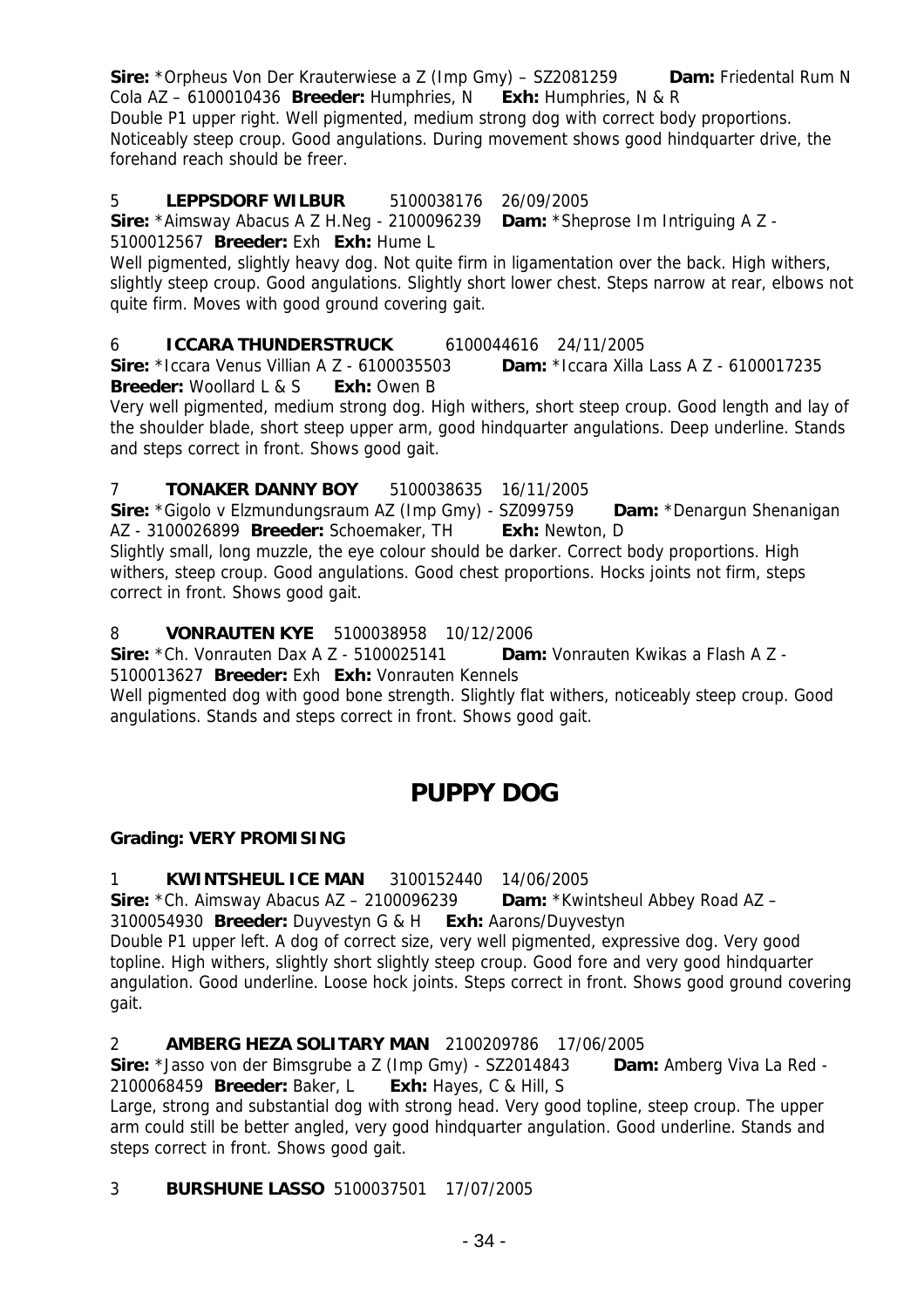**Sire:** \*Gagarin vom Bad Boll a Z (Imp Gmy) - SZ2093806 **Dam:** \*Tannalana Soda - 2100141627 **Breeder:** Exh **Exh:** Burston A & L

Large, a dog whose eye colour could be a little darker. Very good bone strength. High withers, firm back, short steep croup. Good angulations. Short lower chest. Stands and steps correct in front. Shows good movement with good hindquarter drive, the forehand reach should be more effective.

# **JUNIOR DOG**

#### **Grading: VERY GOOD**

### 1 **DENARGUN OSCAR** 3100154333 30/05/2005

**Sire:** \*Unox von Aducht aZ (Imp Gmy) – SZ2081266 **Dam:** \*Denargun Scarlet O'Hara AZ – 3100014771 **Breeder:** Exh **Exh:** Ballantyne, KJ

Well pigmented, medium strong dog. The head should be more masculine. High wither, firm back, good croup. The upper arm should be longer and better angled, good hindquarter angulation. Good chest proportions. Shows very good gait.

### 2 **BABENBERG CROC DUNDEE AZ** 5100035350 26/01/2005

**Sire:** \*Rhosyn Kriss Kross AZ H.Neg - 5100009936 **Dam:** \*Hagenstolz Your a Ziggy A Z -

3100042967 **Breeder:** Delucia J & J **Exh:** Bdr

Large, expressive dog. Good topline, well laid short croup. Good angulations. Slightly short lower chest. Stands and steps correct in front. Shows very good ground covering gait.

### 3 **SAN RANCHO BERENGER** 5100036703 19/05/2005

**Sire:** \*Lafer von Batu A Z - SZ2062959 **Dam:** \*Winbirra Ritzy A Z - 3100083473

#### **Breeder:** Exh **Exh:** San Rancho Kennels

Medium size, medium strong, well pigmented dog. The eye colour should be a little darker. Correct body proportions. Steep croup. Good length and lay of the shoulder blade, short slightly steep upper arm, still good angulation of the hindquarter. Pronounced short lower chest. Stands and steps correct in front. Good forehand reach, the hindquarter drive should be more effective.

#### 4 **GILARISHA INDIGO VALOUR** 5100036181 23/03/2005

**Sire:** \*Ch Astasia Heico A Z H.Neg - 4100060936 **Dam:** \*Ch. Gilarisha Corka A Z 5100021756 **Breeder:** Gilarisha Kennels **Exh:** Tilley, T

Medium size, a dog of deep body proportions. High withers, firm back, short slightly steep croup. Good lay and length of the shoulder blade, steep upper arm, good hindquarter angulations. The eye colour could still be a little darker. Powerful hindquarter drive, the forehand reach should be freer.

# **INTERMEDIATE DOG**

#### **Grading: VERY GOOD**

1 **\*DENARGUN JABIRU AZ** 3100140156 19/08/2004

**Sire:** \*Ch Aimsway Abacus AZ HNeg - 2100096239 **Dam:** \*Ch. Denargun Mostly Moz AZ - 3100032763 **Breeder:** Exh **Exh:** Ballantyne, KJ

Double P1 upper left. Medium size, medium strong dog of very good outline and well pigmented. High withers, firm back, slightly short and slightly steep croup. The upper arm should be better angled, very good length and lay of the shoulder blade, correct hindquarter angulation with well shaped thighs. The pasterns should be a little firmer. Stands correct in front, elbows should be a little firmer. Shows very good far reaching gait.

2 **LEPPSDORF THERA AZ** 5100031699 23/02/2004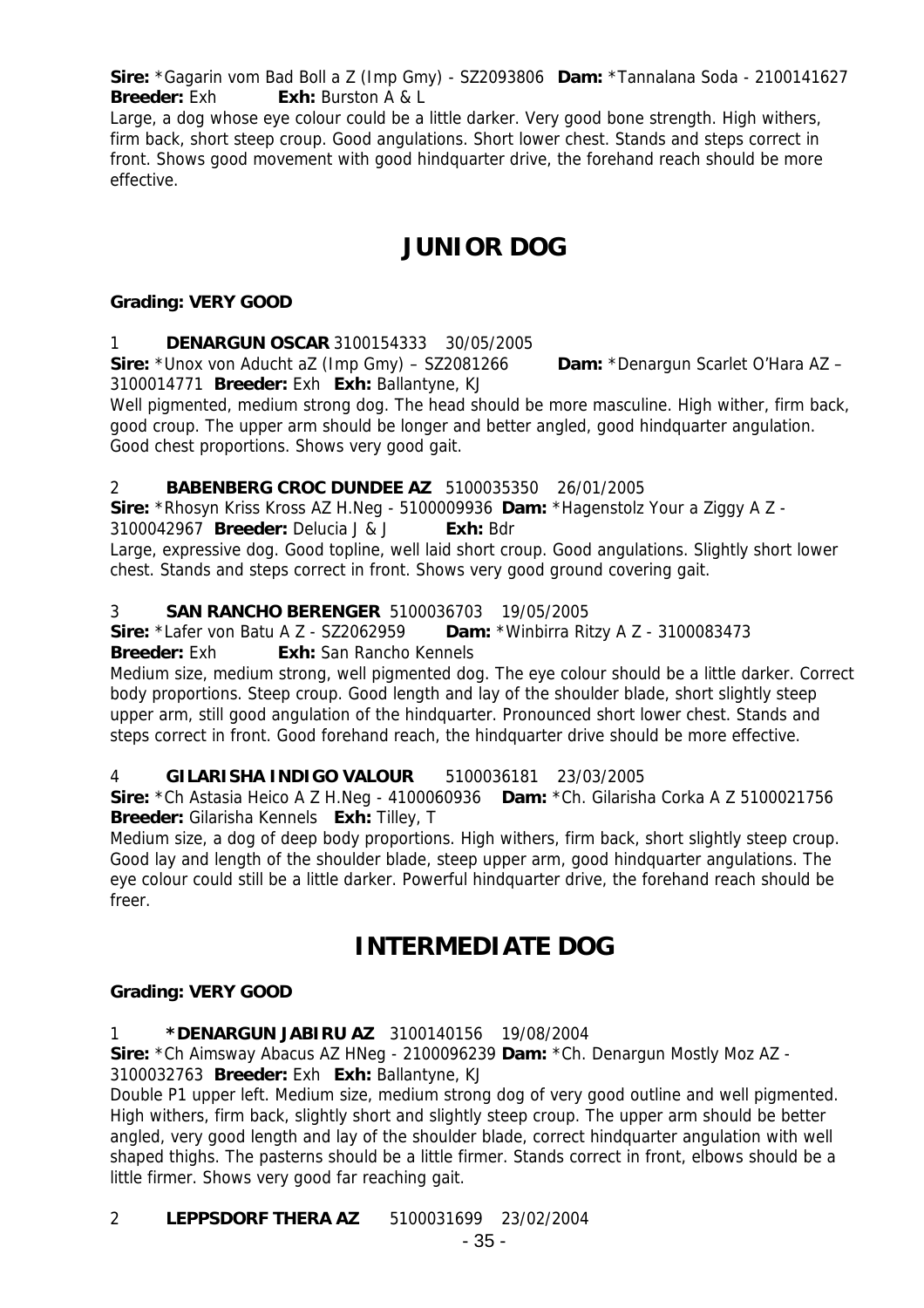**Sire:** \*Vonpeta Questor A Z H.Neg - 5100012653 **Dam:** \*Siegerheims Elke A Z - 5100009372 **Breeder:** Exh **Exh:** Hume L

Medium size, expressive, medium strong dog. High withers, well laid short croup. Good angulations. Stands and steps correct in front. Shows very good ground covering powerful gait.

# 3 **ARKAHLA LIMITED EDITION** 5100034686 04/11/2004

**Sire:** \*Ch Stunadel Odin A Z H.Neg - 2100140653 **Dam:** \*Arkahla Hocus Pocus A Z CDX - 5100022773 **Breeder:** O'Loughlin W & J **Exh:** Tape, R

Medium size, medium strong dog. The eye colour should be a little darker. Good formation of the head. Correct body proportions. Good topline, well laid slightly short croup. The upper arm should be longer and better angled, good hindquarter angulation. Stands and steps correct in front. During movement shows good hindquarter drive, the forehand reach should be a little freer.

# **OPEN DOG**

### **Grading: EXCELLENT**

1. **\*GIGOLO V ELZMUNDUNGSRAUM ED ImpGmy** SZ2099759 24/12/2001 **Sire:** \*Wallace Aus Agrigento 'a' - SZ2017496 **Dam:** \*Xantia v Elzmundungsraum - SZ2041730 **Breeder:** Richard Brauch **Exh:** Rhosyn Kennels Large, well pigmented dog with very good expression and good bone strength. Very good top and underline, good length and lay of croup. Very good angulations. Pronounced chest proportions. Stands and steps correct in front and rear. Shows ground covering powerful gait with very good overall balance.

### 2 **\*SANNJESA CRUSTY DEMON AZ** 3100130498 11/02/2004

**Sire:** \*Jasso von der Bimsgrube a Z (Imp Gmy) - SZ2014843 **Dam:** \*Kronika Arni A Z - 3100041576 **Breeder:** Mase S & S **Exh:** Shaw P/Mase S & S

Large, well pigmented dog with good expression. Harmonious construction. High withers, very good topline, short steep croup. Good angulations. Good forechest development, short lower chest. Stands correct in front. Steps narrow in front, hock joints should remain firmer. Shows good gait.

#### 3 **\*ORPHEUS VON DER KRAUTERWIESE aZ (Imp Gmy)** SZ2081259 06/03/2001 **Sire:** \*Vantor von Batu - SZ2021805 **Dam:** \*Isi von Krauterwiese -SZ1961166

**Breeder:** Kuhn, D **Exh:** Jauncey/Scinocco/Alder/Van Helvoort

Large, well pigmented dog. Very good topline. Well laid slightly short croup. Very good angulation. Very good forechest, short lower chest. The pasterns could be a little firmer. Stands correct in front. Stands and steps correct in front. Shows very good ground covering powerful gait with very good balance.

# 4 **\*BRONACRE ELIMINATOR AZ H.Neg** 3100088909 04/12/2001

**Sire:** \*Stobar Peete A Z H.Neg - 3100016052 **Dam:** Bronacre Dandelion A Z - 3100039884 **Breeder:** Exh **Exh:** Bronacre Kennels

Medium size dog with very good expression. Well pigmented. High withers, firm back, good croup. The upper arm should be longer and better angled, good hindquarter angulation. Fairly deep chest development. Stands and steps correct in front. Shows very good ground covering gait with very good overall balance.

# 5 **\*REGALSHEP PETER PAN AZ** 5100030932 17/11/2003

**Sire:** \*Leberhine Ijaz A Z H.Neg - 5100014919 **Dam:** \*Regalshep Kind a Sweet A Z - 5000020477 **Breeder:** Exh **Exh:** Mayne D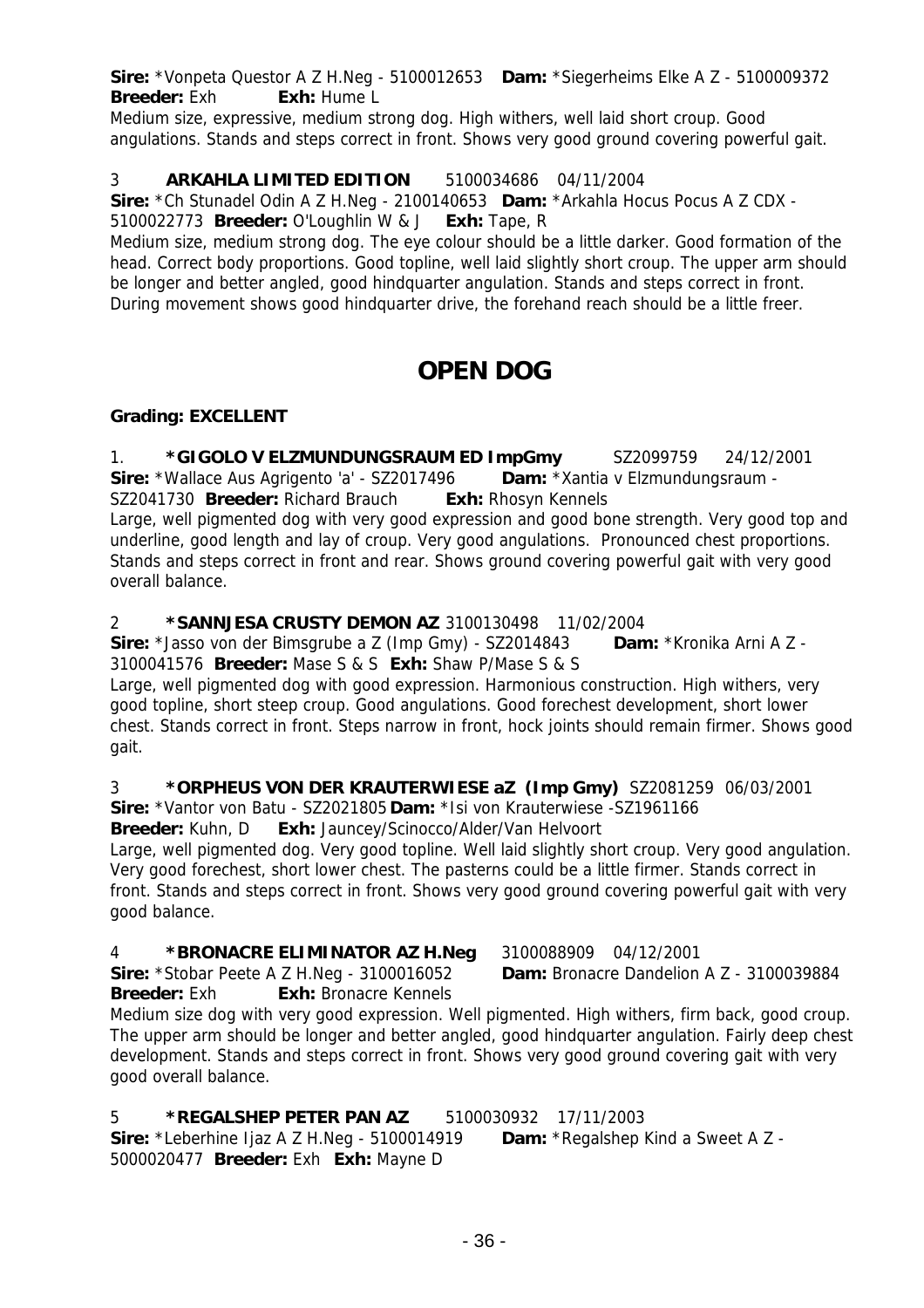Medium size, well pigmented dog with good expression. Correct body proportions. High withers, firm back, steep croup. The upper arm should be better angled, good hindquarter angulation. Very short steep lower chest. Stands and steps correct in front. Shows very good gait.

### 6 **\*GLENRACO DREAMWEAVER AZ H.Neg** 3100107874 20/12/2002

**Sire:** \*Hilltop Greko A Z H.Neg - 3100076626 **Dam:** \*Glenraco Wild Rose A Z - 3100041157 **Breeder:** Johnston G **Exh:** Gerlach R

Medium size, medium strong, well pigmented dog with slightly flat withers. Good topline, good croup. Good angulations both front and rear. Steps very narrow at rear, elbows are very loose. Shows good ground covering gait.

### 7 **\*CH. VONRAUTEN DAX AZ H.Neg** 5100025141 13/07/2002

**Sire:** \*Ch Vonrauten Tano A Z H.Neg - 5100019380 **Dam:** Redhaus Callout A Z - 3100017658 **Breeder:** Exh **Exh:** Vonrauten Kennels

Above medium size, well pigmented dog with good expression. The eye colour should be a little darker. Very good body proportions height to length. Fairly deep chest development. Slightly steep croup. Good angulations. Stands correct in front. Steps correct in front, slightly narrow at rear. During movement shows good hindquarter drive, the forehand reach should be a little freer.

#### 8 **\*SHEPROSE NELSON AZ** 5100027918 13/04/2003

**Sire:** \*Nilson vom Wildsteiger Land a Z (Imp Gmy) - SZ2062603 **Dam:** \*Sheprose Hollyanne A Z - 5100012087 **Breeder:** Owen B **Exh:** Smith-Mitchell SC

Medium size dog of very good masculinity. Very good head and expression. High withers, firm back, noticeably short and steep croup. Good angulations. Good chest proportions. Stands and steps correct both front and rear. Shows good ground covering gait. Altogether during movement should be drier and remain firmer.

#### 9 **\*CH. ARKAHLA GONZO AZ CD ET H.Neg** 5100016460 20/08/2000 **Sire:** \*Ch Arkahla Astrodome A Z CD ET JD - S1429765 **Dam:** \*Arkahla Foreffsake A Z - 5100007262 **Breeder:** Exh **Exh:** O'Loughlin W & J

Large, strong and substantial dog with very harmonious construction. Slightly flat wither, well laid slightly short croup. Good angulations. Good chest proportions. Stands correct in front. Steps narrow in front. Very good forehand reach, steps slightly high at rear and falls slightly on the forehand.

10 **\*GILARISHA FAMOUS FONZIE AZ H.Neg** 510002653 30/10/2002

**Sire:** \*Alimanda Jak O Diamonds A Z H.Neg - 5100010545 **Dam:** \*Gilarisha Blanch A Z - 5100016602 **Breeder:** Exh **Exh:** Archbold, I & R

Slightly level bite. Well pigmented dog, very good bone strength. Very good masculinity. Good croup. Good forehand and very good hindquarter angulation. Good chest proportions. The elbows are not quite firm. Shows very good gait.

# 11 **\*BURSHUNE RIKKOR** 5100027403 02/03/2003

**Sire:** \*Nilson vom Wildsteiger Land a Z (Imp Gmy) - SZ2062603 **Dam:** Burshune Lucille - 5100015386 **Breeder:** Exh **Exh:** Burston A & L

Large, well pigmented dog. High withers, firm back, short steep croup. Good length and lay fo shoulder blade, the upper arm should be longer and better angled, good hindquarter angulation. Good chest proportions. Stands and steps correct in front. Good forehand reach, the hindquarter drive should be more effective.

# 12 **\*VONDOUSSA GANDALF AZ** 5100029708 26/08/2003

**Sire:** \*Nilson vom Wildsteiger Land a Z (Imp Gmy) - SZ2062603 **Dam:** Grundelhardt Wild Witch A Z - 5100016565 **Breeder:** Exh **Exh:** Vondoussa Kennels

Large, very well pigmented dog with good expression. Very good topline, good croup. Good angulations. Short lower chest. Steps correct both front and rear. During movement shows good forehand reach, the hindquarter drive should be more effective.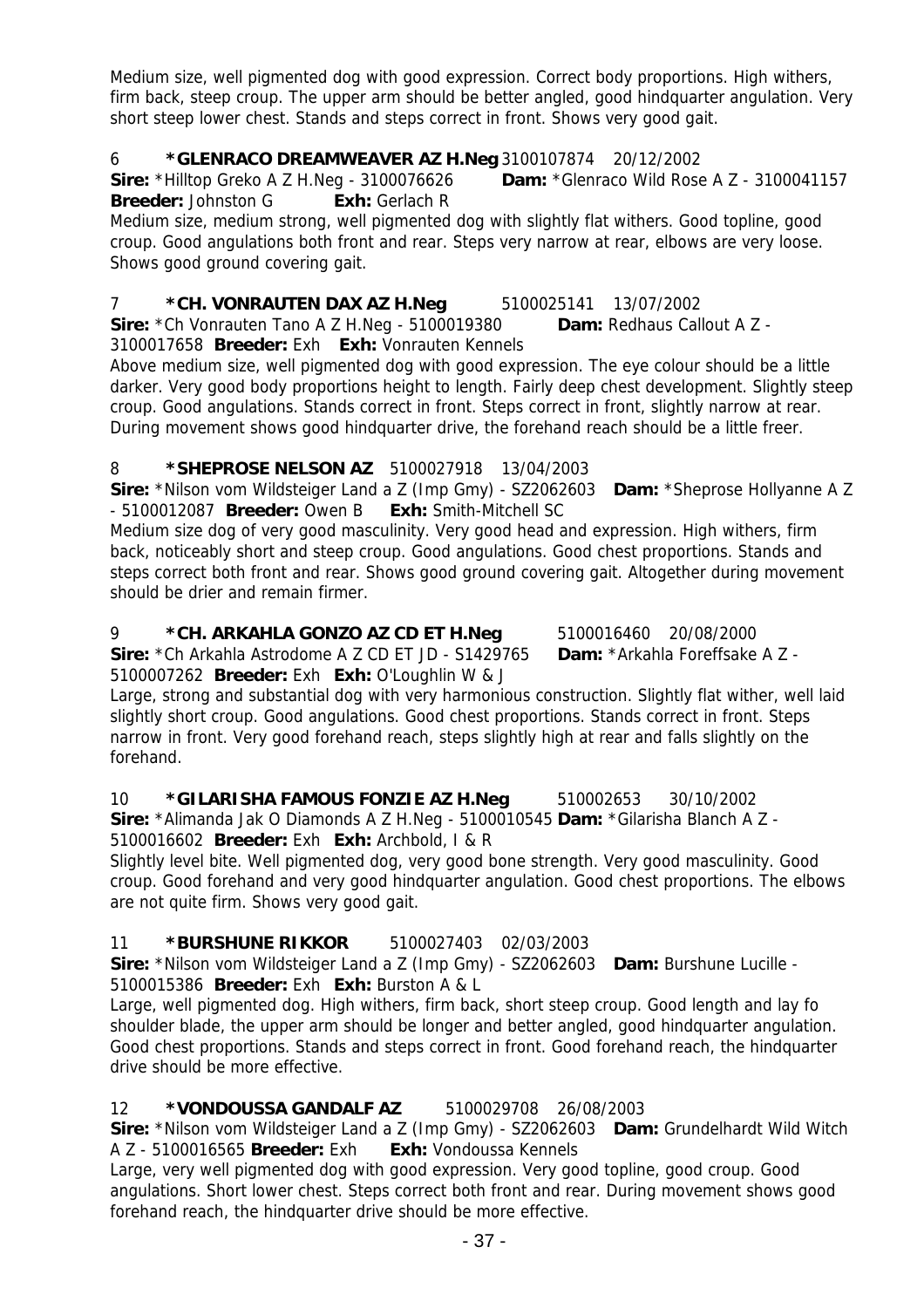#### 13 **\*SAGENHAFT MOONRAKER AZ** 5100029809 04/09/2003

**Sire:** \*Nilson vom Wildsteiger Land a Z (Imp Gmy) - SZ2062603 **Dam:** \*Sagenhaft War Cry A Z - 5100012502 **Breeder:** Exh **Exh:** Tester JA & CA

Double P1 upper left. Large dog of still good masculinity. Slight dip behind the wither, steep croup. Steep upper arm, good lay and length of shoulder blade, correct angulation of the hindquarter. Slightly steep lower chest and good forechest development. Steps slightly cowhocked at rear. Shows good hindquarter drive, the forehand reach is very restricted.

#### **Grading: VERY GOOD**

# 14 **\*VONDOUSSA GUNS N ROSES AZ** 5100029707 26/08/2003

**Sire:** \*Nilson vom Wildsteiger Land a Z (Imp Gmy) - SZ2062603 **Dam:** Grundelhardt Wild Witch A Z - 5100016565 **Breeder:** Exh **Exh:** Vondoussa Kennels

Medium size dog which lacks a little masculinity. Good body proportions. Short and steep croup. Good angulations. Short and steep lower chest. Shows good gait.

#### 15 **\*ARKAHLA KERMIT AZ** 5100032266 02/05/2004

**Sire:** \*Ch Arkahla Gonzo A Z H.Neg CD ET - 5100016460 **Dam:** \*Arkahla Hot Shot A Z -

5100022774 **Breeder:** Exh **Exh:** O'Loughlin W & J

Medium size dog that should be more masculine. High withers, firm back, steep croup. Good angulations. Noticeably steep lower chest. Steps narrow in front. Shows good gait, the hindquarter drive however should be more effective.

| <b>Challenge Dog</b> | 343 |
|----------------------|-----|
| R. Challenge Dog 356 |     |

| <b>Best in Exhibit in Show</b>                  | 343                 |
|-------------------------------------------------|---------------------|
| <b>Runner up Best Exhibit in</b><br><b>Show</b> | 356                 |
|                                                 | <b>Best in Show</b> |
| <b>Baby Puppy in Show</b>                       | 301                 |
| <b>Minor Puppy in Show</b>                      | 325                 |
| <b>Puppy in Show</b>                            | 236                 |
| <b>Junior in Show</b>                           | 248                 |
| Intermediate in Show                            | 253                 |
| <b>Open in Show</b>                             | 343                 |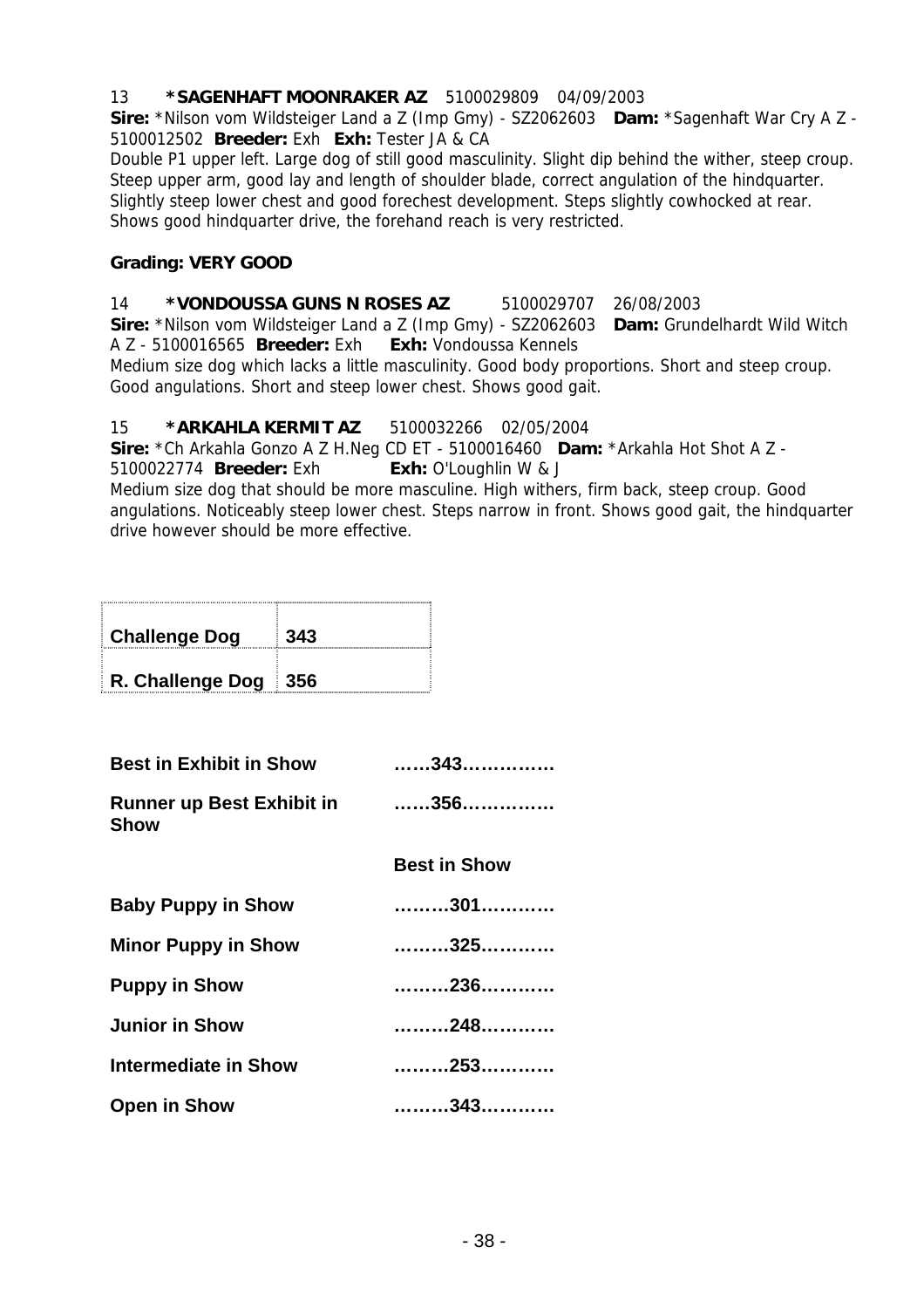# **OBEDIENCE OBEDIENCE TRIAL SUNDAY 11 JUNE 2006**

With the new Obedience Rules coming into effect from 1 July 2006, it was a privilege to judge the last German Shepherd Dog Club of SA Restricted Obedience Trial under the old rules, and find such a high standard of both dogs and handlers in all sections, Novice, Open and Utility.

The Winners of Winners competition between the Open and Novice class winners was very close, with both handlers and dogs working so well as a Team. The heel free routine by the winner, OC Iniff Excalibur was excellent, a near perfect performance. The runner up Vondoussa Gene Genie also gave a very good performance in the heel free but her excellent recall was spoilt by the finish! Congratulations to both competitors on such high quality performances on the day.

# **UTILITY CLASS**

Although there were no passes in this section, the standard was high. Every competitor was obviously capable of passing with high marks, but, a brief lapse of concentration, or mistakes, and there were no qualifiers on the day. Good luck to all exhibitors in future trials.

# **OPEN CLASS**

### **OC INIFF EXCALIBUR**

3100025380 20/05/19998 Sire: \*Ch Iwan v Lechtal Dam: Iniff Vivaldi Breeder: Iniff Kennels Exhibitor: J E Wilmot

A very smooth and enthusiastic worker with handler and dog working extremely well as a team throughout all exercises. Only minor mistakes, such as crooked finish on retrieve dumbbell on flat and a slightly crooked jump over the broad jump detracted from an excellent performance. First Place with 194 points and Excellent Medallion.

#### **\*BACCARA STERLING BEAD CDX**

310005L0778 20/12/1999 Sire:\*Stobar Peeete Dam: \*Djenuen Crazy for You Breeder and Exhibitor: F Farley.

Another excellent performance of teamwork, with handler and dog working so well together, It was so pleasing to see such a happy dog, enjoying working throughout all exercises. Only minor mistakes resulted in a quality performance. Second Place with 192 points and Excellent Medallion.

#### **DELAFORCE HOCUS POCUS UD**

5100026598 15/12/2002 Sire: \*Nilson vom Wildsteiger Land Dam: \*Astasia Zola Breeder: I & M Cooke. Exchibtor: F Lumsden.

Excellent work as a team from the handler and dog with only minor mistakes, such as crooked sit on finish, mouthing of dumbbell and slightly wide on Figure 8, detracted from a very smooth performance. Third Place with 192 points and Excellent Medallion.

# **SIEGERHEIMS JANA CDX ET**

5100018860 21/1/2001 Sire: \*Ch Triumps Kazan Dam: Djenuen Dangerous Liason: Breeder: P & K Flynn Exhibitor J & M Hartshorne.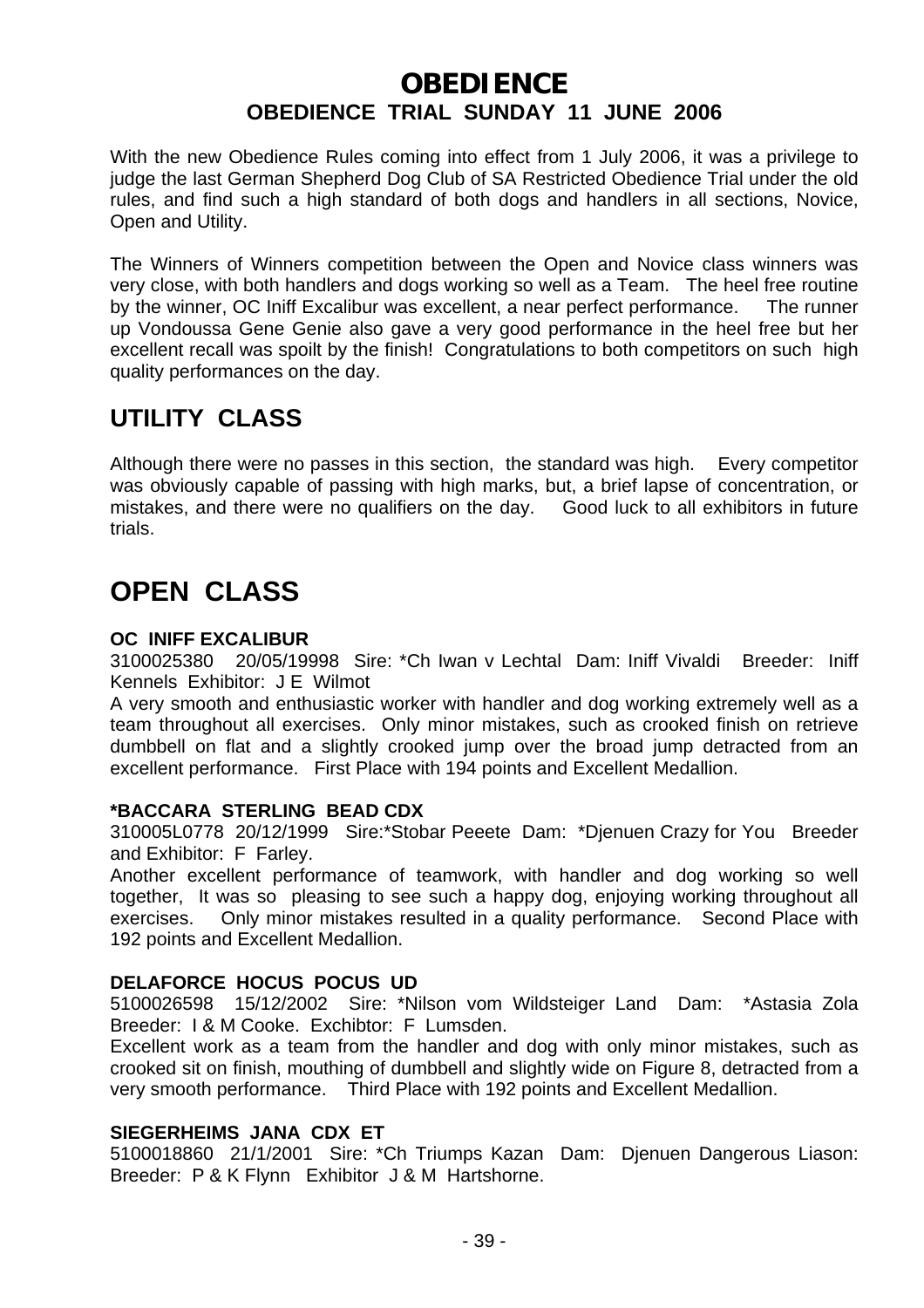A very good performance from this handler and dog with only minor deductions throughout the exercises would have resulted in a good pass, until the dog decided she didn't want to stay in the sit or down positions..

#### **\*GLENRACO HEARTS DESIRE CD**

3100042258 20/05/1999 Sire: \*Ch Iwan v Lechtal Dam: Tobarenny Trip Tha Light. Breeder: G Johnston Exhibitor D Jackson.

A dog and handler capable of doing well but on the day, a little slow to respond to commands and then failed the Retrieve on the Flat and over the Obstacle, finishing off with moving in the down stay.

# **NOVICE CLASS**

#### **VONDOUSSA GENE GENIE**

5100029710 26/08/2003 Sire: \*Niilson vom Wildsteiger Land Dam: \*Grundelhardt Wild Witch. Breeder: A Hueppauff and M Lloyd: Exhibitor G & M Mucci

An excellent performance of good teamwork by handler and dog, working at a brisk pace throughout all exercises. A excellent recall showing the dog was enjoying the work. Only minor deductions resulted in gaining First Place with 193 points and an Excellent Medallion.

#### **ARKAHLA LIMITED EDITION**

5100034686 4/11/2004 Sire: \*Ch Stunadel Odin Dam: \*Arkahla Hocus Pocus Breeder: W & J O'Loughlin Exhibitor: R Tape.

A sound performance with the handler and dog working well together. Several minor deductions due to the dog going slightly wide on the heel free, missed commands during both heel routines and crooked sit in recall etc. Second Place.

#### **ARKAHLA CHIPPER JONES**

5100030651 28/22/2003 Sire: "Vonpeta Questor Dam: \*Vonpeta Nadine Breeder: W & J O'Loughlin Exhibitor: D Sumsion

Overall very good teamwork from this handler and dog with the dog enjoying his work. Minor deductions for a few slow sits and missed drops, etc. would have resulted in a very good pass until the dog decided he didn't want to stay in the sit position on the day.

#### **ADELORA DRAGON LORD**

3100233233 10/03/2004 Sire: \*Astasia Heico Dam \*Adelora Ultra Sexy. Breeder: H & J Neddermeyer and L & J Strachan Exhibitor: D Joy.

On the day, this dog and handler did not work quite as well as it could as a team, with the dog missing several drops and sits and going wide during heeling routines and crooked sits on the recall, etc. Unfortunately the dog did not want to stay in either the sit or down positions either.

#### **SHAITAN ONLY JOKIN**

5100026027 21/09/2002 Sire: \*Rhosyn Quest for Power Dam: \*Shaitan Gold Digger. Breeder: Mrs J Phillis Exhibitor: D Lock

Good teamwork by this handler and dog. Again several minor deductions for missed commands etc. and slow sit in recall detracted from the overall performance. A qualification would have been achieved if the dog hadn't moved in the sit and down stays.

(Mrs) Jan BRABHAM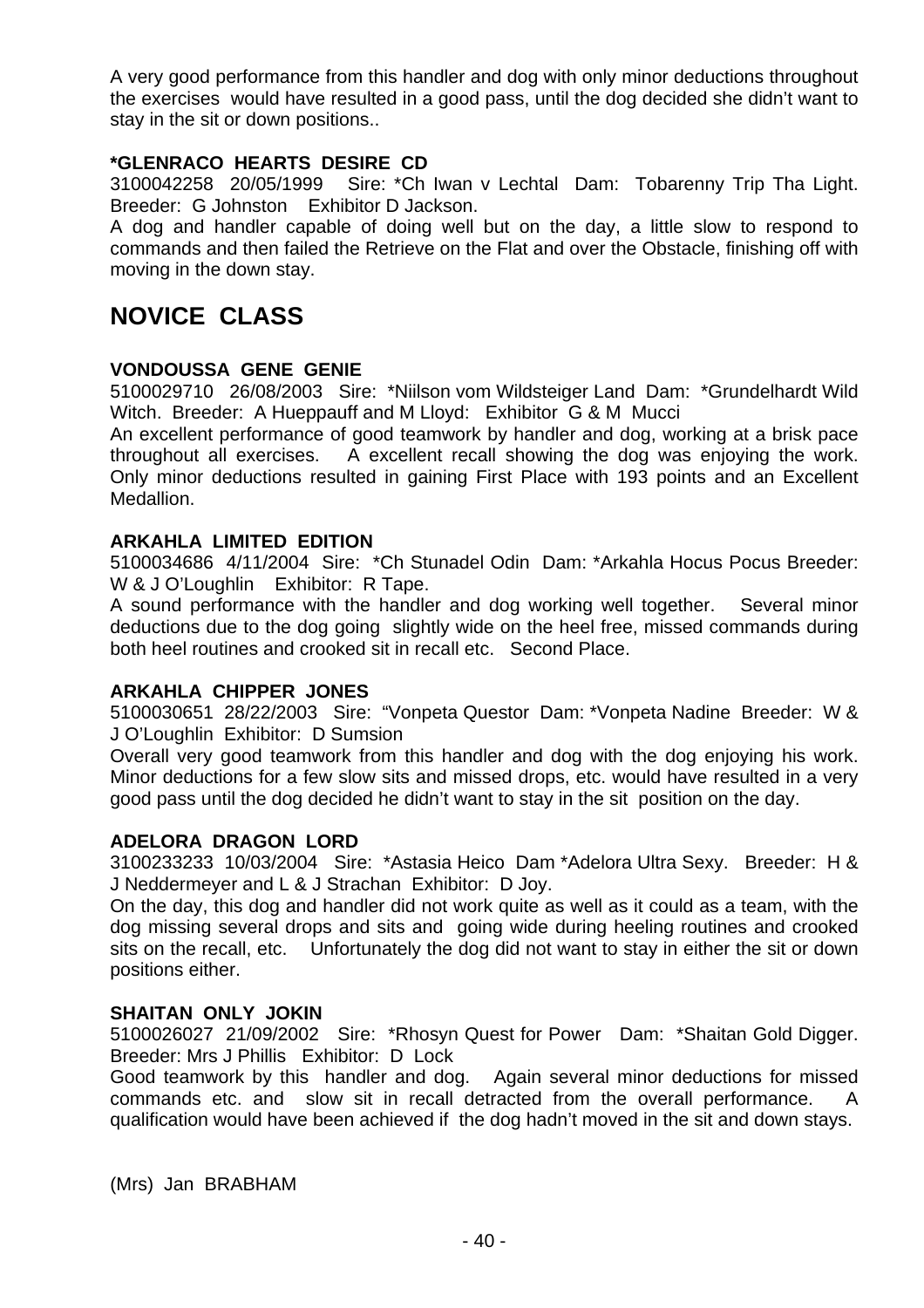# **UTILITY**

358 **OC INIFF EXCALIBUR** 3100025380 10/05/1998 **HAS:** 620 **Sire:** \*Ch Iwan v Lechtal a Z H.Neg (Imp Gmy) - SZ1862375 **Dam:** Iniff Vivaldi - V1463124 **Breeder:** Iniff Kennels **Exh:** Wilmot JE 25 Withdrawn

359 **ALDAHOVEN GOLD CHARM CDX** 5100024883 07/07/2002 **HAS:** 640 **Sire:** \*Sing Ch Nitro v Tronje a Z H.Neg (Imp Sing) - SZ2020041 **Dam:** Aldahoven Iora Kia CD - 5100013964 **Breeder:** Rumble A **Exh:** Vassallo M 25 N/Q

360 **DELAFORCE HOCUS POCUS UD** 5100026598 15/12/2002 **HAS:** 650 **Sire:** \*Nilson vom Wildsteiger Land a Z (Imp Gmy) - SZ2062603 **Dam:** \*Astasia Zola A Z - 4100035969 **Breeder:** Cooke I & M **Exh:** Lumsden F 25N/Q

361 **LEBERHINE MATT CDX** 5100021783 06/11/2001 **HAS:** 650 **Sire:** Mutz Von Schuttingerweg - SZ 1987258 **Dam:** Indra Vom Reststrauch - SZ 1985426 **Breeder:** Garvican, H **Exh:** Conway, T 25 N/Q

| No<br>Qualifications |  |  |
|----------------------|--|--|
|                      |  |  |
|                      |  |  |

# **OPEN**

362 **\*BACCARA STERLING BEAD AZ CDX** 3100051078 20/12/1999 **HAS:** 590 **Sire:** \*Stobar Peete A Z H.Neg - 3100016052 **Dam:** \*Djenuen Crazy For You A Z CDX - 3100007619 **Breeder:** Exh **Exh:** Farley, F 192 Excellent

363 **SIEGERHEIMS JANA CDX ET** 5100018860 21/02/2001 **HAS:** 590 **Sire:** \*Ch Triumphs Kazan A Z H.Neg (Imp Swd) - S53286/97 **Dam:** Djenuen Dangerous Liason **Breeder:** Flynn P & K **Exh:** Hartshorne, J & M N/Q

364 **\*GLENRACO HEARTS DESIRE AZ CD** 3100041158 20/05/1999 **HAS:** 595 **Sire:** \*Ch Iwan v Lechtal a Z H.Neg (Imp Gmy) - SZ1862375 **Dam:** Tobarenny Trip Tha Light - V1594449 **Breeder:** Johnston G **Exh:** Jackson D

365 **OC INIFF EXCALIBUR** 3100025380 10/05/1998 **HAS:** 620 **Sire:** \*Ch Iwan v Lechtal a Z H.Neg (Imp Gmy) - SZ1862375 **Breeder:** Iniff Kennels **Exh:** Wilmot JE 194 Excellent

366 **DELAFORCE HOCUS POCUS UD** 5100026598 15/12/2002 **HAS:** 650 **Sire:** \*Nilson vom Wildsteiger Land a Z (Imp Gmy) - SZ2062603 **Dam:** \*Astasia Zola A Z - 4100035969 **Breeder:** Cooke I & M **Exh:** Lumsden F 192 Excellent

367 **GLENRACO JAMES BOND CD** 3100107872 20/12/2002 **HAS:** 650 **Sire:** \*Hilltop Greko A Z H.Neg - 3100076626 **Dam:** \*Glenraco Wild Rose A Z - 3100041157 **Breeder:** Johnston G **Exh:** Jackson D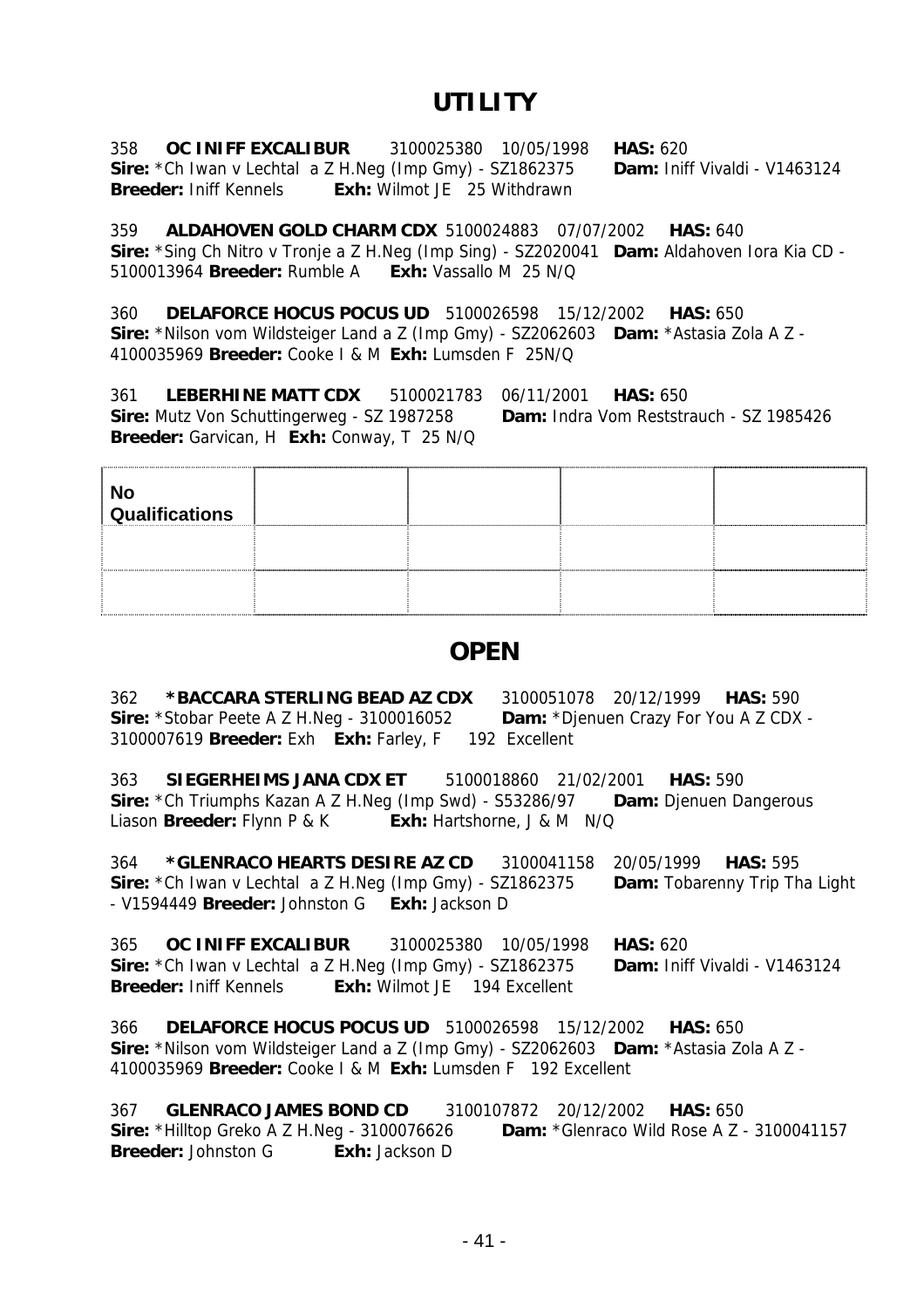| Placing      | $\ldots$ . 365. | つよつ | J<br>366 |  |
|--------------|-----------------|-----|----------|--|
| <b>Score</b> | 1 Q 4           | 102 | 192      |  |
|              | Placing 5       |     |          |  |
| <b>Score</b> |                 |     |          |  |

# **NOVICE**

368 **\*BROOKSVALE BLACK RUSSIAN AZ** 5100018805 09/02/2001 **Sire:** \*Rhosyn Kriss Kross AZ H.Neg - 5100009936 **Dam:** \*Brooksvale Out N About A Z - 1455897 **Breeder:** Exh **Exh:** Campbell S Scratched

369 **REGALSHEP OLIVE OYLE** 5100028717 21/05/2003 **Sire:** \*Nilson vom Wildsteiger Land a Z (Imp Gmy) - SZ2062603 **Dam:** \*Regalshep Emmylou - **Breeder:** Mayne D **Exh:** Mitchell D Scratched

370 **VONDOUSSA GENE GENIE AZ** 5100029710 26/08/2003 **Sire:** \*Nilson vom Wildsteiger Land a Z (Imp Gmy) - SZ2062603 **Dam:** Grundelhardt Wild Witch A Z - 5100016565 **Breeder:** Hueppauff A/Lloyd M **Exh:** Mucci G & M 193 Excellent

371 **ARKAHLA CHIPPER JONES** 5100030651 28/11/2003 **Sire:** \*Vonpeta Questor A Z H.Neg - 5100012653 **Dam:** \*Vonpeta Nadine A Z ET CD **Breeder:** O'Loughlin W & J **Exh:** Sumsion D 126 NQ

372 **ARKAHLA LIMITED EDITION** 5100034686 04/11/2004 **Sire:** \*Ch Stunadel Odin A Z H.Neg - 2100140653 **Dam:** \*Arkahla Hocus Pocus A Z CDX - 5100022773 **Breeder:** O'Loughlin W & J **Exh:** Tape, R 184 Very Good

373 **ADELORA DRAGON LORD** 3100133223 10/03/2004 **Sire:** \*Astasia Heico A Z H.Neg - 4100060936 **Dam:** \*Adelora Ultra Sexy A Z - 210011255 **Breeder:** Neddermeyer H & J/Strachan L & J **Exh:** Joy, DT 114 NQ

374 **SHAITAN ONLY JOKIN** 5100026027 21/09/2002 **Sire:** \*Rhosyn Quest for Power A Z H.Neg - 5100016996 **Dam:** \*Shaitan Gold Digger A Z - S1558063 **Breeder:** Phillis J (Mrs) **Exh:** Lock D 123 NQ

| Placing      | 370             | 272             | 3 |   |
|--------------|-----------------|-----------------|---|---|
| <b>Score</b> | 193             | 18 <sub>A</sub> | . | . |
| Placing      | $5\overline{5}$ | 6               |   | о |
| <b>Score</b> |                 |                 | . |   |
|              |                 |                 |   |   |

| Winner of |  |
|-----------|--|
| Winners   |  |